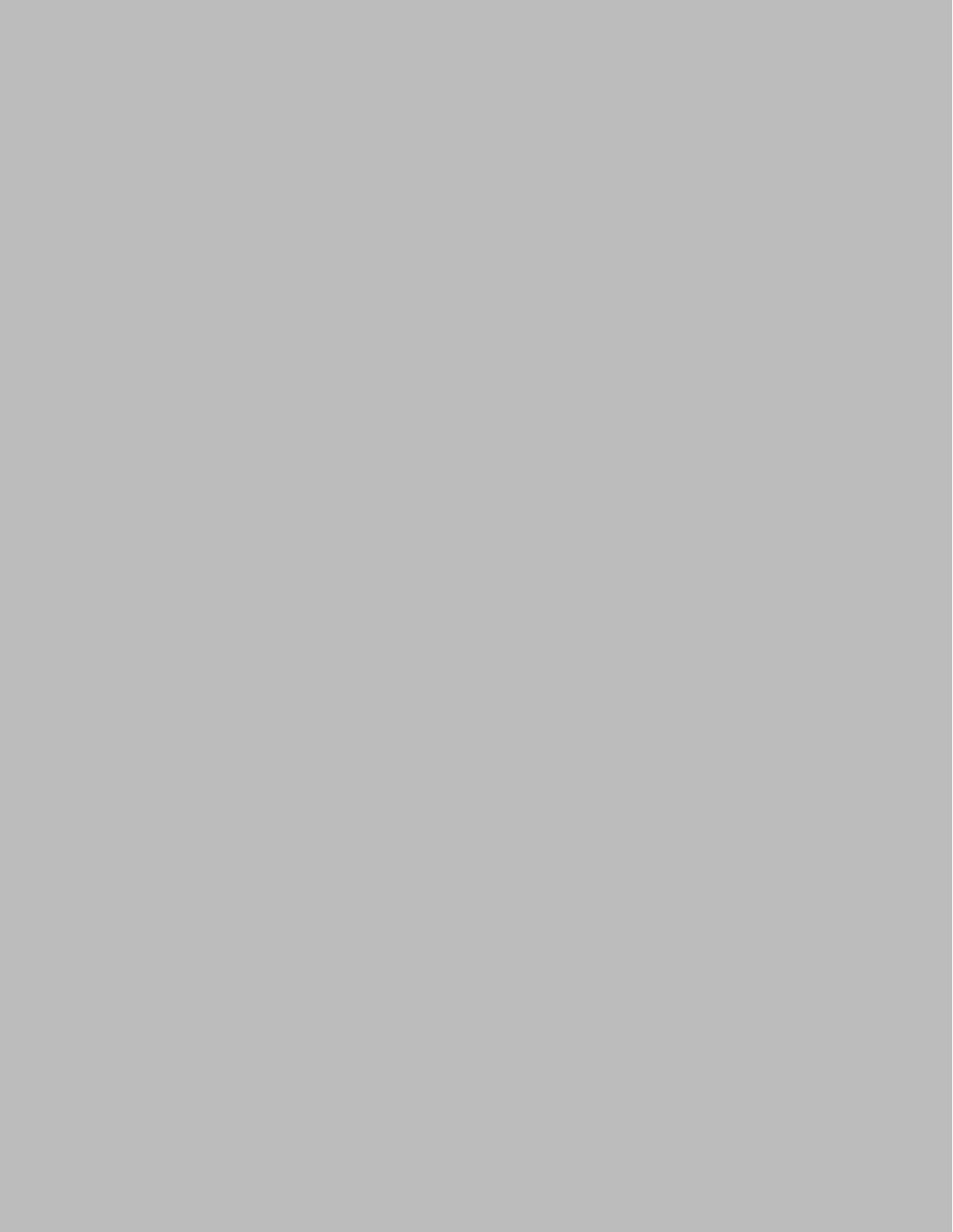

# **Serving rural Medicare beneficiaries**

# **Chapter summary**

In the Patient Protection and Affordable Care Act of 2010, the Congress required that the Commission report on:

- rural Medicare beneficiaries' access to care,
- rural providers' quality of care,
- special rural Medicare payments, and
- the adequacy of Medicare payments to rural providers.

In addition to the findings presented on each of the four topics, this report presents a set of principles designed to guide expectations and policies with respect to rural access, quality, and payments for all sectors. By consistently following this set of principles, Medicare policy can be refined to more efficiently provide access to high-quality care for rural beneficiaries.

In brief, with respect to access, we find large differences in health care service use across regions but little difference between rural and urban beneficiaries' service use within regions. Rural service use is high in regions where urban use is high, and it is low in regions where urban use is low. Beneficiary satisfaction with access is also similar in rural and urban areas. With respect to quality of care, quality is similar for most types of providers in rural and urban areas; however, rural hospitals tend to have below average rankings on mortality and some process measures. Beneficiaries' satisfaction with quality of care is similar in rural and urban areas. With respect to payment,

### **In this chapter**

- Background information on rural Medicare beneficiaries
- Access to health services by rural Medicare beneficiaries
- Rural volumes of care are similar to urban volumes of care, but large regional differences exist
- **Ouality of care in rural areas**
- Payment adequacy and special rural payment adjustments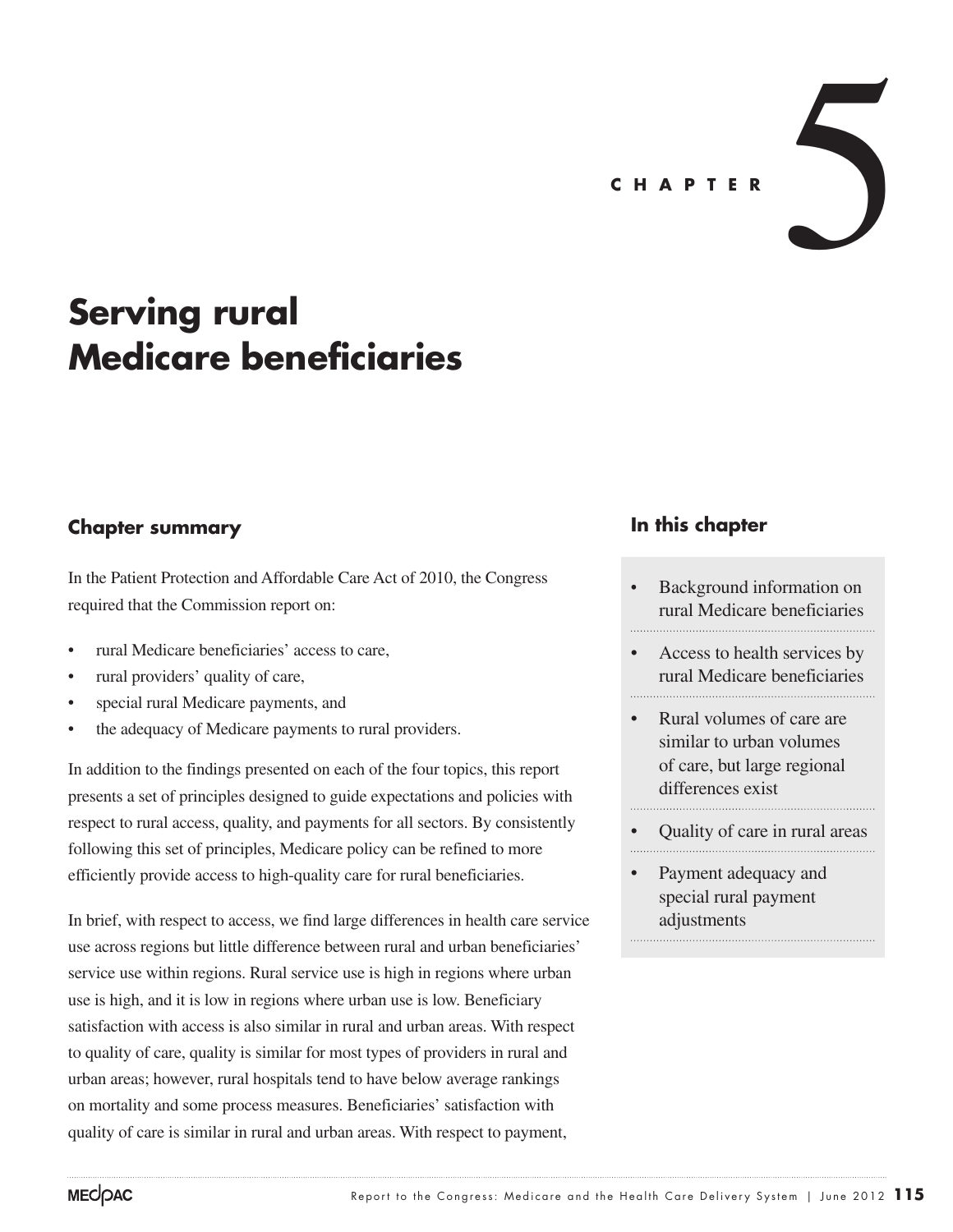rural Medicare payments are adequate, in part due to implementation of certain increases in rural hospital payments that followed from recommendations in the Commission's 2001 report on rural health care. Because of higher prospective payment rates and enactment of the critical access hospital (CAH) program, the number of rural hospital closures has declined dramatically in recent years. However, some rural special payments go beyond the Commission's recommendations and are not consistent with the set of payment principles we establish in this paper.

### **Gathering information from focus groups, surveys, and Medicare claims**

Our evaluation of rural health care in America started with a multimethod approach to data collection. We made several site visits to gain the perspectives of Medicare beneficiaries and individuals who deliver health care in several rural areas. We examined information from a series of beneficiary surveys, including the Commission's national telephone survey of Medicare beneficiaries, the Medicare Current Beneficiary Survey, and the Hospital Consumer Assessment of Healthcare Providers and Systems. We used claims data to evaluate beneficiaries' use of services and certain outcomes, such as mortality and readmissions. We examined Medicare cost report data to evaluate rural providers' costs and the profitability of serving Medicare beneficiaries. The combination of these data sources provides a description of service use, access, quality, provider profitability, and rural beneficiaries' experience with the Medicare program across different types of rural areas.

We made the Medicare beneficiary the primary unit of analysis when evaluating access to care. This emphasis differs from some of the literature that focuses on physicians as the unit of analysis and uses counts of local providers per capita as a proxy for beneficiary access. For example, much of the research on physician access counts physicians per capita and discusses physicians' satisfaction with the lifestyle and income associated with rural practice (MacKinney et al. 2011, WWAMI Rural Health Research Center 2009). While these studies are valuable (and we also count physicians per capita), we focused on patient claims data to directly examine how rural beneficiaries' use rates compare with rates for urban beneficiaries, beneficiary survey data to see if rural patients are satisfied with access and quality, as well as beneficiary focus groups to gain a deeper understanding of beneficiaries' perspectives in different areas of the country. Likewise, published research on access to pharmacy services is often limited to examining the number of pharmacy closures or the number of communities without a pharmacy (Boyle et al. 2011, Klepser et al. 2008). In contrast, we examined claims data from 100 percent of rural Medicare beneficiaries, paying particular attention to isolated areas where most beneficiaries have to travel significant distances to a pharmacy. We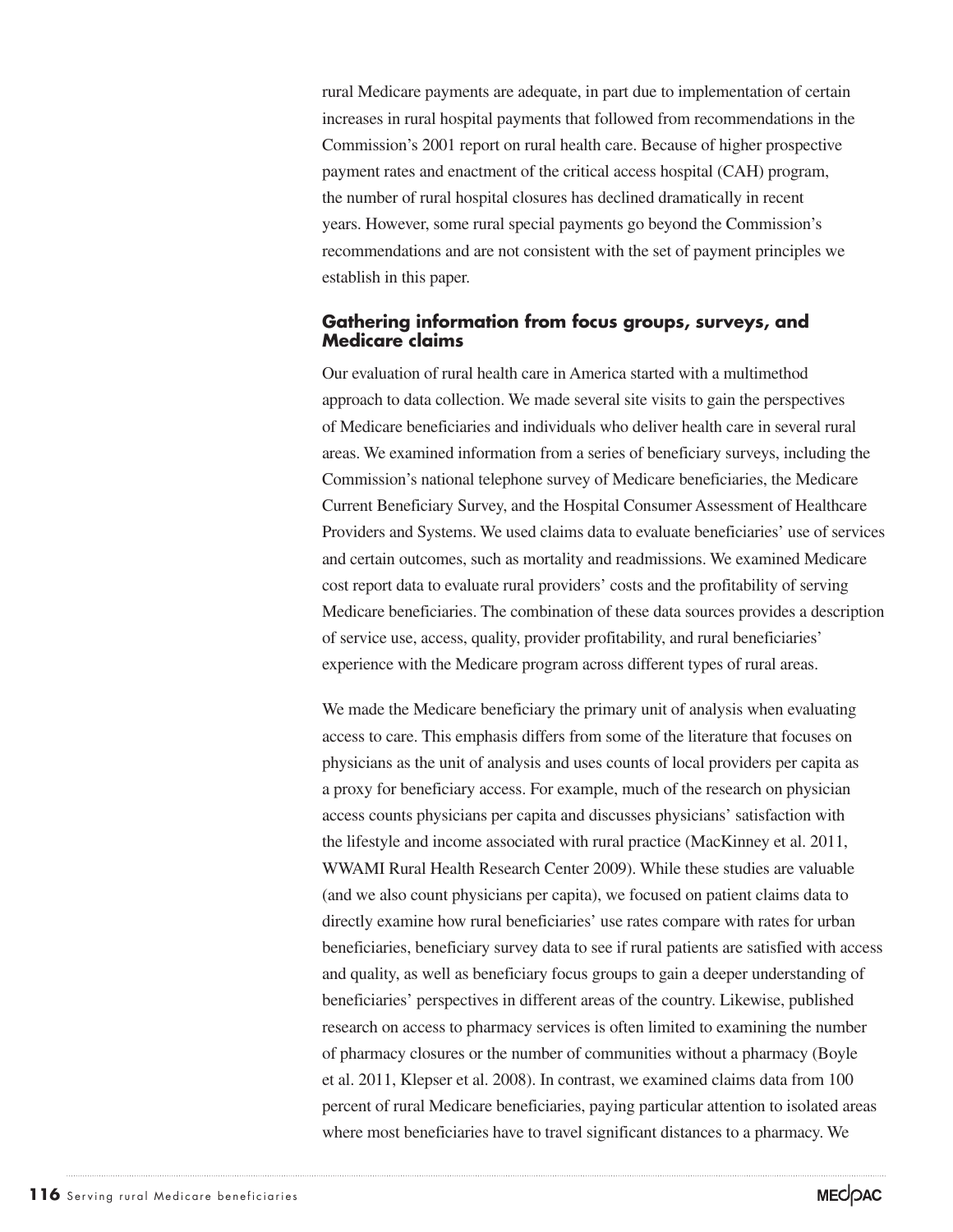also analyzed whether those isolated beneficiaries fill their prescriptions at regional pharmacies or use mail order pharmacies.

Because rural areas in different regions are not always similar, we met with patients and providers in different regions of the country. We interviewed independent rural physicians, talked to leaders of integrated health care systems that serve rural and urban areas, visited isolated providers in frontier areas, and visited managers of freestanding CAHs and rural prospective payment system hospitals. We also spoke with associations representing rural providers and groups organized by the Office of Rural Health Policy. In addition, we met with leaders of rural physician training programs in medical schools who are working to meet the challenge of attracting medical school students who will serve rural areas. The objective was to get diverse perspectives from patients and providers. Because we could not speak to individuals in every rural community, we spent considerable effort gathering claims data from 100 percent of rural beneficiaries and analyzed the degree to which care varies across regions of the country, across different levels of rurality, and across different types of services. By having data from all beneficiaries, we are able to comment on the geographic diversity in the care rural beneficiaries receive.

### **Beneficiaries' use of services and satisfaction with access are similar in rural and urban areas**

Utilization of ambulatory, inpatient, and post-acute services is similar for rural and urban beneficiaries. This finding is consistent with findings from the Commission's 2001 report on rural health care. Service volume for rural patients, who have fewer local physicians per capita, is maintained in part by patients traveling to urban areas for some of their care. In some cases, they travel because of the lack of local providers; in other cases, they choose to bypass local providers for urban providers (Buczko 1994, Liu et al. 2008, Radcliff et al. 2003).

We refer to rural and urban averages in this chapter but realize there is great diversity in rural America. To address this diversity within rural areas, we subdivided counties into four categories: urban, micropolitan counties with a city of 10,000 to 50,000 people, counties without a town of 10,000 or more people that are adjacent to urban areas, and more isolated counties that are not adjacent to an urban area and do not have a town of 10,000 or more people. We also examined frontier counties, with a population density of six or fewer people per square mile, as a second means of examining more remote rural areas. Even within these categories there is diversity, but to keep the analysis tractable, we limit most of our results to these four categories of rural areas. We realize there is also diversity in urban areas but kept that one category for this report because of the focus on rural providers. We found that: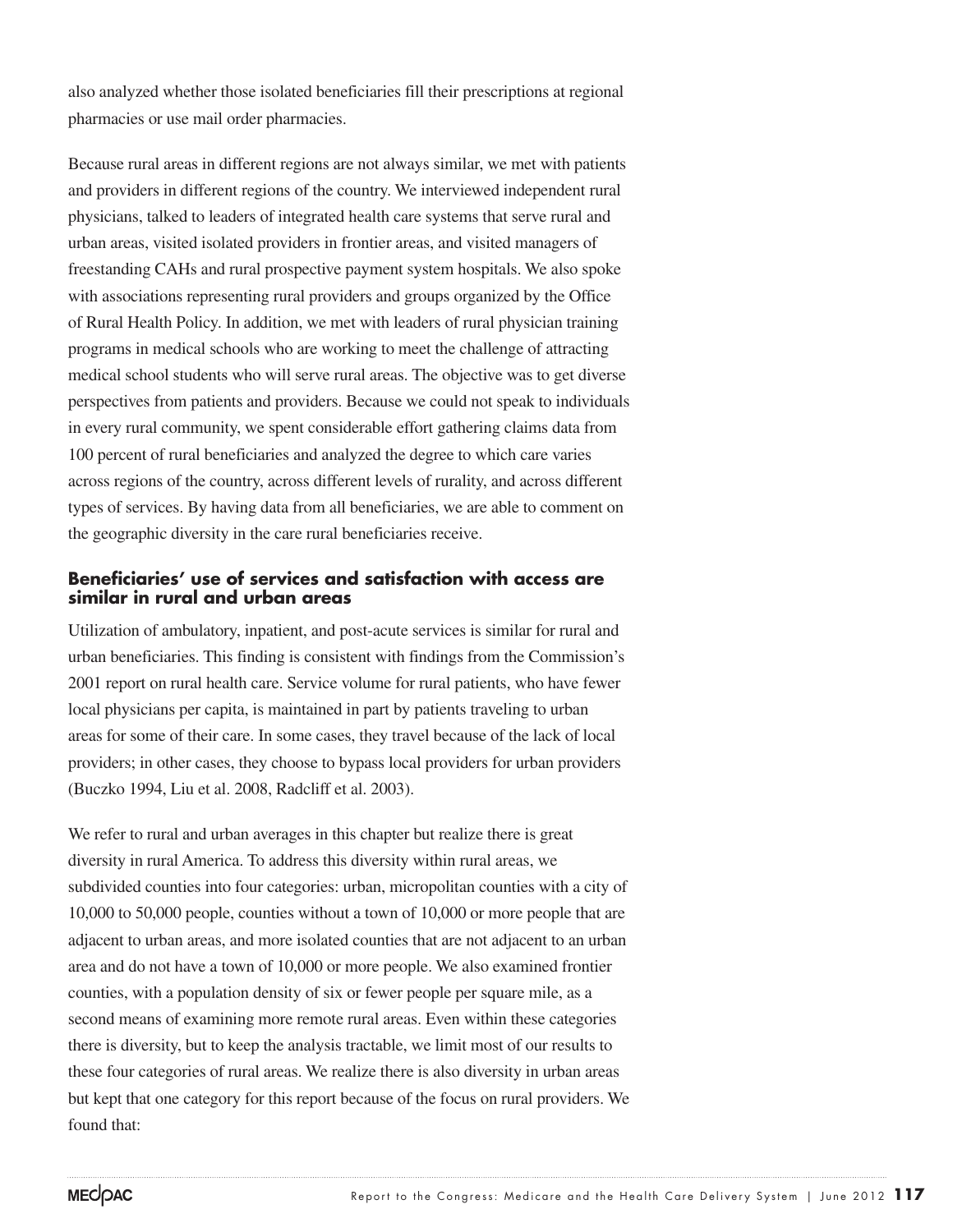- The volumes of ambulatory, inpatient, and post-acute service use per beneficiary in rural and frontier counties are similar to those in their state's urban areas.
- Not only is average service use similar between urban and rural areas, but the two distributions are similar. That is, similarities exist for the minimum and maximum levels of physician and other health care professional office visits per beneficiary (rural range, 7 to 13 visits; urban range, 7 to 14 visits) and hospital admissions per beneficiary (rural range, 0.19 to 0.46; urban range, 0.19 to 0.47).
- There are wide geographic differences in service use across regions, but within the same region, service use is similar between urban and rural beneficiaries. In Texas and Louisiana, for example, where service use is high for urban beneficiaries, it is also high for rural beneficiaries. Similarly, in Minnesota and Hawaii, where service use is low for urban beneficiaries, it is also low for rural beneficiaries.

In general, we find that the volume of care Medicare beneficiaries receive can vary significantly based on the region of the country in which they live. But within each region, beneficiaries in rural and urban areas generally receive similar volumes of care.

Even though volumes of care are comparable with and without adjustments for health status, there is a concern that rural populations may need more care if they have a significantly greater illness burden than urban populations that is not detected by Medicare claims data. Articles on rural health care often state that rural populations are older, sicker, and poorer than their urban counterparts. We find that this statement does not consistently hold. With respect to illness burden, the evidence is mixed. On average, rural beneficiaries report worse health status, but Medicare claims data suggest they have fewer comorbidities on average. In addition, national surveys of Medicare beneficiaries do not show a consistent pattern of disease burden that might indicate that rural beneficiaries are systematically worse off than their urban peers. With respect to income, the U.S. Department of Agriculture finds that rural areas have slightly higher rates of poverty on average but tend to have slightly lower rates of poverty than urban residents after adjusting for the cost of living (Jolliffe 2006). With respect to age, there is a mixed picture. A higher share of the rural population is over age 65 (Werner 2011). However, within the Medicare population, we find that urban areas have a higher share of beneficiaries over age 85.

Therefore, at least when focusing on Medicare beneficiaries, we see no clear evidence that rural beneficiaries are older, sicker, or consistently live in communities with greater poverty.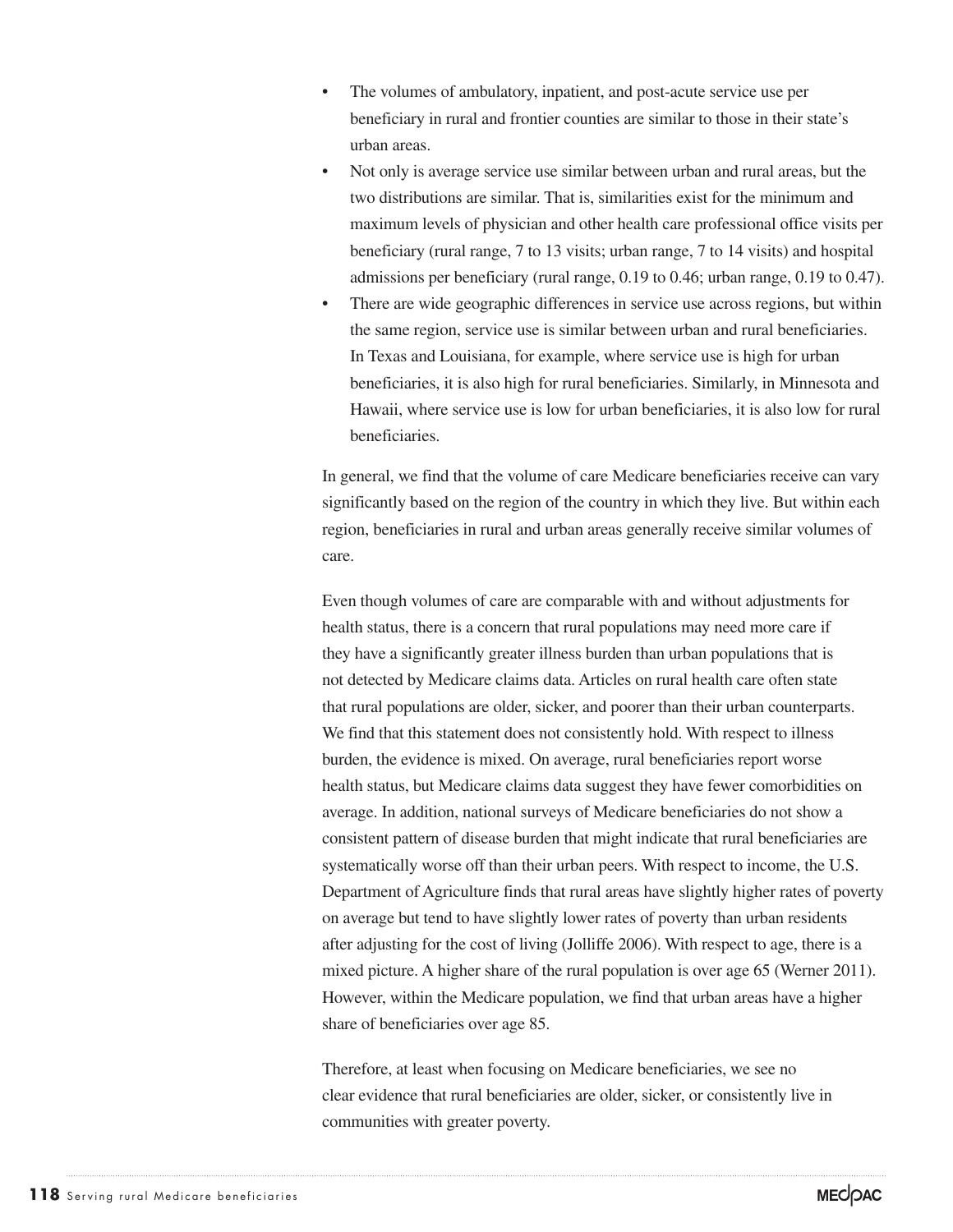While on average we do not see large rural/urban differences, there are some poor rural areas (and some poor urban areas) where the beneficiary population has significant health care needs. For example, the data consistently show that rural and urban individuals age 65 or over in the south central states (AL, KY, MS, and TN) are sicker and poorer than rural and urban individuals in the north central states. They report worse health status, have worse health as indicated by Medicare claims, and have lower life expectancy than rural beneficiaries in north central states. For example, the 2005–2006 mortality rate per 100,000 White women age 65 to 75 in the rural areas of east south central states was 2,125 compared with 1,543 in rural areas of the west north central states (Centers for Disease Control and Prevention 2011). We can conclude that some rural areas tend to have poorer and sicker populations; however, as with service use, differences in health status and wealth appear to differ more among regions of the country than along the rural/urban continuum.

On a positive note, rural areas are adopting new ways to provide access to clinical expertise in small isolated rural communities. For example, mental health providers (who are in short supply in rural areas) are increasingly using telemedicine for consultations with rural Medicare patients. Further research is needed into the adequacy of mental health services in rural areas to determine if traveling and telemedicine could be sufficient to overcome the low numbers of local mental health professionals. In addition, tele-emergency services provide small rural hospitals with access to emergency medicine expertise and support. A third example is telepharmacy. In cases of rural populations being too small to support a traditional pharmacy, telepharmacies are being formed with much lower fixed costs. One pharmacist in a central location can supervise several retail telepharmacy sites and hospital-based pharmacies. The net result is that patients in small towns can benefit from pharmacist expertise without having the patient volume to support a full-time pharmacist.

### **Quality of care is similar in rural and urban areas for most services, though urban hospitals tend to have better outcomes**

We do not find major differences in quality between urban and rural providers in most sectors. Patient satisfaction is similar, and quality measures for skilled nursing facilities, home health agencies, and outpatient dialysis facilities do not show major differences between urban and rural providers. Similarly, hospital readmission measures do not point to major differences based on rural or urban location. However, we find that rural hospitals continue to not perform as well as urban hospitals on most process measures and on condition-specific 30-day mortality rates. Our analysis of 2010 Medicare data is consistent with other findings in the literature over the past 20 years (Joynt et al. 2011a, Keeler et al. 1992, Medicare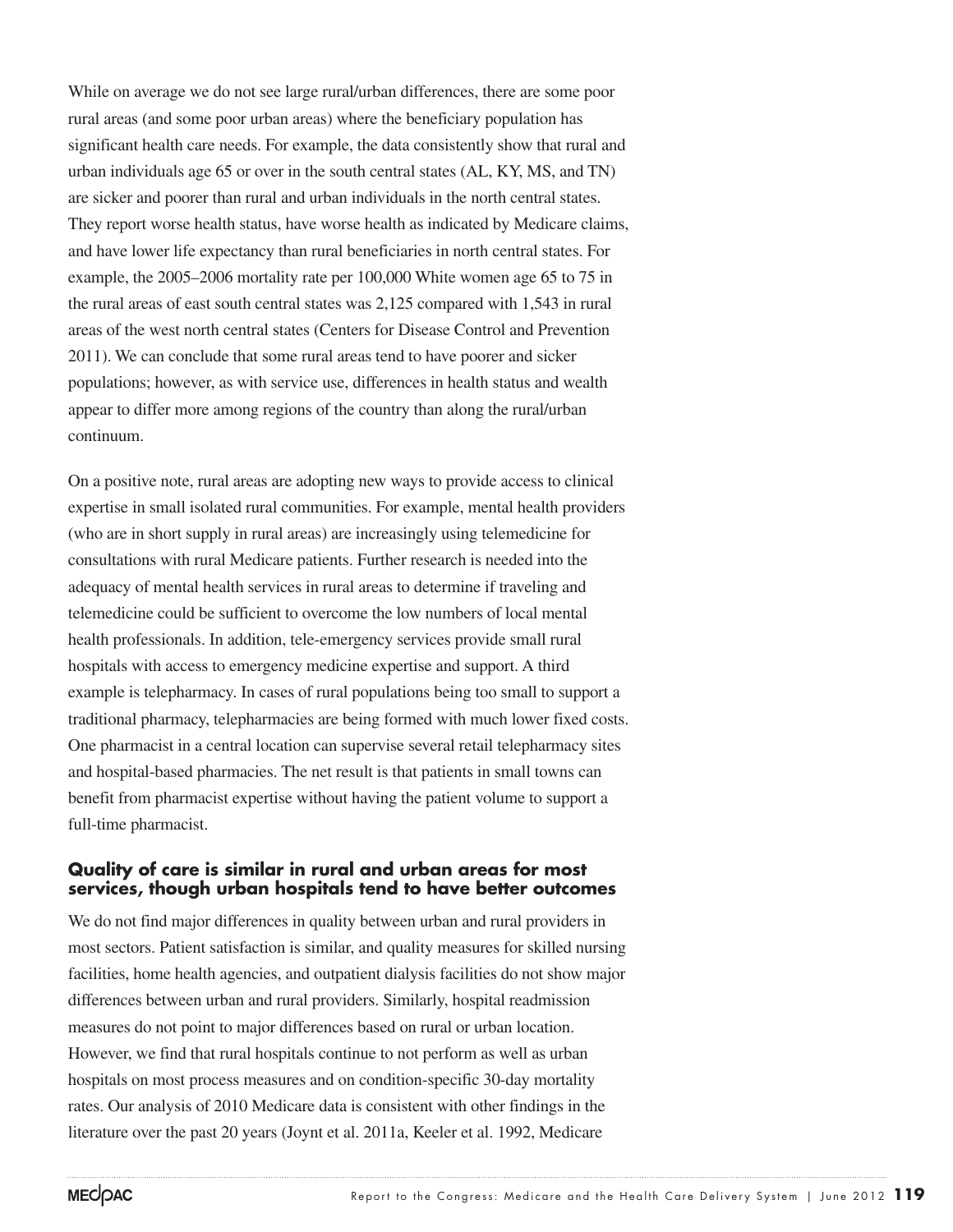Payment Advisory Commission 2006). We find that the higher mortality rates in rural areas are only partially explained by the lower volume of cases in rural hospitals. This finding should not be unexpected, given the limited resources some rural hospitals have to work with, especially in emergency situations. We are not saying that small CAHs cannot achieve good outcomes, only that it may be more difficult and less likely because of limited staff resources and fewer cases to learn from, as others have noted (Joynt et al. 2011a, Joynt et al. 2011b).

### **Rural payments are adequate and financial performance is similar in rural and urban areas**

We examined the adequacy of Medicare payment rates for the various health care sectors and, in general, found Medicare payments to rural providers were adequate (Medicare Payment Advisory Commission 2012). On average, freestanding rural skilled nursing facilities and home health agencies have similar margins for Medicare patients, with some rural and urban home health agencies having relatively high margins. When we examined the adequacy of physician payments, we found similar service use rates, similar ability to obtain appointments with existing and new physicians, and similar satisfaction with access. In addition, the literature and our site visits indicate that physician incomes per hour are comparable in rural and urban areas (Reschovsky and Staiti 2005). These payment adequacy indicators suggest that payments to rural providers are as adequate as payments to urban providers. However, the Commission has raised concerns about the adequacy of primary care physician payments relative to subspecialist payments—concerns that apply to physicians in rural and urban areas (Medicare Payment Advisory Commission 2011b).

While the payment adequacy findings over time are consistent for skilled nursing facilities, home health agencies, and physician services, one area that has changed is the adequacy of rural hospital payments. In 2001, when rural hospitals' inpatient profit margins were below urban hospitals' profit margins, the Commission concluded that Medicare payment rules favored large urban hospitals (Medicare Payment Advisory Commission 2001). As a result, the Commission recommended increasing rural hospitals' base payment rates to the rates paid to large urban hospitals, increasing rural disproportionate share payments, and implementing a low-volume adjustment for isolated rural providers serving areas with low population density that lack economies of scale. The Congress enacted legislation consistent with the Commission's recommendations by 2004 and then endorsed a series of other changes that further increased rural hospital payments. These changes to the hospital prospective payment system, along with expansion of the CAH program, have improved rural hospitals' financial stability significantly, resulting in fewer rural closures.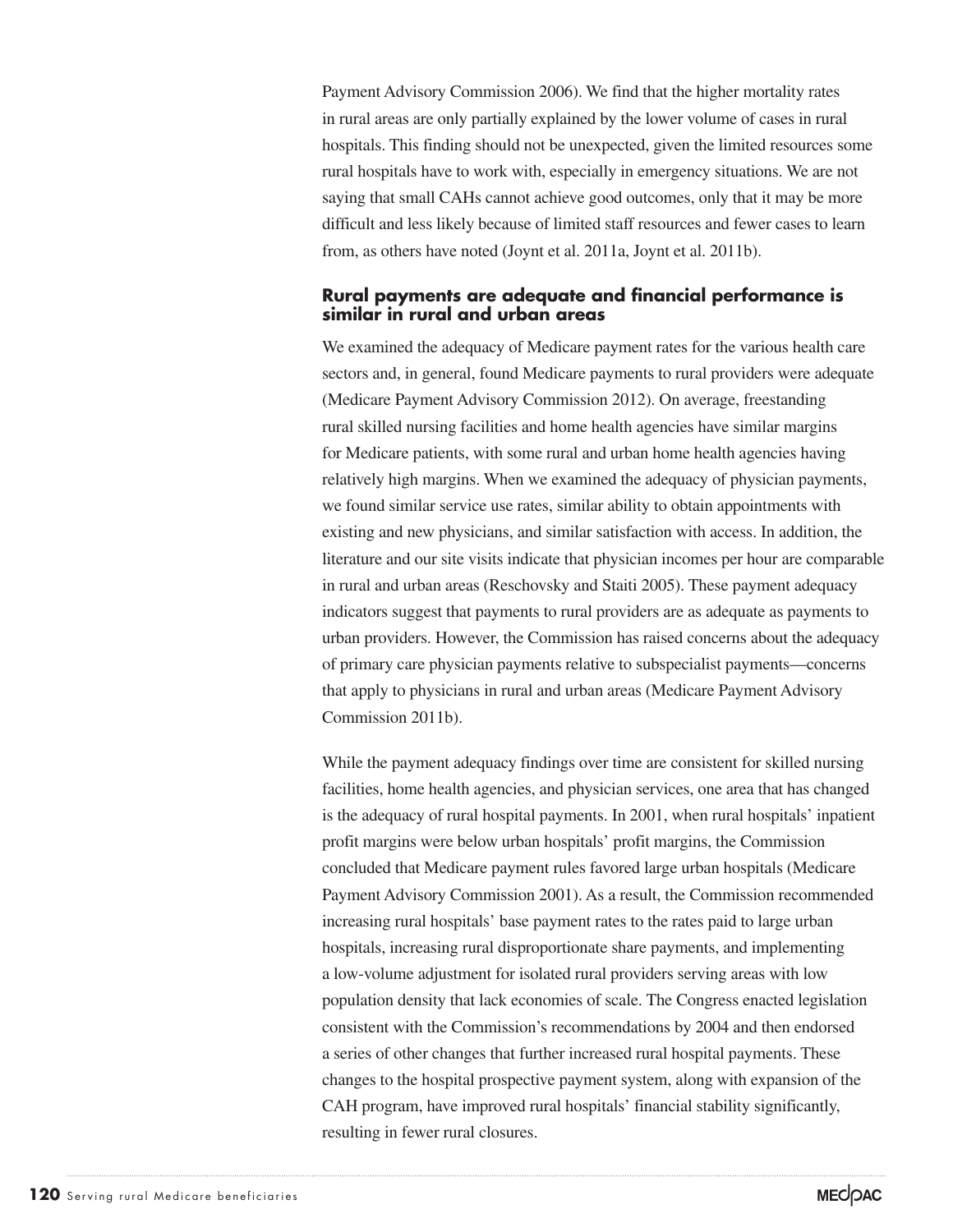### **In some cases special payments are warranted, but in others they are not well targeted**

The primary objective of rural special payments is to ensure that Medicare does its part to support the financial viability of rural providers that are necessary for beneficiaries' access to care. Some form of special payments will be needed to maintain access in areas with low population density where providers inevitably have low patient volumes and lack economies of scale. However, some of the special payments are not well targeted. In some cases, they go to providers that compete with nearby neighbors that are also struggling with low patient volumes. Providing special payments to providers that may not need assistance or to lowvolume providers that are not the sole providers in their community results in spending that is higher than warranted given the sustainability challenges of the Medicare program.

Programs directed toward rural providers increase Medicare payments by over \$4 billion, or almost 10 percent of all rural payments. Roughly \$3 billion of the additional costs are borne by the taxpayer and \$1 billion is borne by beneficiaries through higher coinsurance at CAHs. Coninsurance is higher because beneficiaries (or in most cases their secondary insurers, such as medigap) pay coinsurance for outpatient services at CAHs equal to 20 percent of charges. Because CAH charges have risen, CAH coinsurance has risen to an average of 47 percent of outpatient payments at CAHs for services subject to coinsurance and varies widely from one CAH to another. The total payment to the hospital is fixed at 101 percent of costs; therefore, as charges increase, the share of that cost-based fee paid by the beneficiary increases. These higher costs at CAHs may not always be necessary, given that 16 percent of CAHs are within 15 miles of another hospital and may not be the appropriate target for special payments.

### **Guiding principles to evaluate rural access, quality, and special payments**

Over several public meetings in 2011 and 2012, the Commission developed principles to guide expectations regarding rural patients' access to care, rural providers' quality of care, and the Medicare program's payments to rural providers. The principles can be used to guide Medicare payment policy, including special payments to rural providers.

### **Principles of access to care for rural Medicare beneficiaries**

Our principle for access is that all beneficiaries, whether rural or urban, should have equitable access to health care services. However, equitable access does not necessarily mean equal travel times for all services. Small rural communities are expected to have fewer physicians per capita and longer travel times to specialists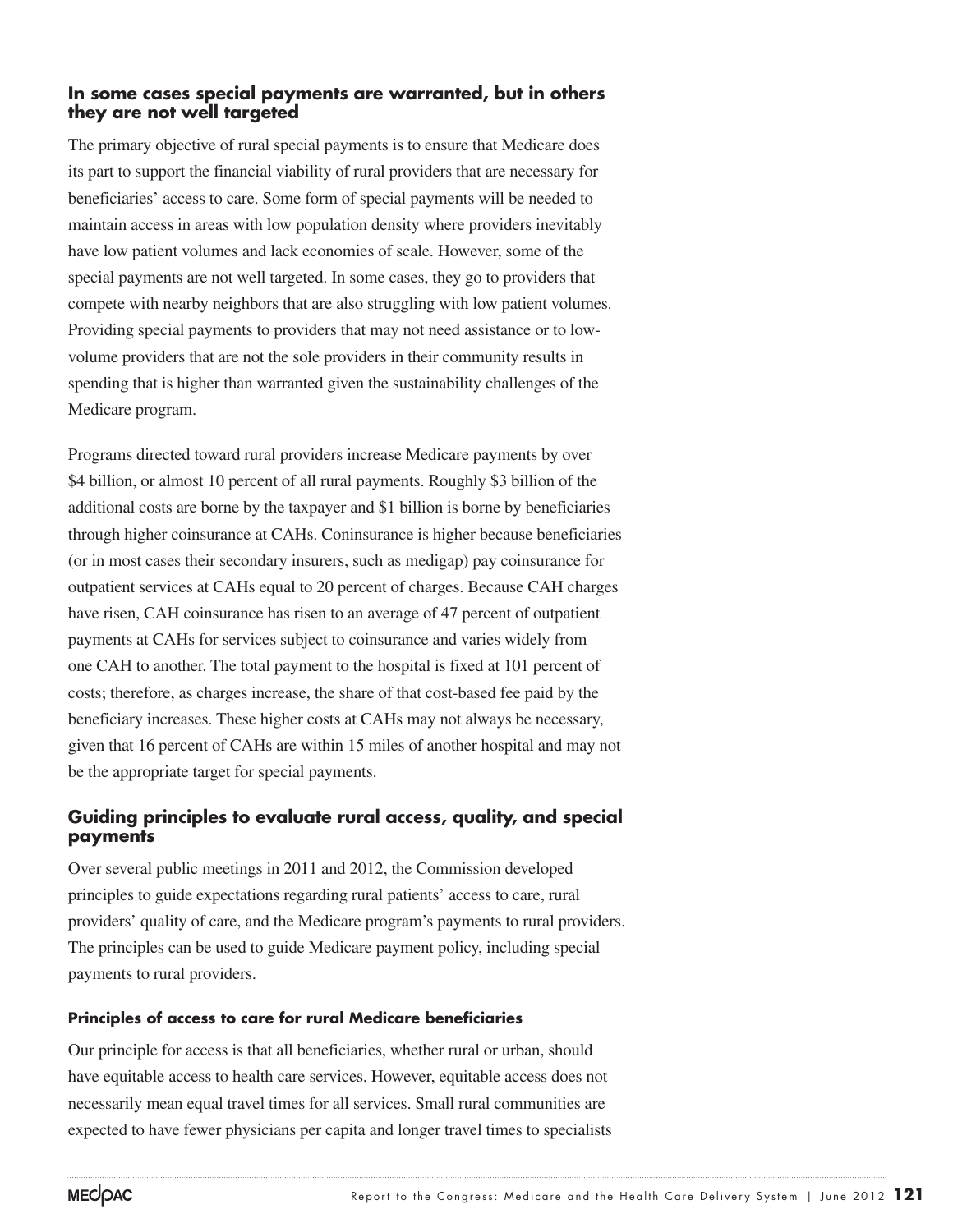because there are too few local residents to support some specialties. Whether access is equitable and results in beneficiaries receiving equal services can be evaluated by examining the volume of services received as well as beneficiaries' reported satisfaction with access to all services. Satisfaction can be met by ensuring that rural areas have adequate primary care networks and that rural patients receive referrals for appropriate specialty care when necessary.

#### **Principles of quality of care in rural areas**

Expectations for quality of care in rural and urban areas should be equal for nonemergency services rural providers choose to deliver. That is, if a provider has made a discretionary decision to provide a service, that provider should be held to a common standard of quality for that service, whether the service is provided in an urban or a rural location. Emergency services may be subject to different quality standards to account for different levels of staff, patient volume, and technology between urban and rural areas. For example, a patient may have a heart attack with a significant blockage where the standard of care is angioplasty and a stent in a catheterization lab. Urban areas all have catheterization labs. However, small rural hospitals, which may be too far from the nearest catheterization lab to safely transport heart attack patients (even by helicopter), may be forced to use a thrombolytic to treat the blockage. We would not expect equal outcomes in this emergency situation, and the relevant quality benchmark for emergency care should be either other small hospitals or the expected outcomes given additional transportation time if the small rural hospital no longer offered emergency care.

To improve quality at small rural hospitals and give patients quality information, quality data should be collected and reported by all hospitals (including CAHs). CAHs currently have the option of not collecting or reporting quality data. An example of quality metrics that could be especially important to rural patients of small hospitals include the share of medications that are reviewed by a pharmacist (in person or via telemedicine) before the first dose or at least within 24 hours of a drug being administered (Health Resources and Services Administration 2011, Peterson 2011a). A significant share of medication orders at the smallest hospitals do not receive such reviews (Cochran et al. 2008). Other measures that may have particular importance in rural areas include "timely emergency department transfer communication" and the elapsed time between a patient presenting at a rural emergency room and when the patient is "evaluated by a qualified medical professional" (Casey et al. 2012).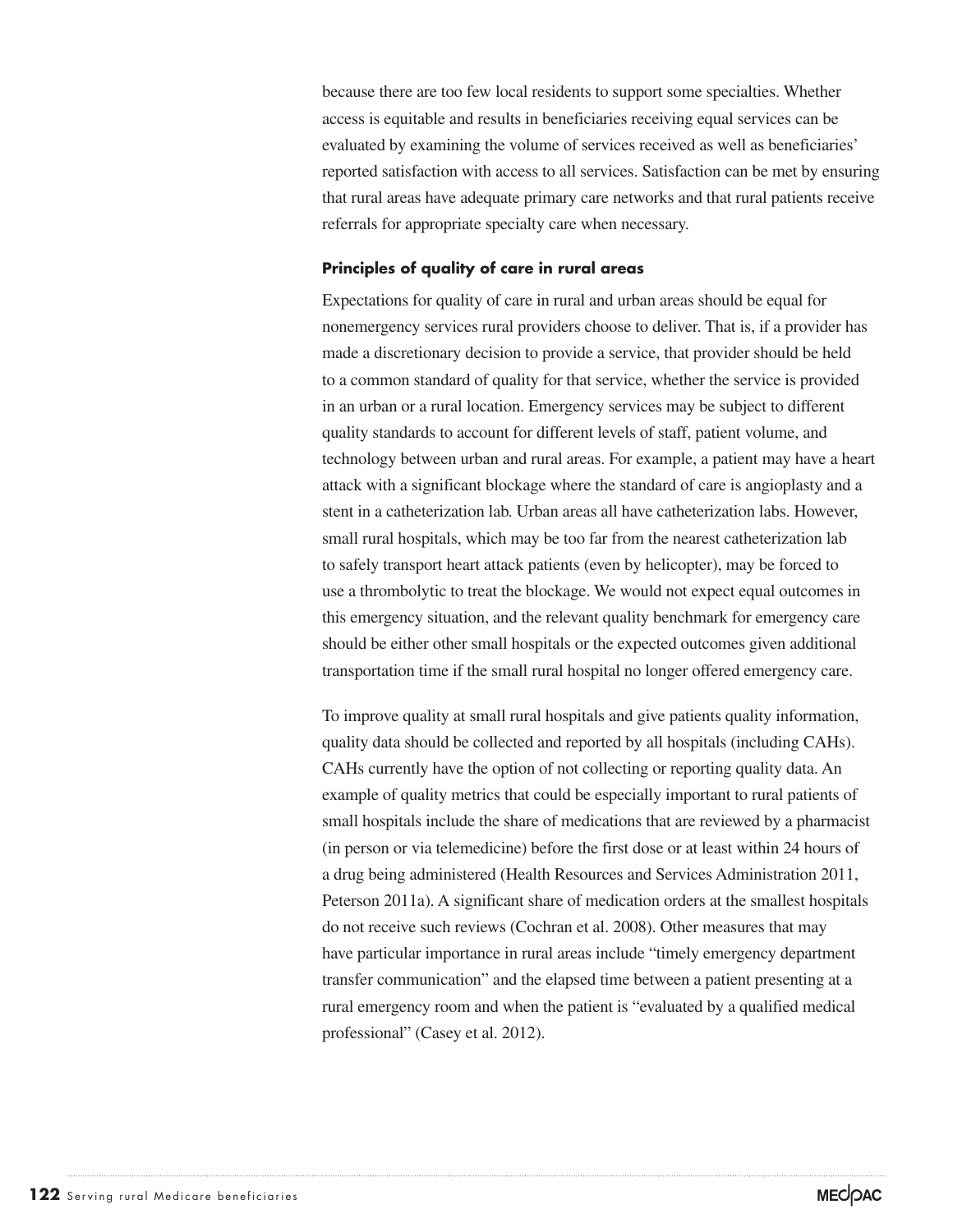### **Principles of payment adequacy and special payments to rural providers**

Providers in rural areas often have a low volume of patients. In some cases, this lack of scale increases costs per unit of service and puts the provider at risk of closure. To maintain access in these cases, Medicare may need to make higher payments to low-volume providers that cannot achieve the economies of scale available to urban providers. However, low volume alone is not a sufficient measure to assess whether higher payments are warranted. Medicare should not pay higher rates to two competing low-volume providers in close proximity. These payments may deter small neighboring providers from consolidating care in one facility, which results in poorly targeted payments and can contribute to poorer outcomes for the types of care where there is a volume–outcome relationship. To target special payments when warranted, Medicare should direct these payments to providers that are uniquely essential for maintaining access to care in a given community. The payments need to be structured in a way that encourages efficient delivery of health care services. We have developed three principles guiding special payments that will allow beneficiaries' needs to be met efficiently:

- Payments should be targeted toward low-volume isolated providers—that is, providers that have low patient volume and are at a distance from other providers. Distance is required because supporting two neighboring providers who both struggle with low volume can discourage mergers that could lead to lower cost and higher quality care.
- The magnitude of special rural payment adjustments should be empirically justified—that is, the payments should increase to the extent that factors beyond the providers' control increase their costs.
- Finally, rural payment adjustments should be designed in ways that encourage cost control on the part of providers. While all hospitals have some incentive for cost control (they must keep average costs below average revenue), fixed add-on payments generally have a greater incentive for cost control than costbased payments. ■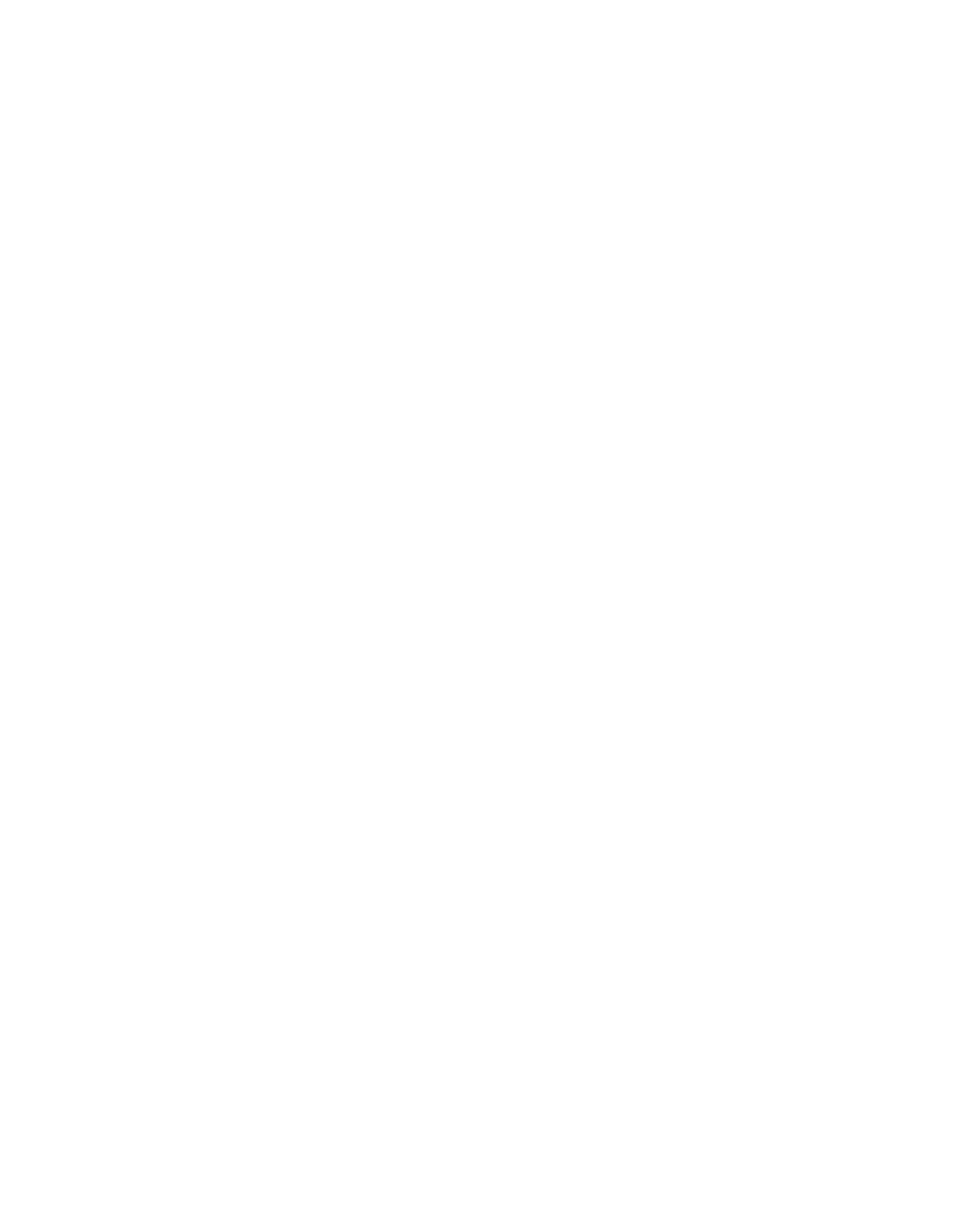### **5–1 Rural groups, UICs, number of counties, and number of fee-for-service Medicare beneficiaries in each group**

| Rural/urban group    | <b>UICs</b>      | <b>Number of counties</b> | <b>Number of beneficiaries</b><br>(in millions) |
|----------------------|------------------|---------------------------|-------------------------------------------------|
| Metropolitan (urban) | 1 & 2            | .089                      | 28.0                                            |
| Rural micropolitan   | 3, 5, 8, 8       | 675                       | 4.8                                             |
| Rural adjacent       | 4, 6, 8, 7       | 666                       |                                                 |
| Rural nonadjacent    | 9, 10, 11, 8, 12 |                           | .5                                              |

Note: UIC (urban influence code). Metropolitan (urban) counties contain an urban cluster of 50,000 or more people, rural micropolitan counties contain a cluster of 10,000 to 50,000 people, rural adjacent counties are adjacent to urban areas and without a city of at least 10,000 people, and rural nonadjacent counties are not adjacent to an urban area and do not have a city with at least 10,000 people.

Source: 2009 Beneficiary Annual Summary File.

# **Background information on rural Medicare beneficiaries**

This report focuses on access to, quality of, and payment for rural Medicare services. Because not all rural areas are alike, our analyses divide them into several categories. Because this report focuses on rural areas, we do not similarly categorize urban areas but instead use an urban average as a reference point.

# **Defining categories of rural counties**

CMS defines rural as all counties outside metropolitan statistical areas with 50,000 people. This definition is relatively inclusive and is used for many of our ongoing analyses, but it does not adequately capture the diversity of rural America. Therefore, we further refined our definition of rural areas to acknowledge nuanced differences and the potential challenges faced by more remote and frontier areas.

Our analyses of rural areas are based on a rural/urban continuum developed by the U.S. Department of Agriculture (USDA) that has been used in previous studies (Bennett et al. 2008, Medicare Payment Advisory Commission 2001, Muelleman et al. 2010). Urban influence codes (UICs) divide 3,141 counties into 12 groups, which we consolidated in the following four groups (Table 5-1):

- Metropolitan (urban): urban cluster of 50,000 or more people,
- Rural micropolitan: cluster of 10,000 to 50,000 people,
- Rural adjacent: counties adjacent to urban areas and without a city of at least 10,000 people, and
- Rural nonadjacent: counties not adjacent to an urban area and without a city of at least 10,000 people.

We used another classification of rural counties to account for rural frontier areas. Counties were classified as frontier if the population density was six or fewer people per square mile within that county (Cordes 1989, Patton 1989). These areas are more sparsely populated than most rural nonadjacent counties and therefore merit careful consideration.

We used the USDA's county-based taxonomy to define rural and urban areas for two main reasons. First, countybased definitions facilitate the link of Medicare claims data with data on income, poverty, supply of health services (including providers and institutions), and geographic location, all of which are available at the county level. Policy discussions are typically conducted within the context of counties and our analyses inform that discourse. Second, UICs already account for several important factors, such as adjacency to metropolitan clusters and travel or commuting times, which are distinguishing factors in defining what is rural. Given that these codes were recently revised to account for population shifts and discriminate among counties based on key characteristics, we chose this taxonomy over others.

### **Description of the rural Medicare beneficiary population**

Rural Medicare beneficiaries represent 23 percent of all fee-for-service (FFS) beneficiaries. They receive roughly 70 percent of their care from rural providers, who receive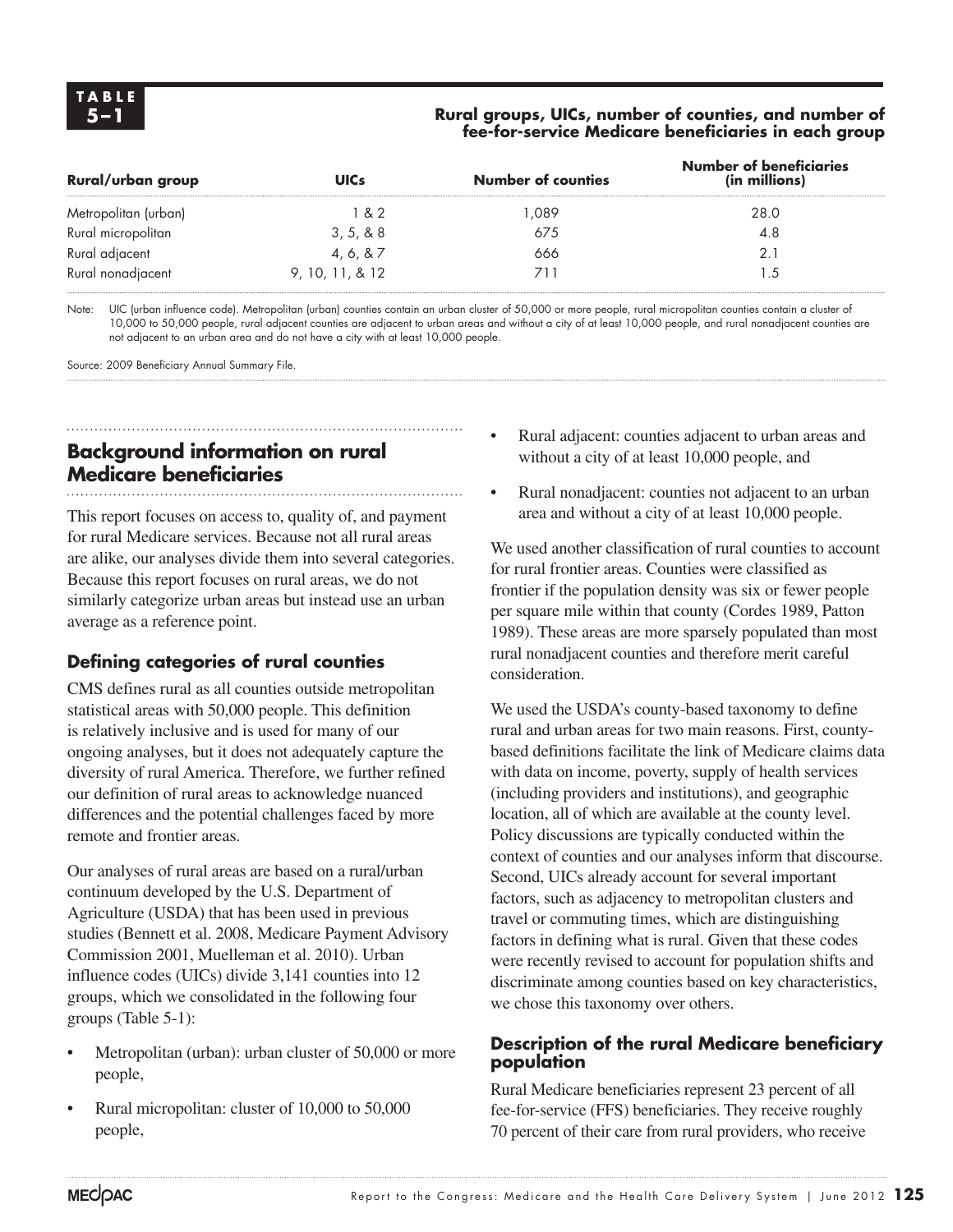over \$50 billion in Medicare FFS payments. The remaining 30 percent of rural beneficiaries' care is provided in urban areas, with specialized services such as coronary artery bypass surgery and neurosurgery primarily provided in urban areas. Nevertheless, significant variation exists across rural areas in how much care is provided locally and how much is provided in urban areas.

To compare the characteristics of beneficiaries in urban counties, rural micropolitan counties, and more isolated counties that are not adjacent to urban areas, we relied on responses from Medicare beneficiaries in the 2008 Medicare Current Beneficiary Survey (MCBS).<sup>1</sup> There is a higher concentration of younger beneficiaries (65–74 years) and fewer older beneficiaries (age 85 or older) in rural counties compared with urban counties (Table 5-2). Overall, the concentration of racial and ethnic minorities is lower in rural counties than in urban counties. Rural areas tend to have lower college graduation rates and a larger proportion of individuals who did not complete high school. The proportions of beneficiaries who dually qualify for Medicaid and Medicare are similar in urban, rural micropolitan, and isolated rural counties. However, the proportion is higher in rural counties adjacent to urban areas, which are disproportionately in south central states where poverty is higher.

Our analysis of health needs or predisposing characteristics that might lead to necessary utilization of health services presents a mixed picture, without clear rural/urban differences. A greater percentage of beneficiaries in rural adjacent areas (33.6 percent) compared with urban areas rated their health as fair or poor. But the proportion of beneficiaries rating their health as fair or poor was essentially the same in rural nonadjacent areas (25.4 percent) as in urban areas (25.5 percent). The proportion of beneficiaries reporting at least one limitation in daily activities (i.e., bathing, dressing, feeding) was highest in rural micropolitan areas (35.4 percent) and lowest in rural adjacent areas  $(23.3 \text{ percent.})^2$  The rates for self-reported limitations in activities of daily living (ADLs) are somewhat incongruent with findings on self-rated overall health. When looking at specific conditions, we find arthritis is more common in the most rural areas, but we find mixed results for other health conditions such as depression and diabetes rates in this sample (Table 5-2). Hierarchical condition categories (HCCs), which are the basis of HCC risk scores, follow more of a gradient effect, with rural areas showing higher levels of health status than urban areas.

The health status of rural beneficiaries is mixed. Highlights include:

- Rural beneficiaries tend to be younger than beneficiaries who live in urban areas, and those differences are statistically significant for micropolitan and rural adjacent areas.
- Rural beneficiaries' self-reported indicators of health are not consistently lower or higher than those in urban counties, as indicated by ADL limitations, selfrated health, and several clinical conditions.
- Rural beneficiaries have lower HCC risk scores, which improve as the area becomes more rural, with medical records suggesting they are in better health than urban beneficiaries on average. This finding may reflect rural/urban differences in the coding of diagnoses rather than the relative health of beneficiaries. Critical access hospitals (which are paid costs) and rural health clinics (which are paid a fixed fee per visit) have less incentive to code comorbidities because they do not affect payment.
- The health of beneficiaries in the most isolated rural areas (rural nonadjacent counties) appears to be similar to the health of urban beneficiaries, and in some ways it appears to be better than in urban areas as reflected in ADL limitations and HCC scores.
- Rural adjacent areas present a mixed picture. Compared with urban areas, beneficiaries in rural adjacent areas have lower levels of education, are more likely to rate their health as fair or poor, and are less likely to have one or more problems with ADLs. Rural adjacent counties in the MCBS sample are mainly in south central and Appalachian states, such as Kentucky, Tennessee, and West Virginia, and in some cases have socioeconomic challenges such as low levels of education and high poverty rates.

# **Access to health services by rural Medicare beneficiaries**

The Commission started its analysis of rural access to care by conducting focus groups to listen to the perspectives of rural beneficiaries in different types of rural communities and through site visits to rural providers to hear their perspectives.<sup>3</sup> We also conducted focus groups in neighboring urban areas and compared what we heard from rural beneficiaries with what we heard from urban beneficiaries in the same state about their perspectives on access to care and quality of care in their community.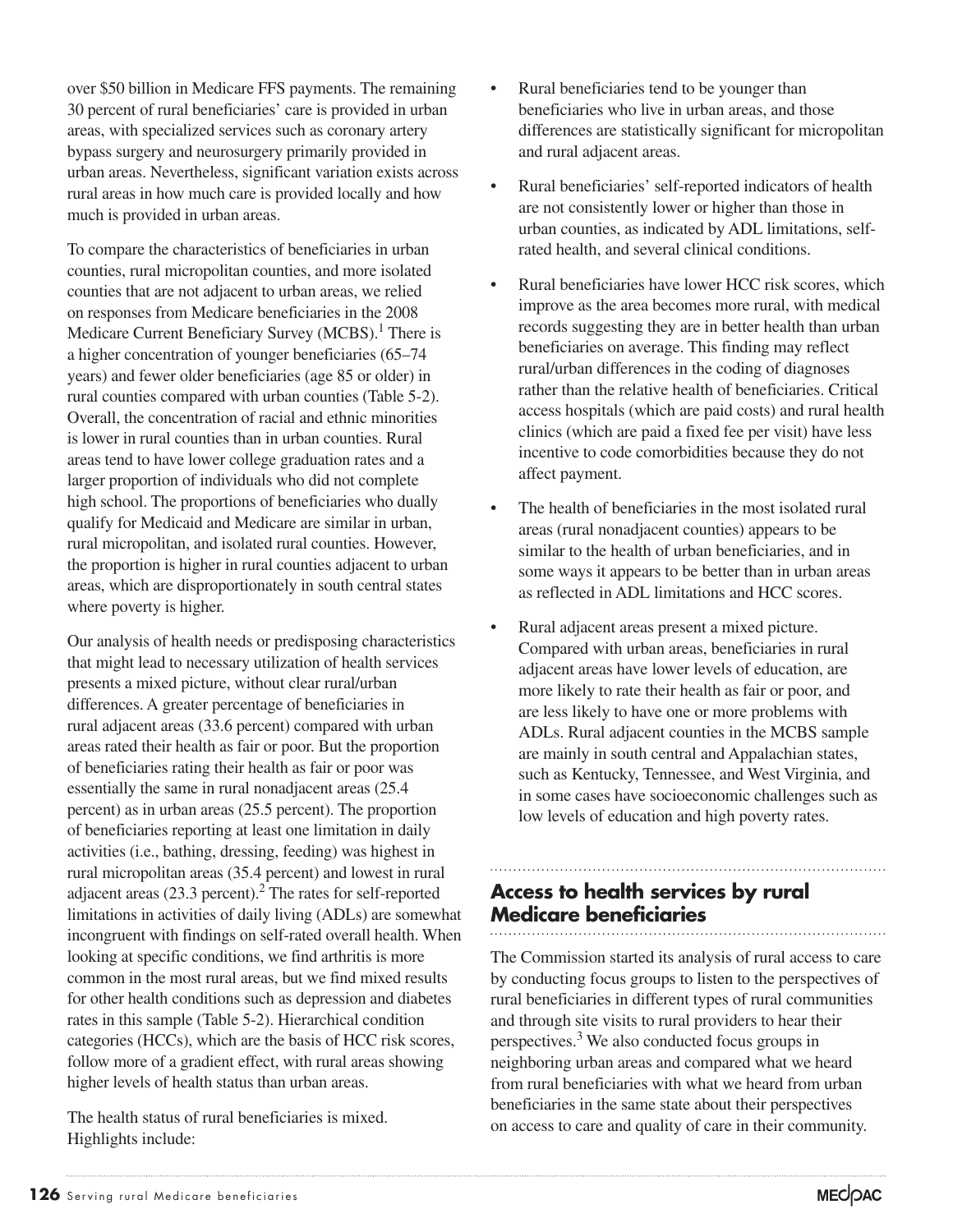# **TA B L E**

### **5–2 Health and demographic characteristics of Medicare beneficiaries, 2008**

|                                            | Metropolitan<br>(urban) | Rural<br>micropolitan | Rural<br>adjacent | Rural<br>nonadjacent |
|--------------------------------------------|-------------------------|-----------------------|-------------------|----------------------|
| Demographic (predisposing) characteristics |                         |                       |                   |                      |
| Age                                        |                         |                       |                   |                      |
| Mean age (years)                           | 71.8                    | $70.7*$               | $69.8*$           | 72.3                 |
| 64 or younger                              | 16.7%                   | 18.7%                 | 22.2%*            | 14.4%                |
| $65 - 74$                                  | 34.5                    | 37.2                  | 36.9              | 38.4                 |
|                                            |                         |                       |                   |                      |
| $75 - 84$                                  | 33.7                    | 32.0                  | 30.5              | 34.7                 |
| 85 or older                                | 15.1                    | $12.1*$               | $10.8*$           | 12.6                 |
| Female                                     | 54.8%                   | 52.4%                 | 54.4%             | 55.2%                |
| Race                                       |                         |                       |                   |                      |
| White                                      | 82.0%                   | 87.6%*                | 89.2%*            | 94.7%*               |
| African American                           | 11.6                    | $6.2*$                | $8.0*$            | $1.8*$               |
|                                            | 1.9                     | 0.4                   | 0.2               | 0.2                  |
| Asian                                      |                         |                       |                   |                      |
| Other                                      | 4.5                     | 5.9                   | 2.6               | 3.3                  |
| Hispanic**                                 | 7.5                     | $2.8*$                | $2.8*$            | $2.1*$               |
| Education                                  |                         |                       |                   |                      |
| Less than high school                      | 23.9%                   | $31.5%$ *             | $42.4%$ *         | 29.6%*               |
| High school graduate                       | 57.9                    | $55.7*$               | $52.2*$           | $59.2*$              |
| College graduate                           | 10.7                    | $7.5*$                | $3.5*$            | $7.0*$               |
| Postgraduate                               | 7.4                     | $5.3*$                | $1.9*$            | $4.2*$               |
|                                            |                         |                       |                   |                      |
| Number in household                        |                         |                       |                   |                      |
| Live alone                                 | 32.1%                   | 33.1%                 | 32.4%             | 29.6%                |
| One other person                           | 49.3                    | 50.5                  | 51.5              | 55.0                 |
| Two or more other people                   | 18.6                    | 16.4                  | 16.2              | 15.4                 |
|                                            |                         |                       |                   |                      |
| Served in armed forces                     | 24.2%                   | 24.8%                 | 21.4%             | 22.8%                |
| <b>Enabling characteristics</b>            |                         |                       |                   |                      |
| Medicaid (dual eligibles)                  | 19.3%                   | 20.6%                 | 25.2%*            | 18.4%                |
|                                            |                         |                       |                   |                      |
| Usual source of care                       | 95.3%                   | 94.5%                 | 94.7%             | 96.0%                |
| Currently working                          | 12.3%                   | 12.3%                 | $8.0\%$ *         | 12.7%                |
| Health (need) characteristics              |                         |                       |                   |                      |
| Self-rated health                          |                         |                       |                   |                      |
| Excellent                                  | 15.0%                   | $13.7\%$ *            | $9.8%$ *          | 14.6%                |
| Very good                                  | 27.7                    | $26.9*$               | $23.7*$           | 28.3                 |
| Good                                       | 31.9                    | $31.1*$               | $33.0*$           | 31.8                 |
|                                            | 25.5                    | $28.3*$               | $33.6*$           | 25.4                 |
| Fair/poor                                  |                         |                       |                   |                      |
| Any ADL limitations                        | 31.4%                   | 35.4%*                | 23.3%*            | 28.4%*               |
| Arthritis                                  | 53.5                    | 56.3                  | 55.7              | $60.5*$              |
| Broken hip                                 | 3.8                     | 4.1                   | 3.6               | 3.0                  |
| Cancer                                     | 18.1                    | 18.4                  | 16.5              | 18.4                 |
| Dementia                                   | 2.7                     | 2.4                   | 2.7               | 2.3                  |
|                                            | 15.9                    | $18.9*$               | 15.3              | 15.6                 |
| Depression                                 |                         |                       |                   |                      |
| <b>Diabetes</b>                            | 24.0                    | 24.8                  | 21.4              | 22.6                 |
| <b>HCC</b> risk score                      | 1.01                    | $0.97*$               | $0.96*$           | $0.95*$              |

Note: ADL (activity of daily living), HCC (hierarchical condition category). States well represented in Medicare Current Beneficiary Survey sample of rural adjacent areas include: AL, KY, MI, TN, TX, WV, reflecting areas primarily in the southeastern region of the United States. Very few individuals were from CA, IL, MO, NV, OK, SC, WI. States represented in rural nonadjacent counties are: IA, MI, MO, OH, PA, TN, TX. Metropolitan (urban) counties (*n*=10,035) contain an urban cluster of 50,000 or more people, rural micropolitan counties (*n*=2,101) contain a cluster of 10,000 to 50,000 people, rural adjacent counties (*n*=686) are adjacent to urban areas and without a city of at least 10,000 people, and rural nonadjacent counties (*n*=571) are not adjacent to an urban area and do not have a city with at least 10,000 people. (*N* = 13,393.)

\* The difference between that rural category and metropolitan areas is statistically significant at a 95 percent confidence level.

\*\* Beneficiaries who identify their origin as Hispanic may be any race.

Source: Medicare Current Beneficiary Survey, 2008. HCC risk scores are from CMS.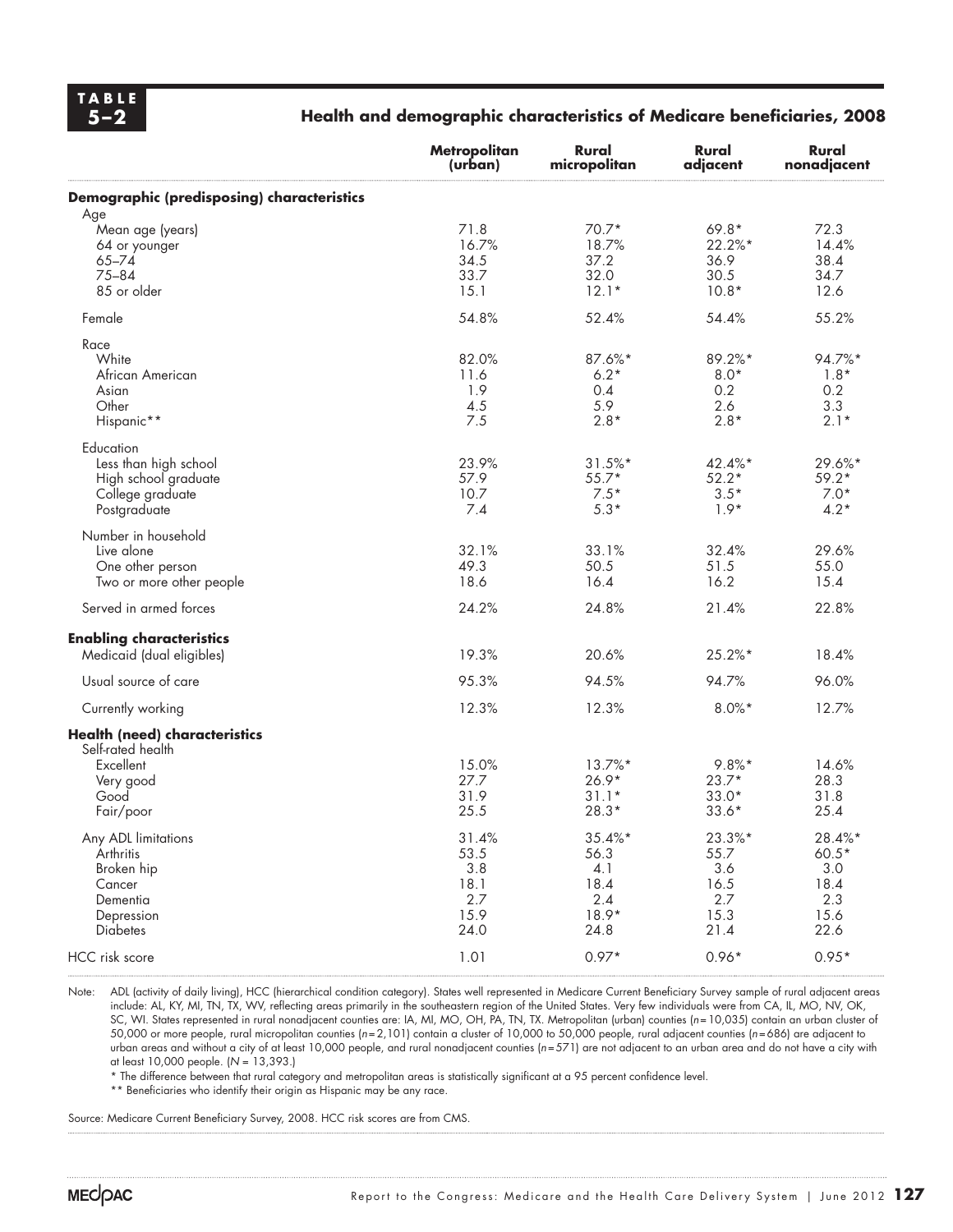### **5–3 Rural areas have fewer physicians per capita**

|                       | Per 1,000 people:                 |                        |  |  |
|-----------------------|-----------------------------------|------------------------|--|--|
| <b>Type of region</b> | <b>Primary care</b><br>physicians | <b>Specialists</b>     |  |  |
| Range:                |                                   |                        |  |  |
| CBSA urban areas      | $0.3 \text{ to } 3.5$             | $0.3 \text{ to } 10.7$ |  |  |
| State-wide rural      | $0.5 \text{ to } 1.3$             | $0.3 \text{ to } 2.1$  |  |  |
| Mean:                 |                                   |                        |  |  |
| Metropolitan (urban)  | 1.1                               | 1.6                    |  |  |
| Rural micropolitan    | ი ⁊                               | 0.7                    |  |  |
| Rural adjacent        | 0.5                               | 0.2                    |  |  |
| Rural nonadjacent     | 0.7                               | 0.3                    |  |  |
| Frontier              | 0.6                               | 0.3                    |  |  |

Note: CBSA (core-based statistical area). Metropolitan (urban) counties contain an urban cluster of 50,000 or more people, rural micropolitan counties contain a cluster of 10,000 to 50,000 people, rural adjacent counties are adjacent to urban areas and without a city of at least 10,000 people, rural nonadjacent counties are not adjacent to an urban area and do not have a city with at least 10,000 people, and frontier counties have 6 or fewer people per square mile. CBSA urban areas (*n*=361); state-wide rural (*n*=48).

Source: MedPAC analysis of Area Resource File data from the AMA masterfile for 2008.

We also analyzed national survey data, as well as claims data from 100 percent of all rural FFS beneficiaries. We sought to answer three empirical and policy questions with respect to rural beneficiaries' access to care:

- • Do rural beneficiaries use similar volumes of services compared with urban beneficiaries?
- Are rural beneficiaries satisfied with their access to care?
- What principles can guide our expectations with respect to the availability of care in rural communities?

### **Summary of findings on service use and satisfaction**

On average, rural beneficiaries use health care services at rates similar to urban beneficiaries. Most beneficiaries report that access to care is largely adequate, and we find few distinctions in satisfaction between rural and urban areas. Lower levels of physician supply and economic challenges in rural areas do not appear to translate to reduced volume of care or lower levels of satisfaction in the Medicare population. Our current findings are similar to the Commission's findings using 1999 utilization data; we concluded that the frequency of getting needed care and satisfaction with care were "strikingly similar" in rural and urban areas (Medicare Payment Advisory Commission 2001). Our findings are not meant to suggest that no rural beneficiaries experience difficulties with access to needed care. In fact, survey data and our site visits confirm that travel times can be an obstacle for some rural beneficiaries. However, we are suggesting that most rural beneficiaries have overcome these obstacles and use levels of services comparable to beneficiaries in urban areas. The fact that relatively few beneficiaries report problems accessing care may in part be due to the success of federal, state, and local efforts to improve access to care for beneficiaries living in rural areas of the country.

# **Guiding principles for rural access to care**

The Commission's principle for access to care is that rural beneficiaries should have equitable access to services. The Commission has discussed access to care over the past year and concluded that equity in access can be measured by beneficiaries' service use rates as well as beneficiaries' reports of their experience with the health system. Services used include physician visits, hospital admissions, postacute care, and other Medicare-covered services.

The Commission recognizes that some rural beneficiaries may travel longer to get care than their urban counterparts. For example, the South Carolina Rural Health Research Center found that 41 percent of rural residents traveled more than 30 minutes for medical care compared with 25 percent of urban residents (South Carolina Rural Health Research Center 2007). This finding should not be unexpected. Some rural communities are too small to generate the patient volume needed to achieve high-quality outcomes for certain types of services. For these services, rural beneficiaries often drive or are transported for care. However, access may still be deemed equitable if rural beneficiaries receive the needed care and are satisfied with their access to care.

# **Analyses conducted to examine access**

To assess access to care, we conducted several analyses examining Medicare beneficiaries' service utilization rates and satisfaction with access to care. For service use, we examined Part A, Part B, and Part D Medicare drug spending claims for 100 percent of FFS beneficiaries. To examine satisfaction, we focused on two patient surveys: the latest available (2008) MCBS and the Commission's 2011 Medicare beneficiary telephone survey.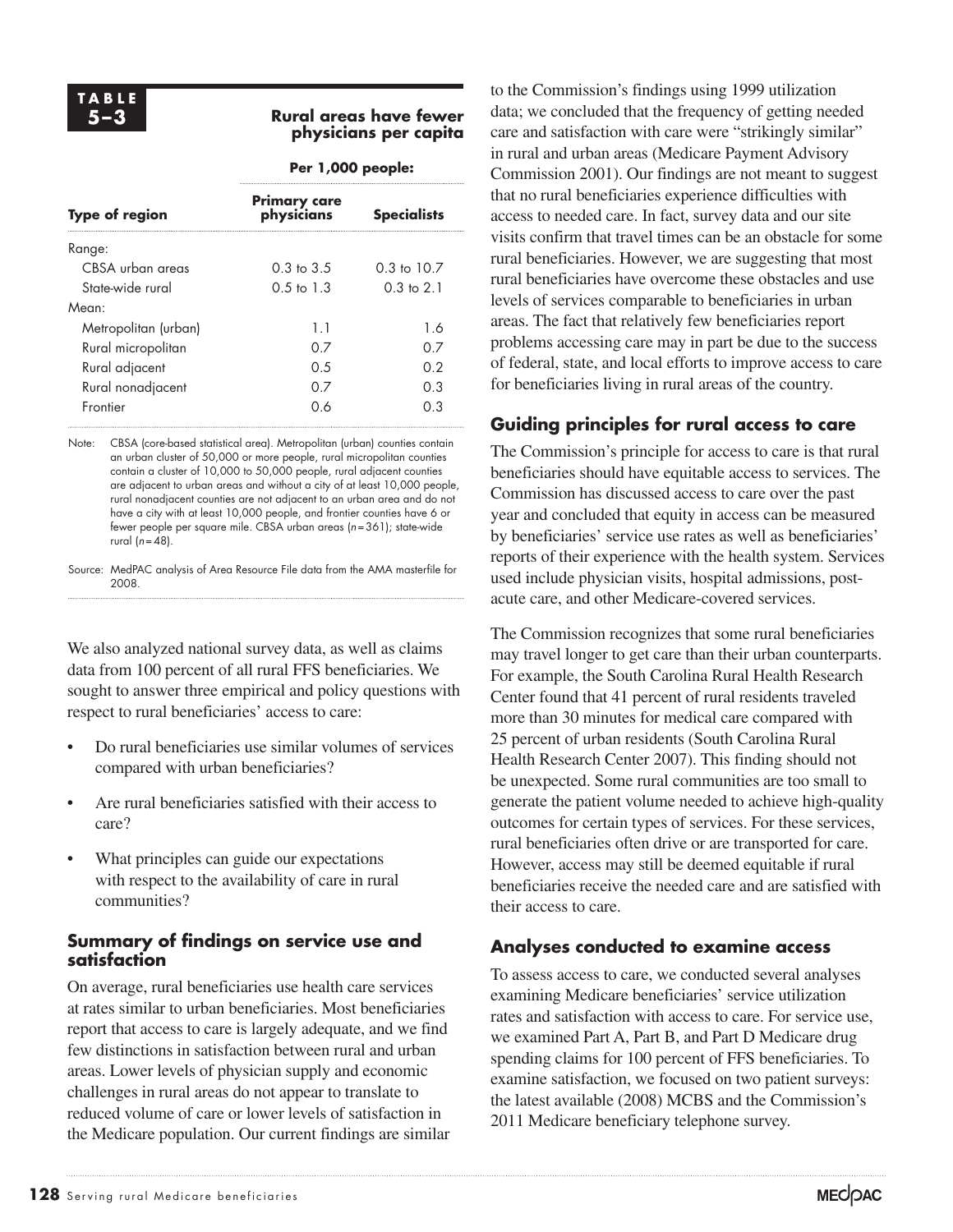### **Physician supply and economic challenges in rural areas**

There are fewer primary care physicians, psychiatrists, and other specialists per capita in rural areas compared with urban areas (Institute of Medicine 2004). There is also a concern that the physician workforce is aging, with some states finding that rural physicians have an older average age than urban physicians (e.g., Missouri) and other states finding they have similar ages (e.g., Mississippi) (Colwill et al. 2008, Missouri Hospital Association 2011, Street et al. 2009). On average across the nation, the University of Washington found that 27.5 percent of primary care physicians are over age 55, compared with 25.5 percent of urban physicians (WWAMI Rural Health Research Center 2009). When we examined the numbers of physicians across rural areas, we found fewer physicians per capita in rural areas on average, but rural physician-to-population ratios vary widely across states (Table 5-3).

Nurse practitioners (NPs) and physician assistants (PAs) are important sources of care in rural areas, although their numbers in rural areas to date are roughly proportionate to the population and may not offset the smaller number of physicians (Everett et al. 2009, Hooker and Berlin 2002, Hooker and Cipher 2005). Variation in PA and nursing regulations exists across states that may limit PAs and advanced practice registered nurses' ability to practice to the full extent of their education and training. States that anticipate future physician shortages may consider reforming scope-of-practice regulations, as detailed in the recommendations by the Institute of Medicine, to facilitate NPs' and PAs' delivery of primary care in affected rural areas (Institute of Medicine 2010).

In addition to emphasizing the smaller number of health care providers, many in the literature cite economic challenges in rural communities, suggesting poverty rates are higher, making it more difficult to support health care providers (Bennett et al. 2008, Braden and Beauregard 1994, Kaiser Commission on Medicaid and the Uninsured 2003, McBride and Kemper 2009, Schur and Franco 1999, National Advisory Committee on Rural Health and Human Services 2008).

While rural poverty rates were twice urban poverty rates in the 1960s, with over 30 percent of rural Americans living in poverty, the gap has slowly been closing for 50 years; by 2011, the rate of poverty in rural areas was only 1.6 percentage points higher than in urban areas (16.5 percent rural vs. 14.9 percent urban for all citizens and 10.3 percent rural vs. 8.7 percent urban for senior citizens)

# **F igur e 2-1 Share of the population in poverty FIGURE**

#### **5–1 Share of the population in poverty varies by region**



Note: Poverty levels are not adjusted for costs of living. Poverty rates are for all citizens, but U.S. Department of Agriculture research indicates a similar rural/urban poverty gap for senior citizens.

Source: Economic Research Service 2011, analysis of the Census Bureau's 2011 Current Population survey.

(Economic Research Service 2011, Jolliffe 2002). This 1.6 percentage point differential is due to higher poverty rates in southern states, and there are no consistent rural/ urban differences across the country (Figure 5-1). It should also be noted that the standard definition of poverty does also so had that the standard definition of poverty does<br>not adjust for the cost of living; adjusting poverty rates for the cost of living in each locale, the USDA found that the average rates were slightly lower in rural areas (Jolliffe 2006). The data suggest that, on average, rural and urban areas experience similar levels of economic stress.

While there is not a consistent difference in average poverty rates across rural and urban areas, certain rural and urban communities face persistently high levels of poverty and worse health status. For example, poverty levels tend to be persistently high in many rural counties in east south central states (AL, KY, MS, and TN) and the data consistently show that rural and urban individuals over age 65 in the east south central states are sicker and poorer than rural and urban individuals in north central states. For example, the 2005–2006 mortality rate per 100,000 White women aged 65 to 75 years in the rural areas of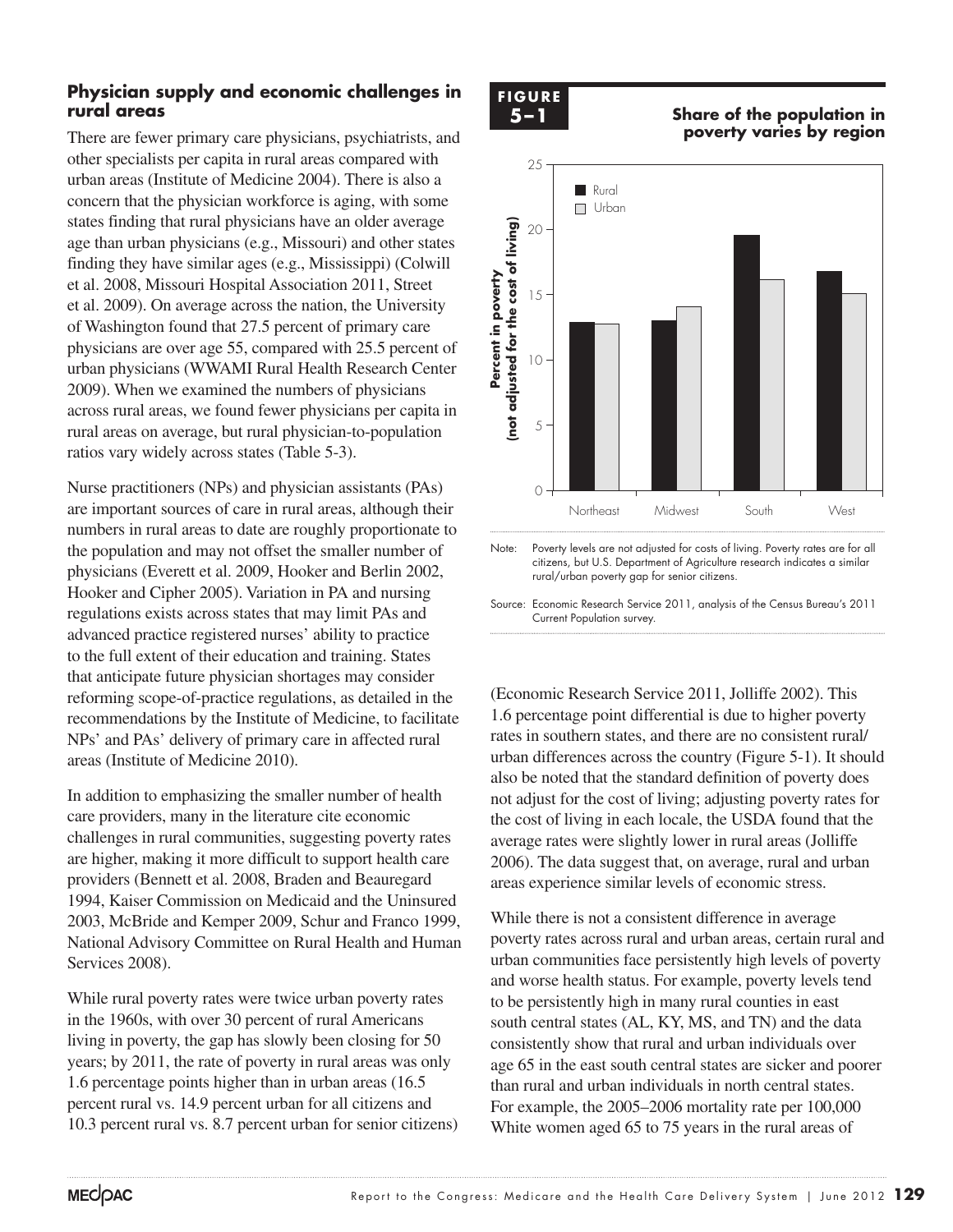| TABLE |     |  |
|-------|-----|--|
|       | 5—4 |  |

#### **5–4 Physician supply and economic challenges**

| Lower   | 90% |
|---------|-----|
|         |     |
| Lower   | 98  |
| Lower   | 79  |
| Lower   | 83  |
| Similar | 58  |
| Similar | .54 |
| Similar | 58  |
| Similar | 58  |
|         |     |

Note: Income per capita data are from 2006. \*Not adjusted for the cost of living.

Source: 2010 rates of supplemental Medicare insurance or Medicare Advantage plan membership are from CMS. Other data are from the 2008 Area Resource File. Data for physician supply and poverty rates are 2007 data, education is 2000 rates. Rates of insurance for under 65 population are from 2005 and reported in the Area Resource File.

east south central states was 2,125 compared with 1,543 in rural areas of west north central states (Centers for Disease Control and Prevention 2011). We conclude that some rural areas tend to have poorer and sicker populations than other rural areas; however, differences in health status and wealth appear to be greater among regions than along the rural/urban continuum.

A broader set of socioeconomic variables across rural areas presents a mixed picture. We find that the vast majority of rural areas have fewer physicians per capita than urban areas, but we fail to find consistent rural/urban differences when we examine income, education, and insurance status (Table 5-4). For example, in 90 percent of states, the median supply of primary care physicians

in rural areas is below the urban median; in 98 percent of states, the median supply of specialist physicians in rural areas is below the urban median. In contrast, rural rates of insurance, poverty, and completion of a high school education are similar to urban rates. This finding does not suggest that some rural communities do not face difficult challenges—they exist in some rural areas and are real. It suggests that there are no consistent rural/ urban differences in poverty and other socioeconomic variables. The socioeconomic differences we see are more of a regional phenomenon (i.e., in the south central United States) than an urban/rural phenomenon.

Similarly, we see bigger regional differences than rural/ urban differences for rates of the uninsured among those

|                              |       |                                |                       |                   | Rates of private supplemental insurance among Medicare beneficiaries |  |  |  |
|------------------------------|-------|--------------------------------|-----------------------|-------------------|----------------------------------------------------------------------|--|--|--|
|                              | Total | <b>Metropolitan</b><br>(urban) | Rural<br>micropolitan | Rural<br>adiacent | Rural<br>nonadjacent                                                 |  |  |  |
| Medicare only                | 10.2% | 9.4%                           | 11.2%                 | 16.2%             | 9.7%                                                                 |  |  |  |
| Dual eligibles               | 197   | 19.1                           | 20.9                  | 24.3              | 17.5                                                                 |  |  |  |
| Employer-sponsored insurance | 39.4  | 41.8                           | 33.6                  | 31.5              | 36.8                                                                 |  |  |  |
| Medigap/other                | 30.8  | 29.7                           | 34.4                  | 28.1              | 36.0                                                                 |  |  |  |

Note: Metropolitan (urban) counties contain an urban cluster of 50,000 or more people, rural micropolitan counties contain a cluster of 10,000 to 50,000 people, rural adjacent counties are adjacent to urban areas and without a city of at least 10,000 people, and rural nonadjacent counties are not adjacent to an urban area and do not have a city with at least 10,000 people,

Source: Medicare Current Beneficiary Survey, Cost and Use Files, 2007.

**TA B L E**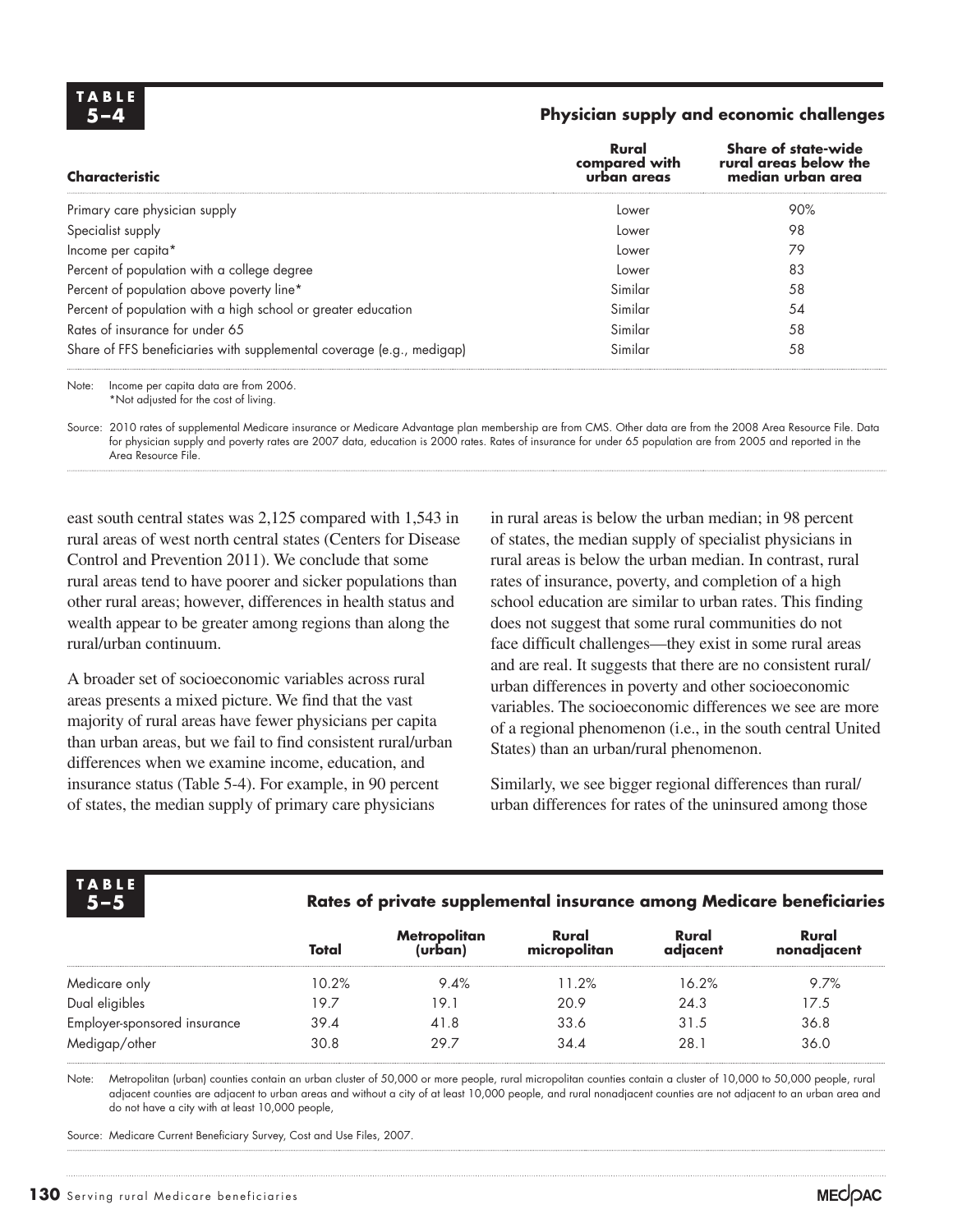less than 65 years old. While rural populations rely more on public insurance coverage, rural and urban areas have similar rates of uninsured people overall (rural, 16.2 percent; urban, 16.3 percent) and for the under-65 population (DeNavas-Walt et al. 2011, King and Holmes 2011, Ziller et al. 2008). In contrast, there are large regional variations in the rate of uninsured populations under age 65—for example, 13 percent in North Dakota compared with 31 percent in Texas (Kaiser Family Foundation 2011).

The distribution of Medicare beneficiaries with supplemental insurance reflects regional trends we see in poverty and health status. As shown in Table 5-5, beneficiaries in rural adjacent counties are more likely to have Medicare-only insurance, the highest rate of dual-eligible beneficiaries, the lowest rate of employersponsored insurance, and the lowest rate of medigap or other supplemental insurance. Further examination of the MCBS Cost and Use data, however, shows that most beneficiaries who resided in the counties classified as rural and adjacent to an urban area were concentrated in Alabama, Tennessee, Texas, and West Virginia. These states are in the southern and Appalachian regions of the country where poverty rates have been higher relative to the rest of the country. In contrast, the most isolated rural counties (rural nonadjacent) are more likely to be in the midwestern and northern states. In these rural counties, we see average levels of Medicare-only (9.7 percent) and lower levels of dual-eligible (17.5 percent) beneficiaries. The differences in Medicare-only status could reflect a regional phenomenon rather than an effect of being rural. We examined regional variation in service use to determine whether beneficiaries in the poorer rural regions of the country are receiving the same volume of care as those in wealthier rural regions where beneficiaries are more likely to have supplemental insurance.

# **Rural volumes of care are similar to urban volumes of care, but large regional differences exist**

Our analysis of claims data for 100 percent of Medicare beneficiaries from 2006 to 2008 finds that on average rural and urban beneficiaries receive similar levels of care, but there is a wide degree of regional variation (Table 5-6). The distribution of regional variation in ambulatory visits is similar for rural and urban areas (urban range, 7 to 14; rural range, 7 to 13), and the distribution of annual

# **TA B L E**

#### **5–6 Regional variations are generally larger than rural/urban differences**

#### **Per beneficiary per year:**

| Region               | <b>Visits to</b><br>physician office<br>or outpatient<br>facility | Hospital<br>admissions |
|----------------------|-------------------------------------------------------------------|------------------------|
| Range:               |                                                                   |                        |
| CBSA urban areas     | 7 to 14                                                           | 0.19 to 0.46           |
| State-wide rural     | $7$ to $13$                                                       | 0.19 to 0.47           |
| Mean:                |                                                                   |                        |
| Metropolitan (urban) | 10.1                                                              | 0.33                   |
| Rural micropolitan   | 10.7                                                              | 0.34                   |
| Rural adjacent       | 10.4                                                              | 0.35                   |
| Rural nonadjacent    | 10.7                                                              | 0.35                   |
| Frontier             | 9.8                                                               | 0.31                   |

Note: CBSA (core-based statistical area). Metropolitan (urban) counties contain an urban cluster of 50,000 or more people, rural micropolitan counties contain a cluster of 10,000 to 50,000 people, rural adjacent counties are adjacent to urban areas and without a city of at least 10,000 people, rural nonadjacent counties are not adjacent to an urban area and do not have a city with at least 10,000 people, and frontier counties have 6 or fewer people per square mile.

Source: MedPAC analysis of beneficiary-level Medicare spending from the 2008 Beneficiary Annual Summary File and Medicare inpatient claims for all beneficiaries with Part A or Part B coverage.

hospital admissions per beneficiary is also similar (urban range, 0.19 to 0.46; rural range, 0.19 to 0.47 rural). Even beneficiaries who live in more remote areas tend to have rates of ambulatory care (e.g., physician office visits) and inpatient hospital use similar to beneficiaries in urban areas. This finding contrasts with a study by Chan, which found that rural beneficiaries have fewer visits paid under the physician fee schedule than urban beneficiaries (Chan et al. 2006). However, the Chan study failed to include rural health clinic visits in its data, which our analysis includes. Our findings using 2008 data are consistent with what we found using 1999 data (Medicare Payment Advisory Commission 2001). Our findings are also consistent with a recent study showing that rural beneficiaries receive slightly more surgeries per capita than urban residents (Francis et al. 2009, Francis et al. 2011). The combination of far fewer specialists per beneficiary in rural areas and rural beneficiaries receiving more surgeries per capita than urban beneficiaries (at rural and urban locations) suggests that rural patients often travel to urban areas to receive care.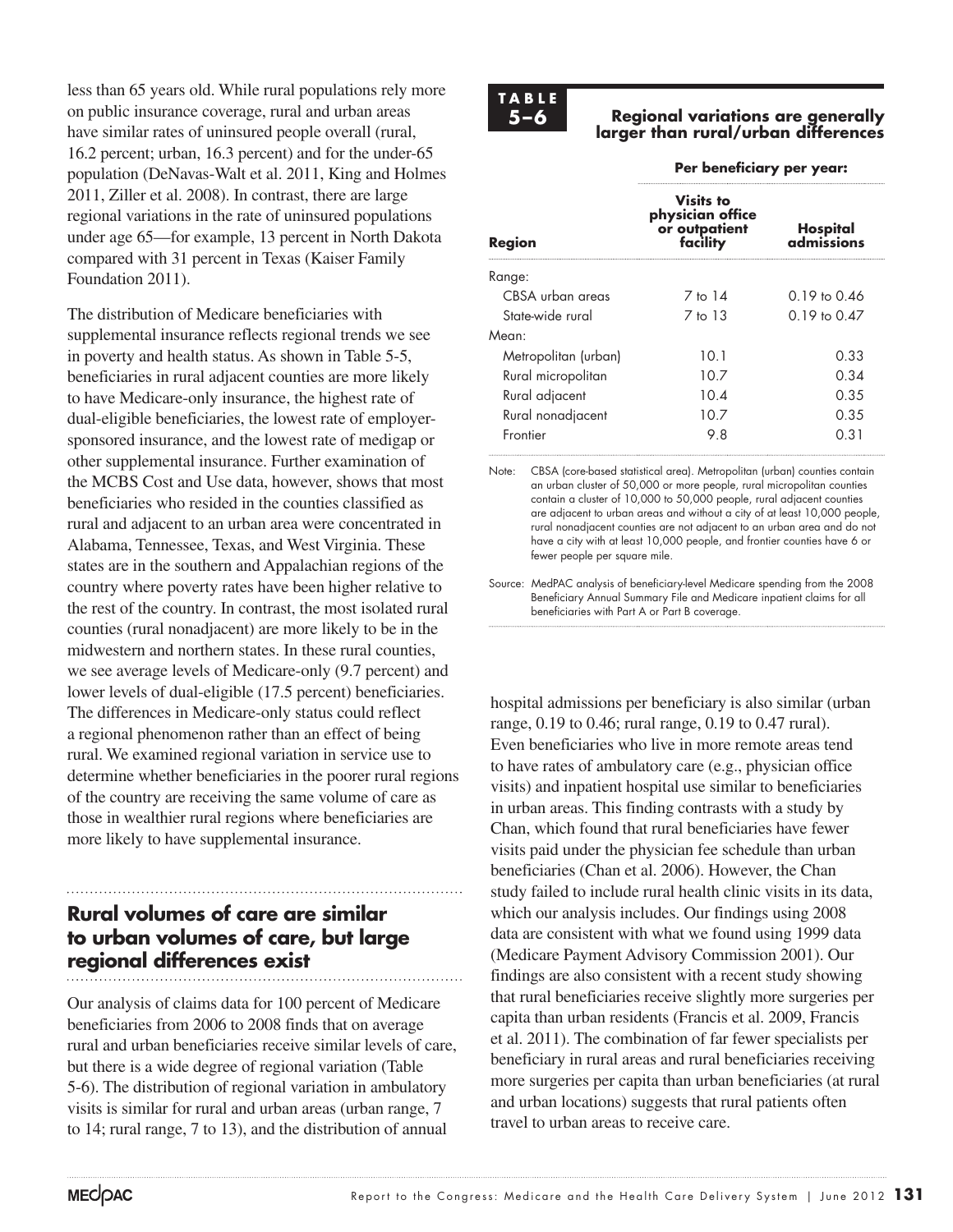#### **5–7 Urban and rural service use rates are similar within states, but wide regional variation exists**

|                   | Urban service use/<br>national average | Rural service use in the state/<br>national average |
|-------------------|----------------------------------------|-----------------------------------------------------|
| National average  | 1.005                                  | 0.984                                               |
| Low-use regions   |                                        |                                                     |
| Honolulu, HI      | 0.76                                   | 0.75                                                |
| Madison, WI       | 0.86                                   | 0.86                                                |
| Billings, MT      | 0.96                                   | 0.90                                                |
| High-use regions  |                                        |                                                     |
| Monroe, LA        | 1.30                                   | 1.29                                                |
| Oklahoma City, OK | 1.16                                   | 1.15                                                |
| Dallas, TX        | 1.19                                   | 1.14                                                |

Note: Service use is per capita of inpatient, outpatient, physician, post-acute, durable medical equipment, and hospice services among fee-for-service beneficiaries in each region adjusted for the patient's health status. Regions are defined as metropolitan statistical areas for urban counties and rest of state nonmetropolitan areas for nonurban counties.

Source: MedPAC analysis of beneficiary-level Medicare spending from the Beneficiary Annual Summary File and Medicare inpatient claims data, 2008.

In addition to hospital admissions and ambulatory care visits, we examined overall service use aggregating inpatient, outpatient, physician office, rural health clinic, home health care, skilled nursing care, hospice, and other sources of patient care (Table 5-7). Overall service use is adjusted for health status (Medicare Payment Advisory Commission 2011c). The average rural beneficiary's service use rate is 98.4 percent of the national average, compared with the average urban beneficiary's service use rate of 100.5 percent of the national average. In other words, average rural service use is 2 percent lower than average urban use. However, these averages mask wide regional variation.<sup>4</sup> In certain states, such as Louisiana and Oklahoma, use rates for both rural and urban beneficiaries are 15 percent or more above average. In other states, such as Hawaii and Wisconsin, use rates for both rural and urban beneficiaries are 14 or more points below average. Thus, while utilization varies across regions, it tends to be similar for rural and urban areas within a region. We also found that, despite reduced levels of medigap coverage, beneficiaries who have higher disease burdens in southeastern states appear to receive relatively high levels of health services.

We separately compared hospital inpatient and post-acute care use in rural and urban areas. As with ambulatory care, we found that patterns of post-acute care use were similar in urban and rural areas within a state but varied widely

across regions (Table 5-8). In states with high levels of post-acute care, such as Texas, rural areas also had high levels of post-acute care, and the high level of post-acute care was not fully explained by more inpatient care. This finding was true for services that tend to be more entrepreneurial, such as home health care and durable medical equipment, where regional differences can be dramatically larger than rural/urban differences.<sup>5</sup> To be clear, we do not claim that average levels of care in any particular urban or rural area are the correct level of care; nor can we state the optimal level of care given available information. We note only that the volumes of inpatient and post-acute care services provided to rural beneficiaries and urban beneficiaries tended to be similar. However, in both rural and urban areas some individual communities may have difficulties accessing home health services. These individual situations may in part reflect decisions made by state and local governments about payments for non-Medicare patients.

### **Use of post-acute care varies by levels of rurality**

While state-wide rural areas may have similar use of post-acute care, we also wanted to see if the use rates vary dramatically by type of rural area. For example, do frontier counties tend to have significantly fewer home health visits or days in skilled nursing facilities (SNFs)?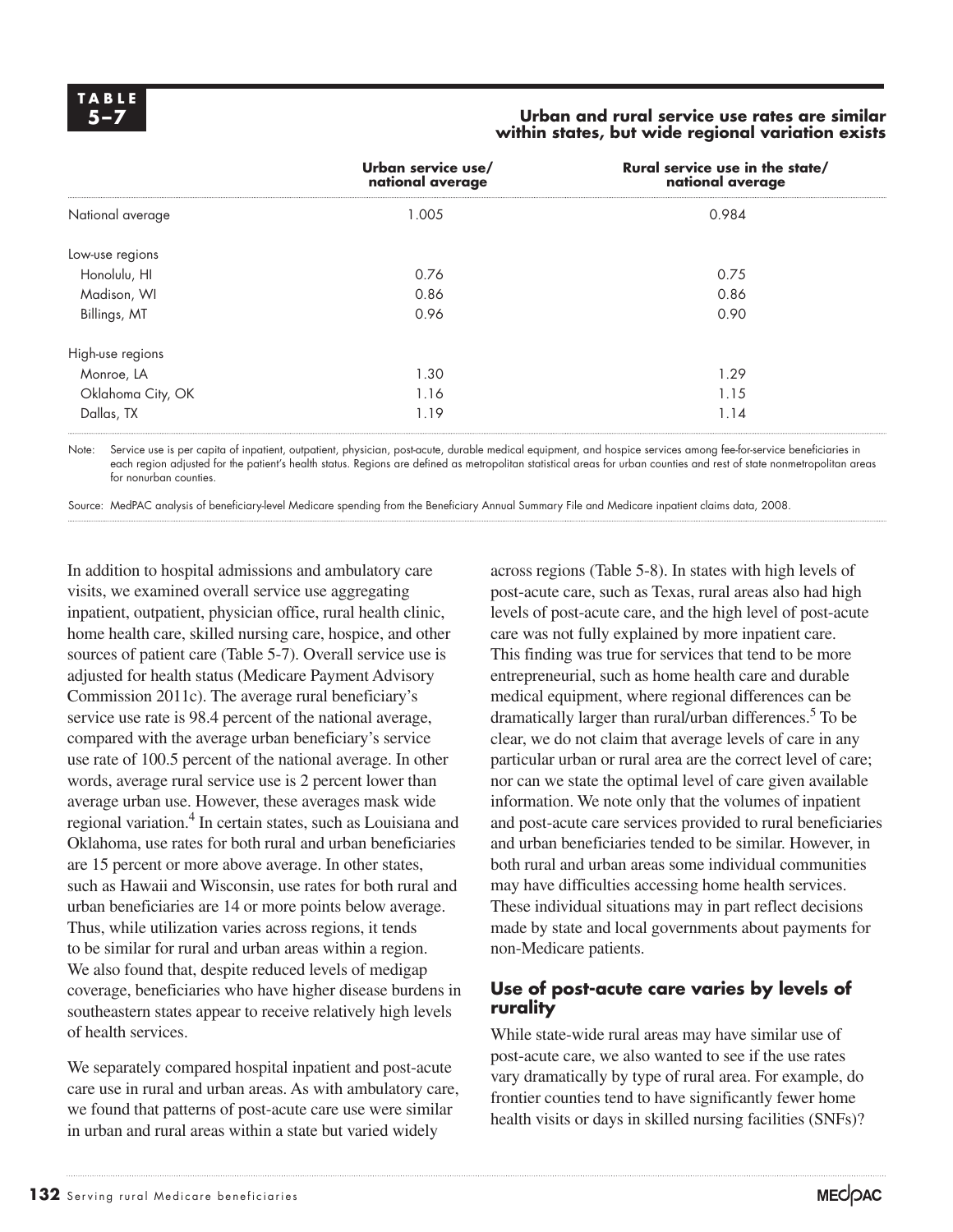#### **5–8 Levels of acute inpatient and post-acute care use in rural areas are similar to urban, but wide regional variation exists**

|                                                             | Relative acute inpatient use |                       | Relative post-acute care use |                |
|-------------------------------------------------------------|------------------------------|-----------------------|------------------------------|----------------|
|                                                             | Urban                        | Rural*                | Urban                        | Rural*         |
| Urban and rural averages as a share of the national average | 0.99                         | 1.02                  | 1.01                         | 0.95           |
| Range for urban MSAs and rural state-wide areas             | $0.8$ to $1.2$               | $0.8 \text{ to } 1.2$ | $0.3$ to $3.2$               | $0.5$ to $2.2$ |
| Low-use regions                                             |                              |                       |                              |                |
| Honolulu, HI                                                | 0.89                         | 0.83                  | 0.48                         | 0.53           |
| Madison, WI                                                 | 0.94                         | 0.98                  | 0.77                         | 0.67           |
| Billings, MT                                                | 1.00                         | 0.98                  | 0.63                         | 0.65           |
| High-use regions                                            |                              |                       |                              |                |
| Monroe, LA                                                  | 1.11                         | 1.16                  | 2.20                         | 2.19           |
| Oklahoma City, OK                                           | 1.09                         | 1.14                  | 1.47                         | 1.47           |
| Dallas, TX                                                  | 1.00                         | 1.06                  | 1.81                         | 1.54           |

Note: MSA (metropolitan statistical area). Service use is per capita service use among fee-for-service beneficiaries in each region adjusted for the patient's health status. Regions are defined as MSAs for urban counties and rest of state nonmetropolitan areas for nonurban counties. Post-acute care includes skilled nursing facilities, swing bed, home health care, inpatient rehabilitation facilities, and long-term care hospitals. \*In the rural areas of the state.

Source: MedPAC analysis of beneficiary-level Medicare spending from the 2006–2008 Beneficiary Annual Summary File and Medicare inpatient claims.

We found that levels of SNF and home health care use are similar in nonfrontier rural counties and urban areas. However, beneficiaries in frontier areas tend to use fewer post-acute care services, averaging 1.4 SNF days per FFS beneficiary per year (Table 5-9). The frontier level of 1.4 SNF days per FFS beneficiary is lower than in 78 percent of the urban areas. A key question is whether this lower use in frontier counties is associated with their low population density or is primarily associated with the practice patterns of rural and urban areas in the western United States where most of these counties are located. To test this hypothesis, we examined SNF use in urban areas of five western states with significant frontier populations (Montana, North Dakota, Nevada, South Dakota, and Wyoming). The urban areas of these five states averaged 1.5 SNF days per FFS beneficiary, compared with 1.4 in the rural areas of these states. It appears that the lower use of SNF services in frontier counties is primarily due to the regional pattern of SNF use.

Use of home health care showed a similar pattern. Rates of home health use in most rural counties were similar to urban rates. However, the frontier counties average 0.08 home health episode per beneficiary, far lower than



#### **5–9 Skilled nursing facility and home health service volume in rural areas**

|                      | Per capita per year:                    |                                |  |
|----------------------|-----------------------------------------|--------------------------------|--|
| Region               | <b>Skilled nursing</b><br>facility days | <b>Home health</b><br>episodes |  |
| Range:               |                                         |                                |  |
| CBSA urban areas     | $0.5 \text{ to } 3.1$                   | $0.01 \text{ to } 1.29$        |  |
| State-wide rural     | 0.8 to 2.8                              | $0.03 \text{ to } 0.52$        |  |
| Mean:                |                                         |                                |  |
| Metropolitan (urban) | 21                                      | 0.15                           |  |
| Rural micropolitan   | 19                                      | 0.14                           |  |
| Rural adjacent       | 19                                      | 0 16                           |  |
| Rural nonadjacent    | 1.8                                     | 0.15                           |  |
| Frontier counties    |                                         |                                |  |

Note: CBSA (core-based statistical area). Skilled nursing facility days include skilled nursing days in hospital swing beds. Metropolitan (urban) counties contain an urban cluster of 50,000 or more people, rural micropolitan counties contain a cluster of 10,000 to 50,000 people, rural adjacent counties are adjacent to urban areas and without a city of at least 10,000 people, rural nonadjacent counties are not adjacent to an urban area and do not have a city with at least 10,000 people, and frontier counties have 6 or fewer people per square mile.

Source: MedPAC analysis of 2008 Beneficiary Annual Summary File data and home health claims data.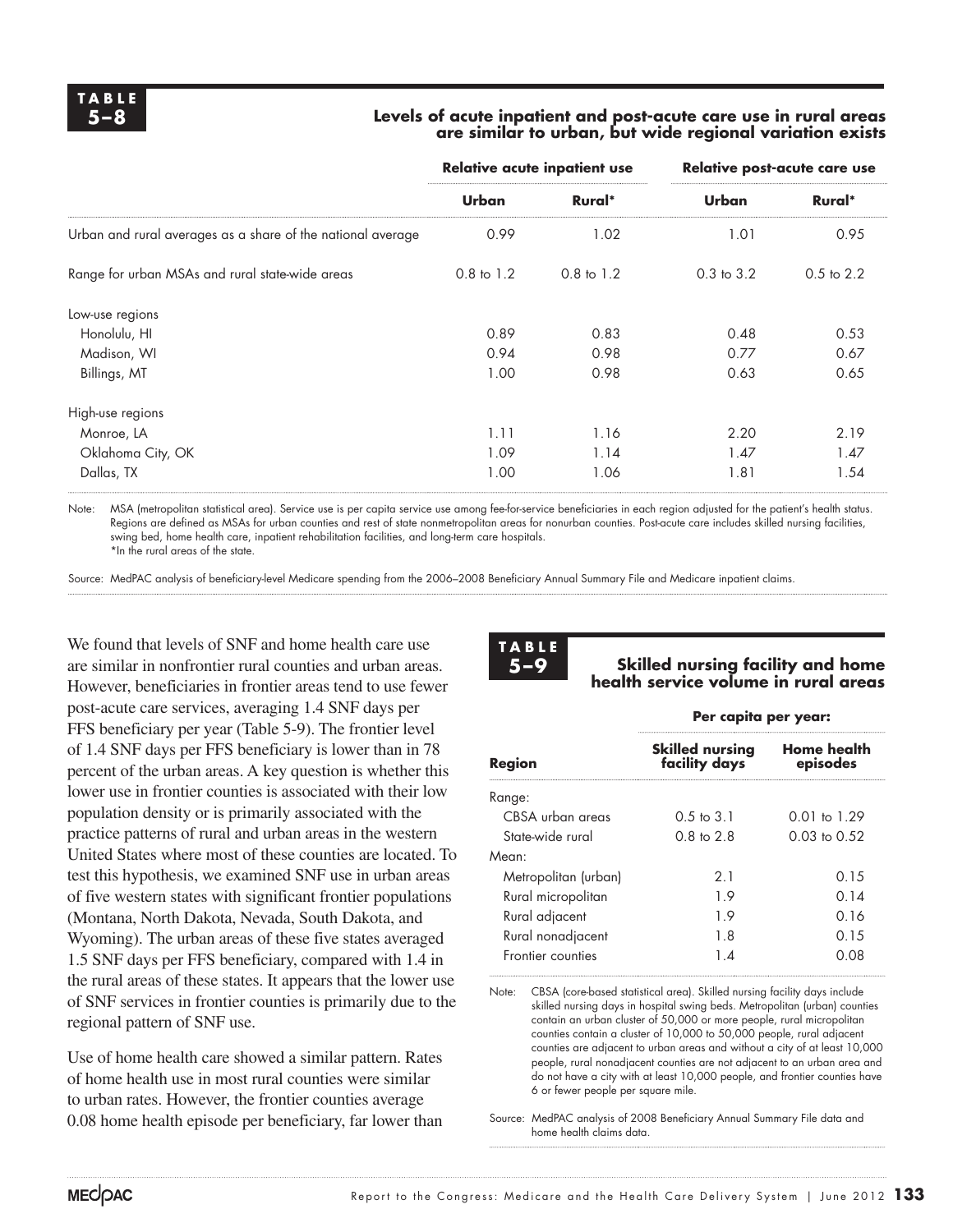### **5–10 Medication use by region**

#### **Per Part D enrollee:**

| <b>Region</b>        | <b>Monthly</b><br>spending | <b>Monthly</b><br>prescriptions |  |
|----------------------|----------------------------|---------------------------------|--|
| Range:               |                            |                                 |  |
| CBSA urban areas     | \$149 to \$297             | $3.0 \text{ to } 4.9$           |  |
| State-wide rural     | 138 to \$248               | $3.2 \text{ to } 4.9$           |  |
| Mean:                |                            |                                 |  |
| Metropolitan (urban) | 215                        | 4.0                             |  |
| Rural micropolitan   | 216                        | 4.2                             |  |
| Rural adjacent       | 209                        | 4.3                             |  |
| Rural nonadjacent    | 206                        | 4.3                             |  |
| Frontier counties    | 175                        | 3.8                             |  |
|                      |                            |                                 |  |

Note: CBSA (core-based statistical area). Expenditures are based on ingredient costs and do not include dispensing fees or taxes. Metropolitan (urban) counties contain an urban cluster of 50,000 or more people, rural micropolitan counties contain a cluster of 10,000 to 50,000 people, rural adjacent counties are adjacent to urban areas and without a city of at least 10,000 people, rural nonadjacent counties are not adjacent to an urban area and do not have a city with at least 10,000 people, and frontier counties have 6 or fewer people per square mile. CBSA urban areas (*n*=361); state-wide rural (*n*=48).

Source: MedPAC analysis of 2008 prescription drug event claims.

the urban average. The question once again is the degree to which the lower use of home health care reflects something systematic about frontier areas and the degree to which it reflects something about the practice patterns in western states where the frontier counties are located. Urban areas in the five frontier states average 0.8 home health episode per beneficiary, again suggesting that most of the difference between frontier areas and urban areas reflects regional variation, with southern states having much higher use of home health care than western states where many frontier counties are located.

To be clear, we cannot conclude that there are no access issues for home health and skilled nursing care in rural and frontier areas. We are also not saying what the right level of home health care should be. We are simply saying that we are not able to see a systematic difference in the volume of services between categories of rural and urban areas that is not tied to the large regional differences in use of post-acute care.

### **Rural access to care for dialysis among feefor-service beneficiaries**

In our focus groups of rural beneficiaries, several individuals mentioned driving to larger communities for

dialysis treatments. In 2009, about 22 percent of FFS beneficiaries with end-stage renal disease (ESRD) resided in rural areas while about one-quarter of all dialysis facilities were located in rural areas. During the past five years, the share of beneficiaries with ESRD residing in rural areas and the share of dialysis facilities located in rural areas has remained constant.

One measure of access is the distance that dialysis beneficiaries traveled to seek care. Longer travel time to the dialysis unit has been linked to decreased adherence to the dialysis prescription and increased mortality. We calculated the travel distances for new FFS dialysis beneficiaries in 2004, 2006, and 2008 based on the patients' street addresses (Medicare Payment Advisory Commission 2012). Dialysis beneficiaries who reside in rural areas traveled farther to obtain care than urban beneficiaries. In 2008, the median driving distance was 10.4 miles for rural beneficiaries compared with 5.5 miles for urban beneficiaries. The distances traveled by rural beneficiaries varied. For example, in 2008, one-quarter of rural beneficiaries traveled 3.2 miles or less to obtain care while one-quarter of them traveled 21.4 miles or more. Between 2004 and 2008, the median driving distance for rural beneficiaries declined slightly from 11.0 miles to 10.4 miles.

Another indicator of beneficiary access is the capacity of dialysis providers to furnish care, measured by changes in the number of hemodialysis treatment stations and the number of dialysis facilities. Dialysis providers' capacity has grown at a faster rate in rural areas than in urban areas. During the past five years, the number of hemodialysis treatment stations in rural areas grew by 4.3 percent per year, compared with 3.8 percent per year in urban areas. During the same period, the number of facilities in rural areas grew by 3.2 percent per year, compared with 3.7 percent per year in urban areas.

# **Use of prescription drugs**

On average, beneficiaries in rural areas take about the same number of prescription drugs as, and have expenditures similar to, beneficiaries in urban areas (Table 5-10). Beneficiaries average 4 prescriptions per month in urban areas, compared with 4.3 in nonmicropolitan rural areas. Beneficiaries' average expenditures per month range from \$215 in urban areas to \$206 in rural nonadjacent areas. Beneficiaries living in frontier counties average slightly fewer drugs at 3.8 prescriptions per month. The small observed differences between rural and urban areas (0.3 difference in prescriptions) are considerably less than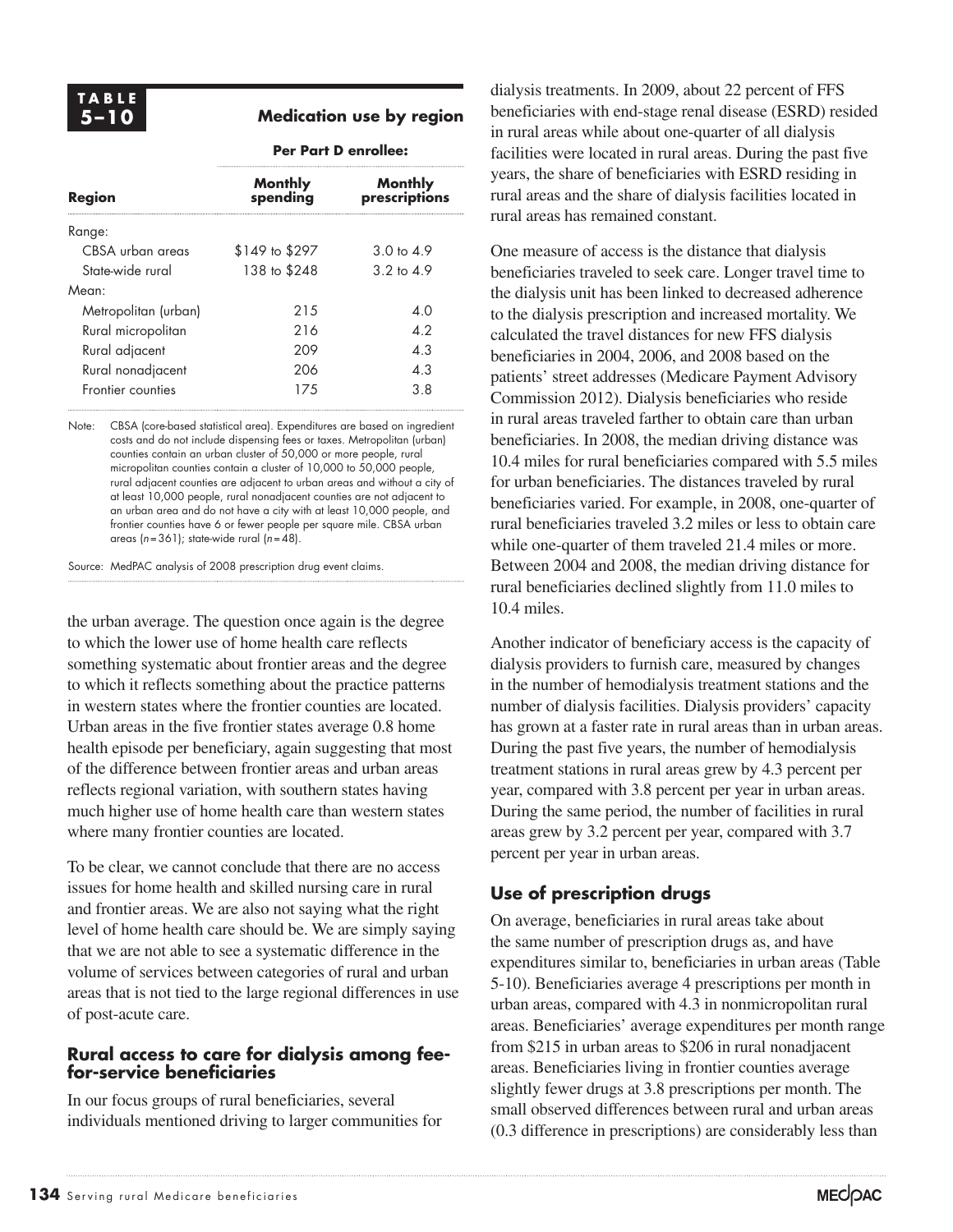the variation between urban areas and between state-wide rural areas in different regions. For example, in 2008, the average number of prescriptions per month across urban areas varied from 3.0 to 4.9, and monthly expenditures ranged from \$149 to \$297. Rural monthly per capita prescriptions varied across rural areas from 3.2 to 4.9, and expenditures ranged from \$138 to \$248 per month.

The frontier category of rural areas is the exception to the pattern of similar use between urban and rural areas. In frontier areas, beneficiaries on average used 0.2 fewer prescription per month and spent \$40 per month less than the overall urban average. When we compare the number of prescriptions filled by frontier beneficiaries with those filled by urban beneficiaries in the same state, the differences in prescription use and expenditures drop to 0.1 prescription and \$23 per month, respectively.

### **Access to prescription drugs in rural areas**

Beneficiaries living in rural areas often have to travel to receive medical services, including prescription drugs. In the case of drugs, the number of retail pharmacies located in rural areas has declined over the past two years. We analyzed whether this decrease has affected beneficiary access to prescription medications. We found that rural beneficiaries displayed similar utilization levels as urban beneficiaries on average and that regional variance in utilization was similar for rural and urban beneficiaries. We did not find access problems, although some beneficiaries had to travel considerable distances to the nearest retail pharmacy. As a group, rural beneficiaries tended to use multiple pharmacies and chain stores; it was somewhat surprising that they were less likely to use mail order pharmacies than Part D beneficiaries as a whole.

### **Access to pharmacies in rural areas**

About 1 in 15 pharmacies participating in Part D is located in a rural area. Recent trends show that between 2007 and 2009, the number of Part D pharmacies fell 4 percent in rural areas compared with a very slight increase nationwide. Pharmacy access in rural areas showed the following trends:

- Independent pharmacies represent about 60 percent of the rural retail market, in contrast to urban areas, where chain pharmacies predominate (Shambaugh-Miller et al. 2007);
- From 2007 through 2009, the number of independent pharmacies declined in rural and urban areas. In rural areas, independent pharmacies representing 6 percent

of all rural pharmacies closed, and in urban areas, independent pharmacies representing 2 percent of urban pharmacies closed.

- Some of the decline in independent pharmacies represented pharmacies changing from independent to a chain or franchise.
- Chain pharmacies grew by 5 percent in rural areas and 4 percent in urban areas.
- Pharmacy closures most commonly occurred in areas with competing pharmacies. However, in roughly 30 percent of the closures, a community was left without a pharmacy in the town (Boyle et al. 2011, Klepser et al. 2008, Xu et al. 2009). Therefore, it is important to evaluate whether Medicare beneficiaries without a pharmacy in town fill prescriptions at other pharmacies in the region or use mail order to obtain medications.

Part D plans must establish pharmacy networks so that 70 percent of beneficiaries within their service area have access to a network pharmacy within 15 miles of their home. In 10 percent of rural counties (121 counties), representing 2 percent of rural beneficiaries (68,596 individuals), beneficiaries had to travel 15 miles or more, on average, to the nearest pharmacy, referred to here as low-access counties (Table 5-11, p. 136). $6$  That is not to say there are no individuals in other counties who have to drive more than 15 miles to a pharmacy. However, these counties are the only ones where the driving distance for beneficiaries averages more than 15 miles. With a few exceptions, these low-access counties were located in the western United States, especially the Great Plains and Alaska (Figure 5-2). Despite the reduction in the number of retail pharmacies, we did not observe an increase in travel distances between 2007 and 2009 for beneficiaries in rural counties generally or in low-access counties in particular. The reason for this finding is that the pharmacies that closed tended to be low-volume pharmacies near other pharmacies.

Research showed a significant number of rural pharmacy closures through 2010 (Boyle et al. 2011, Klepser et al. 2008). While these studies raise serious concerns about access to pharmacy services, they do not examine whether beneficiaries in towns without a pharmacy are still filling their prescriptions at other pharmacies in their region. Because of concerns over these closures, we contracted with Acumen, LLC, to conduct a beneficiary-focused analysis to determine whether beneficiaries without a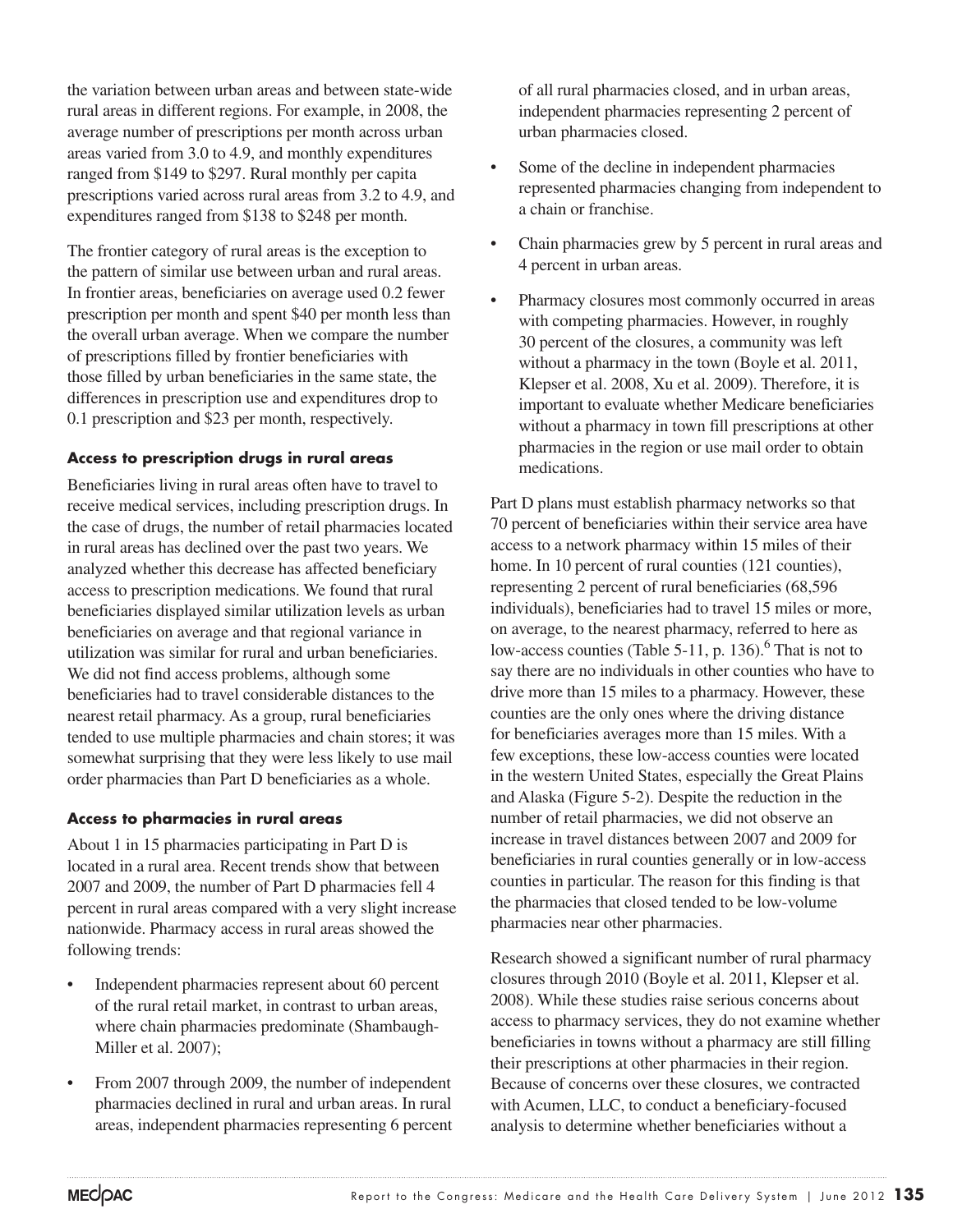### **5–11 Average distance to a Part D pharmacy in rural areas**

|                                            | <b>Rural counties</b> |                | <b>Rural beneficiaries</b> |         |
|--------------------------------------------|-----------------------|----------------|----------------------------|---------|
| <b>Distance to nearest Part D pharmacy</b> | <b>Number</b>         | <b>Percent</b> | <b>Number</b>              | Percent |
| Less than 5 miles                          | 193                   | 16%            | 968,962                    | 27%     |
| 5 miles to $<$ 10 miles                    | 789                   | 63             | 2,356,729                  | 66      |
| 10 miles to $<$ 15 miles                   | 145                   | 12             | 201,270                    | Ô       |
| 1.5 miles or more                          | 121                   | 10             | 68.596                     |         |
| Total                                      | 1.248                 | 100            | 3,595,557                  | 100     |

Note: Distances are computed based on the pharmacies' addresses and the population distribution across the beneficiary's ZIP code.

Source: Acumen analysis of 2008 Part D denominator file, Pharmacy cost file, and National Council for Prescription Drug Programs (NCPDP) for MedPAC.

nearby pharmacy are still accessing medications. Acumen found that beneficiaries without a local pharmacy are still accessing medications via regional pharmacies without having to resort to mail order pharmacies.

To examine pharmacy use for beneficiaries without nearby pharmacies, Acumen analyzed Part D claims data for the 100 rural counties with the highest average distance to a participating Part D pharmacy. In 2008, 25,724 beneficiaries enrolled in Part D lived in these low-access counties where the average distance to a pharmacy was 18 or more miles. The purpose of this analysis was not to identify all rural beneficiaries with significant travel times but to identify 100 counties where the average travel



#### **5–12 Fills dispensed by pharmacy type, 2008**

|                            | <b>Beneficiaries</b><br>in low-access<br>counties | Total<br>Part D  |
|----------------------------|---------------------------------------------------|------------------|
| Number of fills<br>874,030 |                                                   | 1,255<br>million |
| Share dispensed by a       |                                                   |                  |
| pharmacy classified as:    |                                                   |                  |
| Retail                     | 84%                                               | 79%              |
| Mail order                 | 3                                                 | 8                |
| ITC                        | 6                                                 | 10               |
| )ther                      |                                                   |                  |

Note: LTC (long-term care). Other includes physician offices, specialty pharmacies, home infusion, durable medical equipment, nuclear, federally qualified health centers, rural health clinics, Indian Health Service, and hospitals. *N*= 21,174 beneficiaries in low-access counties.

Source: Acumen and MedPAC analyses of 2008 Part D prescription drug event data from CMS.

time was the longest. Of the beneficiaries in these 100 counties, 89 percent (22,963 beneficiaries) had at least one prescription filled. They averaged 38 fills each for a total of about 874,000 total prescriptions filled during the year. On average, beneficiaries in low-access counties were older than Part D enrollees overall, less likely to be disabled, and more likely to be White or Hispanic. Ninety percent of beneficiaries in these counties who filled prescriptions used retail pharmacies to purchase their drugs.

Beneficiaries in these low-access counties tended to use multiple pharmacies (Table 5-12). In fact, beneficiaries living in low-access counties used about 5,600 different pharmacies in 2008. They received 84 percent of their prescriptions from retail pharmacies with the majority of beneficiaries (66 percent) getting at least one prescription from a chain pharmacy compared with 53 percent from independents. About 25 percent of beneficiaries purchased at least some drugs at Walmart, although only 14 percent of total prescriptions were purchased there. Three percent of fills were dispensed by mail order pharmacies, but these prescriptions tended to represent more days' supply than individual retail prescriptions. Beneficiaries using more than five prescriptions per month were no more likely to use mail order than other beneficiaries in lowaccess counties. Beneficiaries in low-access counties were somewhat more likely than average to get their medications from federally qualified health centers, rural health clinics, Indian Health Service, and hospitals.

Despite the large number of pharmacies used by beneficiaries from low-access counties, they received 51 percent of their prescriptions from 607 rural pharmacies (Table 5-13, p. 138). Almost half of their fills (49%) were obtained from nonrural pharmacies. Even more striking,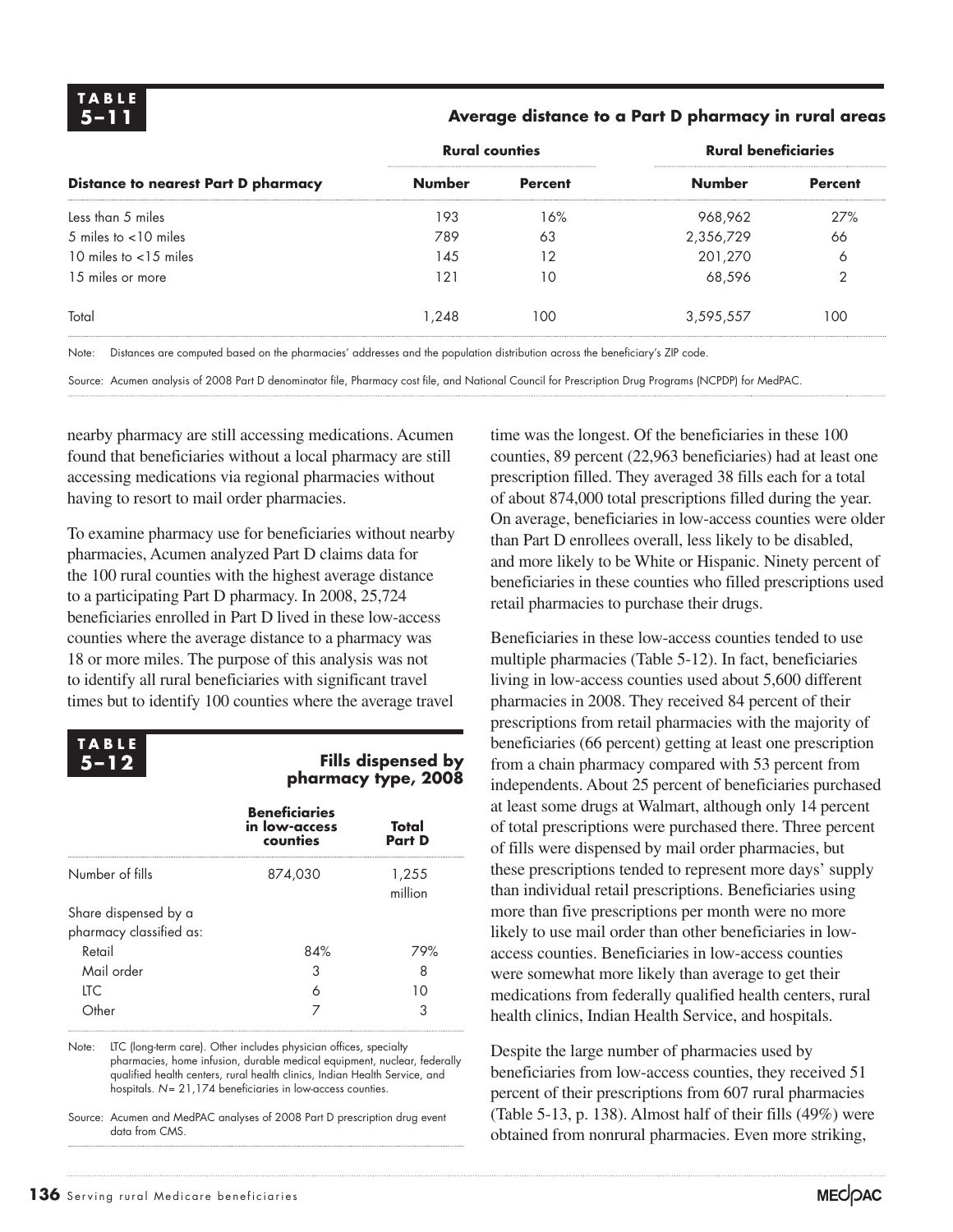**2-2 F igur e 5–2**

# **100 counties where most beneficiaries drive 18 miles 100 counties where most beneficiaries drive 18 miles.... FIGURE or more to the nearest Part D pharmacy**



Note: Beneficiaries in the shaded counties are 18 or more miles on average from the nearest pharmacy participating with a Part D plan. There are individuals with long driving distances in other counties such as in Wyoming, but we selected the highlighted counties because a majority of beneficiaries in these counties had long driving distances. In the unshaded counties, the average distance is less than 18 miles, though there still could be individual beneficiaries with more than an 18 mile travel to a pharmacy.

.<br>Source: Acumen analysis of 2008 Part D denominator file, Pharmacy cost file, and National Council for Prescription Drug Programs (NCPDP) for MedPAC.

of the more than 5,600 pharmacies used by beneficiaries in low-access counties, only 26 pharmacies located in rural, low-access counties dispensed 17 percent of all prescriptions for this population, representing an average of 5,590 fills per store. These rural, low-access county pharmacies' significant volume suggests that the Medicare beneficiaries who use those pharmacies fill a significant share of their prescriptions at them.

The data indicate that rural beneficiaries enrolled in Part D were able to get needed medications, despite

sometimes having to travel long distances to use retail pharmacies. They used multiple pharmacies but detailed data analyses show that they relied primarily on relatively close pharmacies if such facilities were available. No beneficiaries in our rural focus groups mentioned having difficulty accessing prescription drugs.

While most rural pharmacy closures have been in communities with competing pharmacies, the loss of a pharmacy may affect pharmacy coverage at local hospitals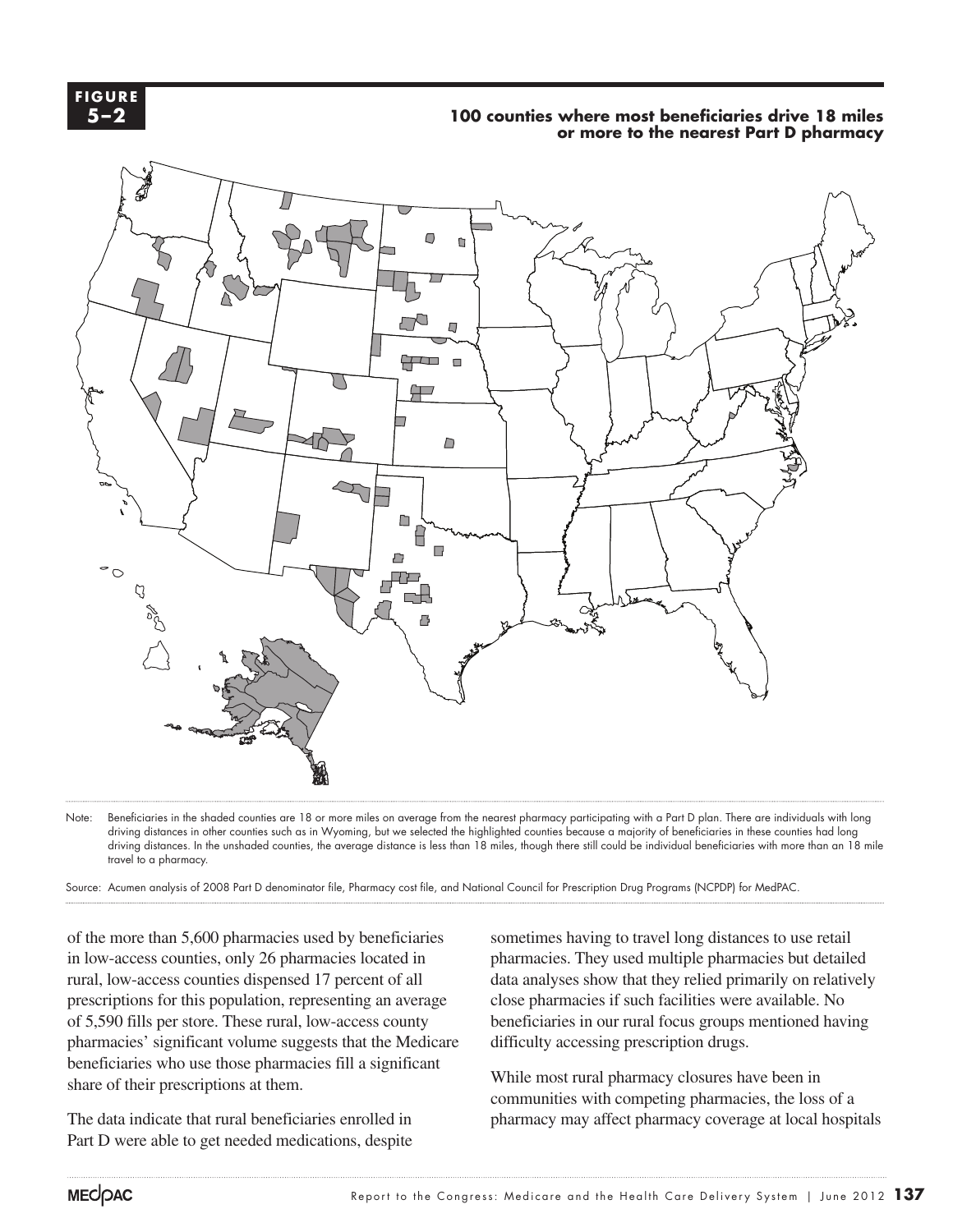#### **5–13 Number of pharmacies used by beneficiaries in low-access counties by pharmacy type and location**

| <b>Pharmacy location</b>                                  | Number of<br>pharmacies | <b>Percent of fills</b><br>for beneficiaries<br>who live in LACs | Average number of fills<br>for beneficiaries who live<br>in LACs per pharmacy |
|-----------------------------------------------------------|-------------------------|------------------------------------------------------------------|-------------------------------------------------------------------------------|
| All pharmacies with fills for LAC beneficiaries           | 5.614                   | 100%                                                             | 55                                                                            |
| Nonrural pharmacies                                       | 5,007                   | 49                                                               | 85                                                                            |
| Rural pharmacies                                          | 607                     | 51                                                               | 739                                                                           |
| Rural pharmacies in LACs                                  | 26                      | 17                                                               | 5.590                                                                         |
| LAC (low-access county). N=21,174 beneficiaries.<br>Note: |                         |                                                                  |                                                                               |

Source: Acumen analysis of 2008 prescription drug event data for MedPAC.

that do not employ full-time pharmacists. If the number of pharmacists at freestanding small-town pharmacies declines, or if the willingness of retail pharmacists to supervise pharmacies at hospitals declines, there may be a need to expand telepharmacy services where urban hospital pharmacists review pharmacy orders at rural hospitals that do not have in-house pharmacists. Recent experience with telepharmacy shows some promise. The Commonwealth Fund conducted a report on North Dakota's Telepharmacy Project and found that it extended access to patients in their rural communities and was economically sustainable (McCarthy et al. 2008). Initiated in 2002 and still in operation today, the Telepharmacy Project features live, interactive videoconferencing to enable pharmacists at central sites to supervise pharmacy technicians at remote sites; provide patient counseling; and order, verify, and approve prescriptions. When this study was conducted, there were more than 50 retail telepharmacy sites and 25 critical access hospital (CAH) sites that received pharmacist support via teleconferencing in North Dakota. In the case of the retail sites, the remote sites generated enough additional revenue through pharmaceutical sales to fund their costs and the time of the supervising pharmacist. All remote pharmacy sites became self-sustaining after their first year of operation, and over the course of the project, none of the remote sites closed (Peterson 2011b). This could be a promising way to give residents of small towns not only access to pharmaceuticals but also access to pharmacist expertise.

# **Satisfaction with access is reasonably high**

We examined satisfaction with access to care to determine the extent to which beneficiaries report difficulties with

any aspect of routine or urgent care with their physician or hospital when needed. Several questions that address access to care were posed to Medicare beneficiaries in the 2008 MCBS. For example, respondents were asked to evaluate their ability to obtain care during off hours on nights and weekends, the relative ease of getting to the doctor from their home, and the quality of the communication from their doctors about their health care. Rates of satisfaction with access from place of residence and communication with physicians (this addresses whether the health information being communicated is accessible to the patient) tended to be very high, regardless of where beneficiaries lived. Results are not shown, but more than 90 percent consistently reported satisfaction (response levels: satisfied and very satisfied) with these measures of access. Satisfaction with the ability to access services on nights and weekends tended to be more moderate, although most of the beneficiaries indicated that this question did not apply to them. Overall, rates of dissatisfaction (response level: dissatisfied and very dissatisfied) were low (Table 5-14). However, access to care during off hours (nights and weekends) was problematic for more rural beneficiaries, particularly those in rural micropolitan and nonadjacent counties. More beneficiaries in urban and rural micropolitan counties were dissatisfied with communication with their physician about their care. Dissatisfaction rates tended to be higher in micropolitan counties overall, but particularly with availability of care by specialists. It is noteworthy that dissatisfaction with communication was far lower in rural nonadjacent counties than in other counties, suggesting the success of the "high-touch" nature of care in these counties.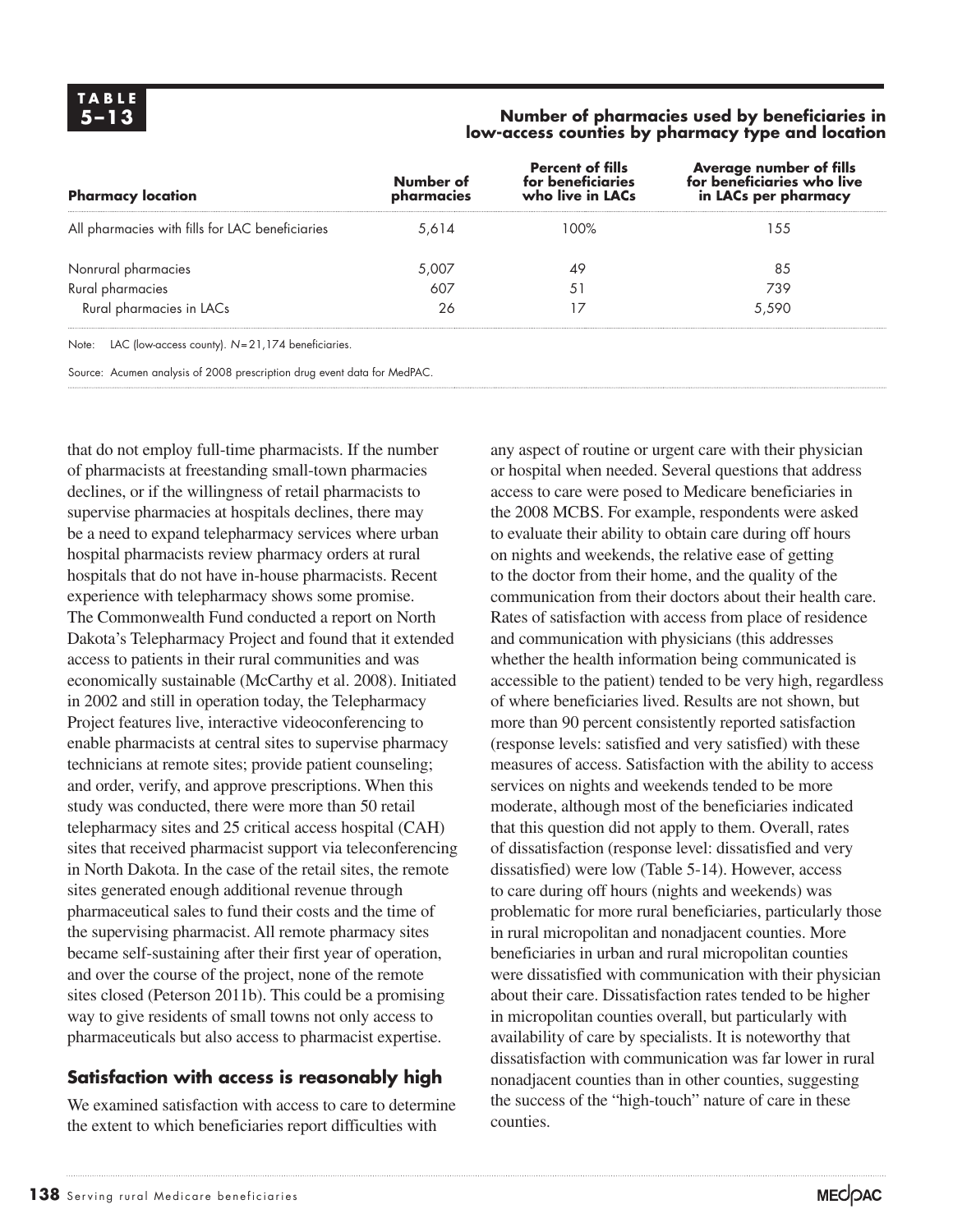### **5–14 Few beneficiaries are dissatisfied with measures of access to care**

|                      | .                                      |                                                    |                                                      |                                           |  |  |
|----------------------|----------------------------------------|----------------------------------------------------|------------------------------------------------------|-------------------------------------------|--|--|
|                      | Available on<br>nights and<br>weekends | Ease of getting<br>to the doctor<br>from residence | Communication<br>of information<br>about health care | Availability<br>of care by<br>specialists |  |  |
| Metropolitan (urban) | 3.6%                                   | $\Delta \Delta\%$                                  | 5.0%                                                 | 3.4%                                      |  |  |
| Rural micropolitan   |                                        | 7.0                                                | 5.8                                                  | 6.9                                       |  |  |
| Rural adjacent       |                                        | 6.C                                                |                                                      |                                           |  |  |
| Rural nonadjacent    |                                        |                                                    |                                                      |                                           |  |  |

#### **Share dissatisfied with:**

Note: Metropolitan (urban) counties contain an urban cluster of 50,000 or more people, rural micropolitan counties contain a cluster of 10,000 to 50,000 people, rural adjacent counties are adjacent to urban areas and without a city of at least 10,000 people, and rural nonadjacent counties are not adjacent to an urban area and do not have a city with at least 10,000 people. *N*=13,393.

Source: 2008 Medicare Current Beneficiary Survey.

The survey also asked beneficiaries whether they experienced any trouble getting health care. Only 4 percent (596 of 13,393 people) indicated that they had any difficulty. A few beneficiaries reported that they had trouble accessing health care because their services were not covered by insurance or because the physician would not treat them or would make them wait an unreasonable amount of time. The reported rates were too small to permit meaningful comparisons between subgroups of rural areas. But given the most common reasons for reduced access in rural areas—transportation and cost—we explored the differences between overall rural and urban reasons for reduced access. Among the 596 beneficiaries who reported any difficulty, 161 indicated that cost was a problem, while 112 said transportation was their main source of trouble. In a breakout of results for rural and urban beneficiaries, cost and transportation were identified as barriers in nearly identical proportions: 1.3 percent and 0.6 percent, respectively, for urban beneficiaries compared with 1.6 percent and 0.6 percent, respectively, for rural beneficiaries. Even among the 4 percent of beneficiaries who reported any difficulty with access, there did not appear to be meaningful differences between urban and rural residents.

Beneficiaries were asked in the MCBS whether they have a usual source of care available. An overwhelming majority responded that they do—approximately 95 percent—and there are no significant differences between urban areas and the three rural groups. This finding was confirmed in the Commission survey conducted in 2010 in which 93 percent of respondents indicated they do

not need a new primary care physician. No significant differences were found between urban and rural areas.

The Commission conducts an annual telephone survey of current Medicare beneficiaries to assess their access to care. Much like the MCBS, the telephone survey reflects a random, nationally representative sample of beneficiaries. The rural–urban comparison for this sample is determined by the Office of Management and Budget's core-based statistical area designation, which is factored into the urban influence code taxonomy used by the USDA.<sup>7</sup> In our 2010 survey, Medicare beneficiaries reported similar satisfaction with wait times for routine and emergent doctor's appointments (Table 5-15, p. 140). Among rural beneficiaries, 72 percent reported that they never had to wait for an appointment for routine care, compared with 76 percent of urban beneficiaries. The difference is statistically significant, suggesting that rural residents were slightly more likely to encounter a problem with wait times. However, on every other measure, rural–urban comparisons showed either no difference or rural residents with slightly more positive perceptions of access. A similar share of rural and urban beneficiaries reported looking for a new physician (6 percent and 7 percent, respectively), and among these beneficiaries, a similar share reported some difficulty finding a physician who would treat them. Rural beneficiaries did not report any more difficulty finding a specialist than a primary care physician, suggesting that rural beneficiaries travel the necessary distance to seek and receive care for specialist services.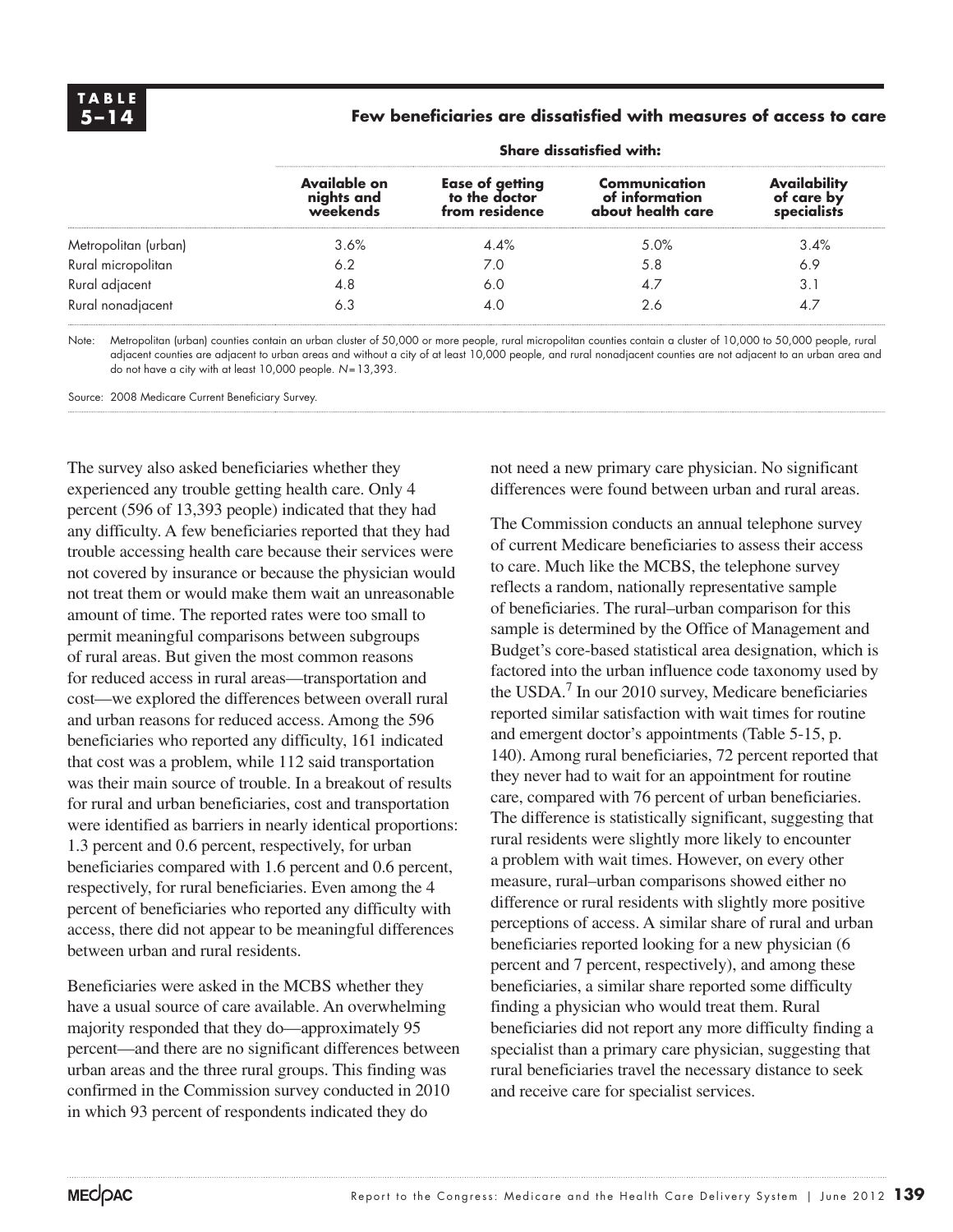#### **5–15 Access to physician care reported by Medicare beneficiaries in urban and rural areas, 2010**

| <b>Survey question</b>                                                                                                                                                                                  | All | Rural          | Urban          |
|---------------------------------------------------------------------------------------------------------------------------------------------------------------------------------------------------------|-----|----------------|----------------|
| <b>Unwanted delay in getting an appointment:</b> Among those who needed an appointment in the past 12 months, "How often did you<br>have to wait longer than you wanted to get a doctor's appointment?" |     |                |                |
| For routine care                                                                                                                                                                                        |     |                |                |
| Never                                                                                                                                                                                                   | 75% | $72\%$ *       | $76\%$ *       |
| Sometimes                                                                                                                                                                                               | 17  | 19             | 17             |
| Usually                                                                                                                                                                                                 | 3   | 4              | 3              |
| Always                                                                                                                                                                                                  | 2   | $\overline{2}$ | $\overline{2}$ |
| For illness or injury                                                                                                                                                                                   |     |                |                |
| Never                                                                                                                                                                                                   | 83  | 83             | 83             |
| Sometimes                                                                                                                                                                                               | 13  | 14             | 12             |
| Usually                                                                                                                                                                                                 | 2   |                | 2              |
| Always                                                                                                                                                                                                  |     |                |                |
| Looking for a new primary care physician: "In the past 12 months, have you tried to get a new primary care doctor?"                                                                                     |     |                |                |
| Yes                                                                                                                                                                                                     |     | 6              |                |
| No                                                                                                                                                                                                      | 93  | 94             | 93             |
| Getting a new physician: Among those who tried to get an appointment with a new primary care physician or a specialist in the past                                                                      |     |                |                |
| 12 months, "How much of a problem was it finding a primary care doctor/specialist who would treat you? Was it"<br>Primary care physician                                                                |     |                |                |

| .                 |    |    |    |
|-------------------|----|----|----|
| No problem        | 79 | 83 | 78 |
| Small problem     | 8  | 3  | Q  |
| Big problem       | 12 | 13 | 12 |
| <b>Specialist</b> |    |    |    |
| No problem        | 87 | 85 | 88 |
| Small problem     | 6  | 10 | 5  |
| Big problem       | 5  | 5  | 5  |
|                   |    |    |    |

**Not accessing a doctor for medical problems:** "During the past 12 months, did you have any health problem or condition about which you think you should have seen a doctor or other medical person, but did not?" (Percent answering "Yes") 8 8 8

Note: Numbers may not sum to 100 percent because missing responses ("Don't know" or "Refused") are not presented. Overall sample size for Medicare beneficiaries is 4,000. Sample sizes for individual questions varied. These results use the Census Bureau definitions of urban and rural. \*Statistically significant difference between urban and rural areas within Medicare at a 95 percent confidence level.

Source: MedPAC telephone survey conducted from May to September 2010.

### **Access to mental health services needs further research**

It has been argued that rural areas are in greater need of mental health services (de Groot et al. 2010). Depression, for example, is prevalent among older adults, but incidence rates are reportedly higher in rural areas (Institute of Medicine 2004). Depression tends to exacerbate the effects of other comorbid conditions and therefore is important to

address as an area for improvement for rural beneficiaries (de Groot et al. 2010). Yet, fewer mental health care providers (psychologists and psychiatrists, in particular) practice in rural areas than in urban areas. There are also concerns about travel distances to the nearest inpatient psychiatric facility, which can burden the local ambulance company transporting patients from rural communities to psychiatric hospitals.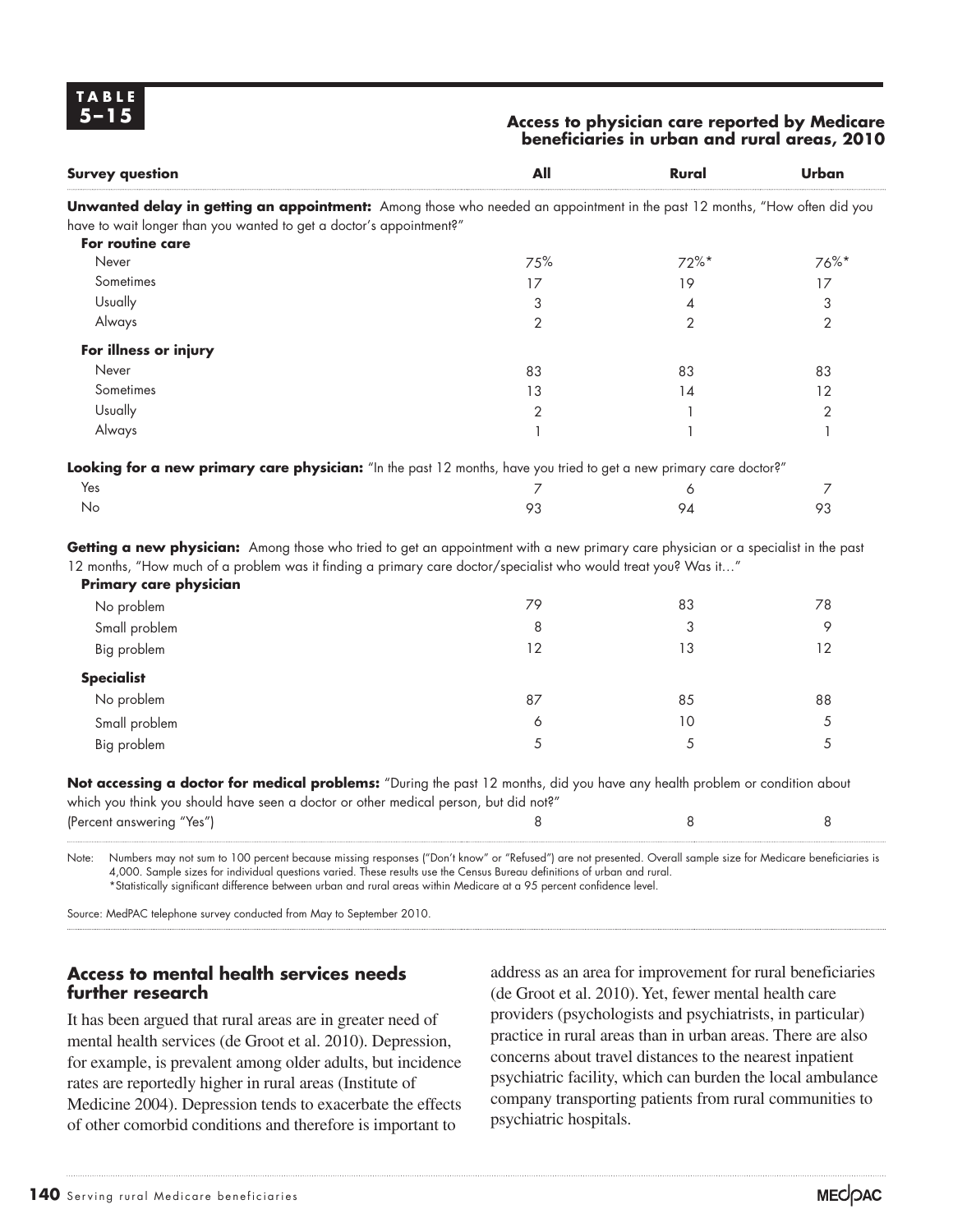Claims analysis shows that a comparable share of rural and urban beneficiaries receive some visits for which a mental health concern is the primary diagnosis. Further research is needed to determine whether the beneficiaries are receiving their care from local primary care providers such as nurse practitioners and primary care physicians, from mental health providers in urban areas, or via telemedicine. Research is also needed to determine the relative outcomes for patients who are treated by local primary care physicians compared with subspecialists in mental health. Until we know more about the volumes of mental health care services received and the quality of those services, mental health care in rural areas will remain a concern. One possibility for improving access is using telehealth for mental health services. The use of telehealth in rural areas, particularly the use of telehealth for services that do not require a physical examination such as mental health services, is discussed in the text box (pp. 142–143).

# **Quality of care in rural areas**

In this section we examine the quality of care across different types of rural areas. Because of the inherent diversity among rural areas, we divide urban and rural counties into four categories based on UICs and include a group of frontier counties as we did when we examined access to care. Our data on quality reflect outcomes from services provided in 2009 and 2010. Because measuring quality in Medicare has often focused on hospital care, the preponderance of measures are for the hospital sector.

# **Summary of findings on quality**

We find quality of care is similar for most types of providers in rural and urban areas; however, rural hospitals tend to have below-average performance on mortality and hospital process measures. Beneficiaries report similar levels of satisfaction with the quality of care they receive in rural and urban areas.

# **Guiding principles for rural quality of care**

Over the past year, the Commission has developed two principles to guide our evaluation of the quality of rural health care. Before we present data on the quality of care in rural areas, we present these two principles, which can be used to put the rural quality data in perspective. The principles can also be used to set expectations for the quality of care in rural areas going forward.

### **Principle 1**

Expectations for quality of care in rural and urban areas should be equal for the nonemergency services rural providers choose to deliver. This expectation reflects the belief that for nonemergency care, when there is a choice of whether to treat patients locally or transport them to a larger urban facility, the rural facility should be held to the same standards as the urban facility. The small rural facility should be as good as the alternative site of care.

However, emergency care is different. There may be no alternative, and small rural hospitals are obligated to treat emergent patients. In emergency situations, the expectations for outcomes at small rural hospitals may not be as high as they are for larger facilities. We could ask in these emergency situations if the care delivered was better than having no local emergency care or at least as good as care at similarly sized hospitals. Expectations for emergency services, therefore, should reflect the inherent limitations that exist in small rural hospitals compared with large urban hospitals.

### **Principle 2**

All providers should be evaluated on the services they provide—emergency and nonemergency alike—and the quality of the services should be collected and reported publicly. Most hospitals are currently evaluated on the care they provide to Medicare beneficiaries and their performance is publicly reported on the Hospital Compare website. However, CAHs have the option of not collecting and reporting Hospital Compare data. As the Commission has stated, providers should be evaluated on all the services they provide. This includes measures common among rural and urban providers as well as measures that are specific to rural providers' scope of practice, such as timely communication of patient information after a transfer.

To allow equal access to information for rural and urban patients, all hospitals should be subject to public disclosure of their performance scores. Each small and low-volume provider could pool its data over a number of years to alleviate the concern of random variation in their performance scores. This is a step toward improving accountability and the quality of care delivered in small facilities.

# **Background on rural quality**

The Institute of Medicine has defined quality as the degree to which services for individuals and populations increase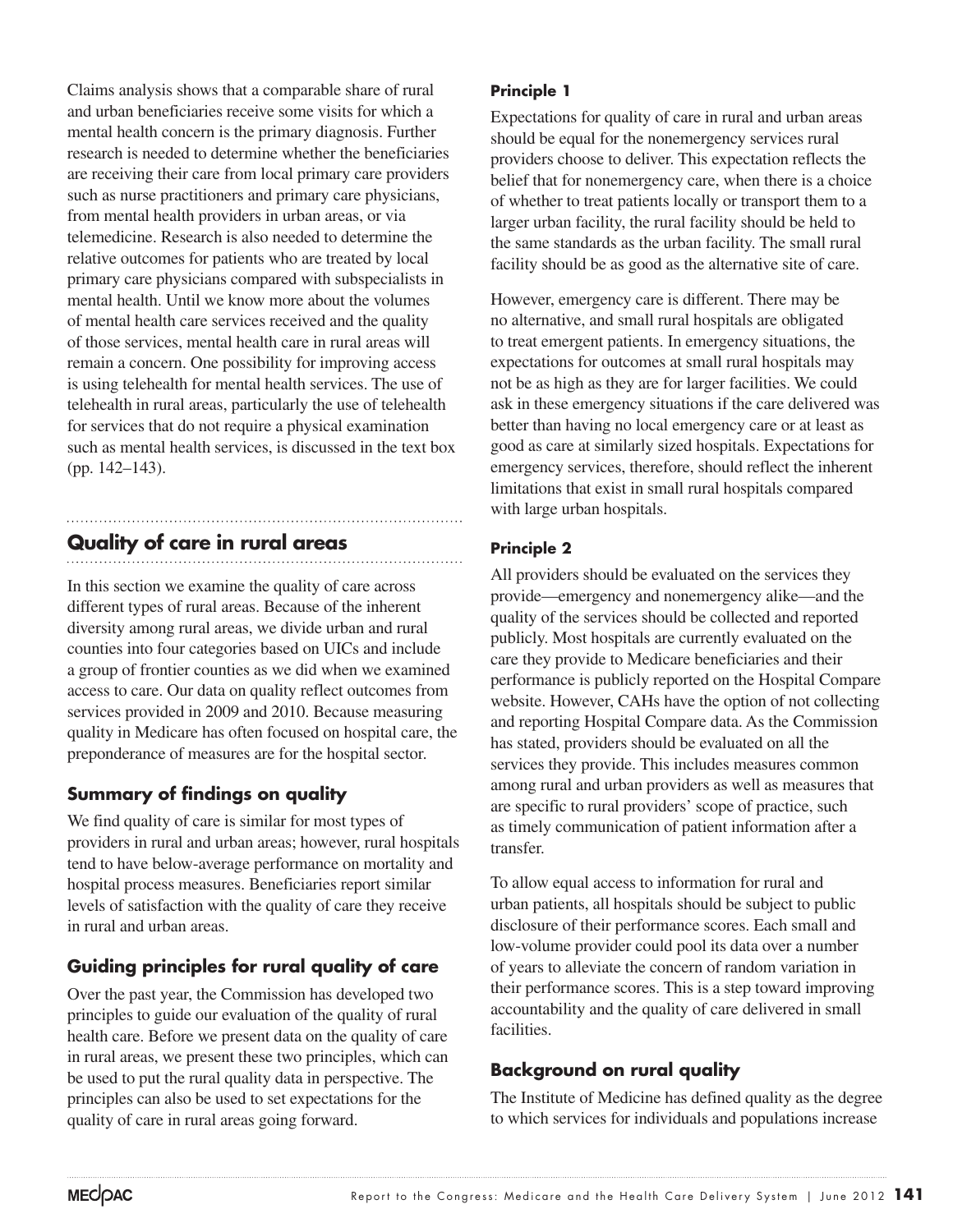# **Use of telehealth is limited in rural areas other than for mental health services**

Medicare covers telehealth services provided<br>through live, interactive videoconferencing<br>between a beneficiary located at a certified<br>rural site and a distant practitionar. Despite increases through live, interactive videoconferencing between a beneficiary located at a certified rural site and a distant practitioner. Despite increases in Medicare payment rates for telehealth services and federal grants to encourage telehealth, the number of telehealth services (although growing) remains small. Studies suggest that telehealth is most effective for specialties that rely on verbal discourse and not necessarily physical contact, such as mental health. In addition, there is promise for the use of telepharmacy, where consulting pharmacists supervise remote pharmacy technicians, and tele-emergency care, where central emergency room physicians consult with remote primary care providers treating patients in emergency rooms.

### **Payment for telehealth services increased in 2001**

In January 1999, legislation allowed Medicare to begin paying for telehealth, with a single payment set to the physician fee schedule rate and split between the distant practitioner, who would receive 75 percent of the fee, and the practitioner at the "originating site" (i.e., the site where the patient is located), who would receive 25 percent. Originating sites were limited to practitioners' offices, hospitals, critical access hospitals, rural health clinics, and federally qualified health centers located in rural health professional shortage areas. Originating sites were required to have a practitioner (e.g., physician, nurse practitioner) present with the beneficiary during telehealth visits. The two practitioners (the distant site and the originating site) objected to having to split the single payment.

In 2001, the Medicare, Medicaid, and SCHIP Benefits Improvement and Protection Act of 2000 (BIPA)

attempted to encourage telehealth by reducing regulations and increasing payments. First, BIPA removed the requirement that a practitioner be present at the originating site, so consulting providers no longer had to split the Medicare payment. Second, it required that Medicare pay distant practitioners the same amount for providing telehealth services that they would have received had they provided the service in person. Third, in addition to the fee paid to the distant provider, BIPA required that Medicare make a separate facility fee payment to originating sites. This payment is currently \$24.<sup>8</sup> The net result is that the system shifted from requiring two providers and making a single payment to requiring one provider and making two payments.

### **Increased payments did not dramatically increase beneficiaries' use of telehealth**

Despite the increase in payment rates, the volume of telehealth services received by Medicare beneficiaries, although growing, remains very low. Based on our examination of 2009 Medicare claims for telehealth services, we found that beneficiaries made about 38,000 telehealth visits in 2009. Fewer than 400 practitioners provided 10 or more telehealth services to beneficiaries in 2009. The claims data are consistent with information obtained from our site visits to rural communities over the years where providers often have telehealth capability but rarely use it.

The literature cites several reasons for the limited use of telehealth. Common explanations include lack of private payer coverage, thereby discouraging capital investment in telehealth; interstate licensure issues; nonuniform engineering standards; confidentiality and liability concerns; and, in some cases, a perceived lack of need for telehealth services (Abel et al. 2005,

*(continued next page)*

the likelihood of desired health outcomes (Institute of Medicine 1990). We examine three aspects of quality:

- patient satisfaction
- process measures
- outcome measures

Patient satisfaction is the degree to which patients believe their health care needs were addressed, their questions answered, and their voices heard during an encounter with the health care system. Patient satisfaction scores are metrics that patients and their families easily understand and care about. They reflect how patients feel about the care they received. Incorporating the patient's perspective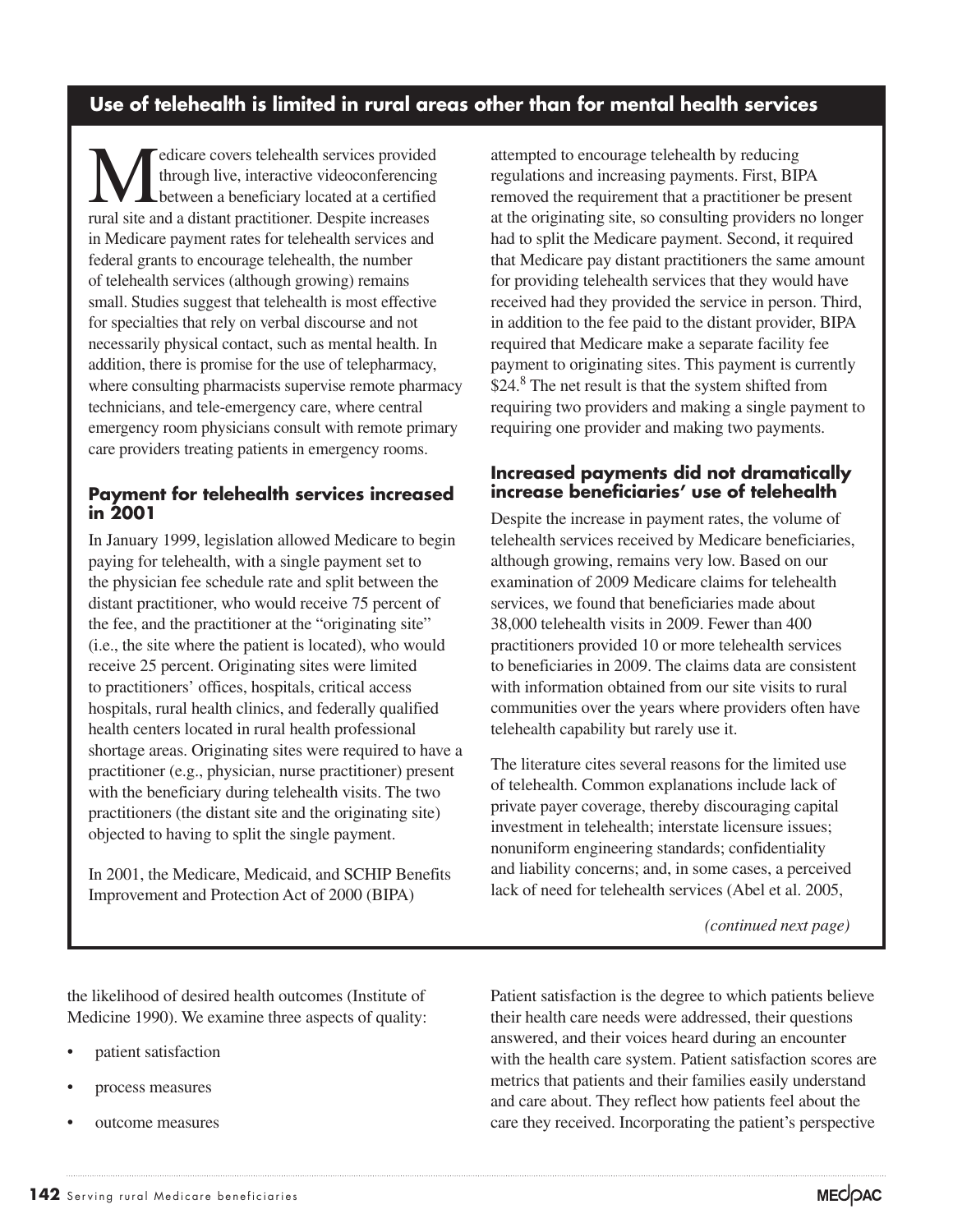# **Use of telehealth is limited in rural areas other than for mental health services (cont.)**

Institute of Medicine 2004, Johnston et al. 2000, Luo 2008, Whitten and Buis 2006). In addition, the would-be distant practitioners may consider providing telehealth services to be a poor investment of their time (Grigsby et al. 2007). Practitioners with a full workload may decide that telehealth requires more time and effort than they are willing to commit. In addition, telehealth disrupts usual practice patterns, and practitioners may not be interested in adjusting their routines to accommodate it. The cost of managing the daily operation of video networks; the cost of peripheral devices, such as dermatology cameras and digital stethoscopes; and prior adverse experiences in telehealth, such as scheduling issues, cancelations, and technical difficulties with videoconferencing, also may discourage the adoption of telehealth (Luo 2008). Providers may not want to deal with these administrative difficulties if they already have a sufficient population of local patients.

Of the relatively small number of telehealth services provided to beneficiaries, the most common are mental health services, including pharmacologic management. We found that beneficiaries had about 38,000 telehealth visits in 2009. Most of these visits (62 percent) were for mental health services—pharmacologic management (42 percent), individual psychotherapy (8 percent), and psychiatrist diagnostic interview examinations (7 percent). About one-third (31 percent) were office and other outpatient visits. Five percent were for endstage renal disease services. The remaining 2 percent were for other services. Some of these services may represent improper billing.<sup>9</sup> Among the 369 distant practitioners that provided 10 or more telehealth services to beneficiaries in 2009, about half (49 percent) were mental health practitioners—psychiatrists (44 percent), clinical psychologists (3 percent), and

licensed clinical social workers (2 percent). About one in five (19 percent) was some other health care professional, including nurse practitioners (13 percent), physician assistants (3 percent), and certified clinical nurse specialists (3 percent).

### **Evidence of impact of telehealth on health outcomes**

The Agency for Healthcare Research and Quality assessed the body of literature on the efficacy of telehealth for the Medicare population and found that it was most effective for specialties that rely on verbal discourse and not necessarily physical contact, including mental health and neurology (Hersh et al. 2006). For such specialties, services provided via telehealth can probably achieve results comparable to in-person care. Evidence on the efficacy of telehealth in other specialties—including dermatology, ophthalmology, wound care, and gynecology—was mixed or limited.

Some rural emergency departments are using telehealth for rapid consultation with emergency care specialists at distant sites. While the literature on telehealth in emergency departments tends to be conducted by researchers associated with telehealth emergency care programs, the results from these studies are generally positive (Blanchet 2008, Doheny-Farina et al. 2003, Duchesne et al. 2008, Latifi et al. 2007, Ricci et al. 2003, Rogers et al. 2001, Sorondo et al. 2011). Results suggest that telehealth may improve the appropriateness of care through improving access to specialists at trauma centers and may also save money through avoiding expensive transports. Independent studies on the impact of telehealth in emergency departments on health outcomes and costs are needed. ■

as a measure of quality has gained momentum and CMS has begun to include patient satisfaction scores in new payment programs in its attempt to improve patientcentered care.

Process measures are indicators of providers' care practices. For example, the provision of a foot exam, an eye exam, and hemoglobin A1c level checks within the

course of one year are measures of whether an acceptable standard for clinical practice was met for a patient with type II diabetes. Some maintain that for process measures to be good indicators of quality, they must have a causal link to outcomes. Many have found a weak association between outcomes and established process measures for specific conditions (Fonarow et al. 2007, Nicholas et al.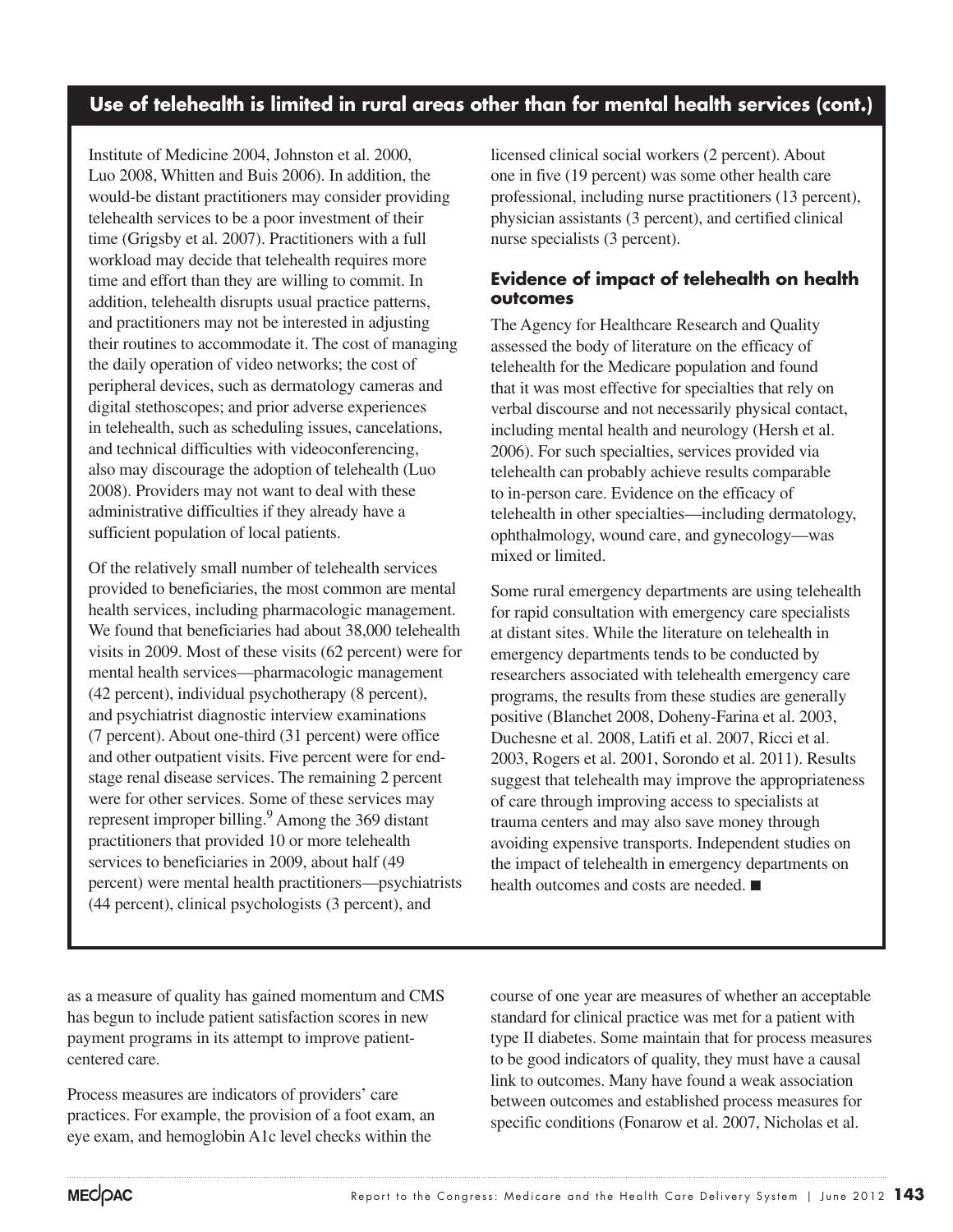

**Share of beneficiaries....**



Note: Metropolitan (urban) counties contain an urban cluster of 50,000 or more people, rural micropolitan counties contain a cluster of 10,000 to 50,000 people, rural adjacent counties are adjacent to urban areas and without a city of at least 10,000 people, and rural nonadjacent counties are not adjacent to an urban area and do not have a city with at least 10,000 people.

Source: Medicare Current Beneficiary Survey, 2008.

**FIGURE 5-3 F igur e**

**5–3**

2009, Ryan et al. 2009, Werner and Bradlow 2006). Even when there are moderate correlations between process measures and outcomes, there has not been evidence of a strong predictive relationship between adherence to process measures and ideal outcome performance (Bradley et al. 2006). Another caution about process measures is that patients do not place great importance on these measures because they see them as the standard duties of their the desired of the desired. caregivers. Also, the importance of a specific component of care may simply elude most patients (Rubin et al. 2001). care once patients lea Patients care about outcomes—specifically, whether they get the results they expected upon seeking care.

Providers, on the other hand, favor process measures allowed patients to sek because the indicators are tied directly to the actions of the provider. Process measures are straightforward and easy to interpret and are a good method for providing feedback  $\frac{1}{2}$  mosph on quality improvement endeavors because it is easy for providers to identify what processes they followed or **Cultiple 2007** Cutcomes are the end results of care of failed to follow. Process measures also have the advantage of often not requiring risk adjustment for patient severity (unlike outcome measures). In addition, they provide an

opportunity to detect flaws in a timely fashion and hence make prompt adjustment. However, there is opportunity to improve the specificity of process measures currently collected on hospital performance. CMS could remove measures that can be answered from check boxes without documentation to confirm that they took place and remove measures that have too many intervening processes before the desired outcome is realized (Chassin et al. 2010). For example, discharge instructions that specify patient care once patients leave the hospital is sound medical practice, but the process measure to indicate whether results they expected upon seeking care. patients received instructions does not distinguish if the instructions were clear, were easy to understand, or allowed patients to ask questions. Studies have found that the indicators are tied directly to the actions of the simply providing discharge instructions, as opposed to the quality of the discharge instructions, is not correlated with hospital outcomes (Jha et al. 2009).

> Outcomes are the end results of care or the effect of the process of care on an individual or population. An example of an outcome measure is whether the patient survived. Patients, and ultimately providers and policymakers, care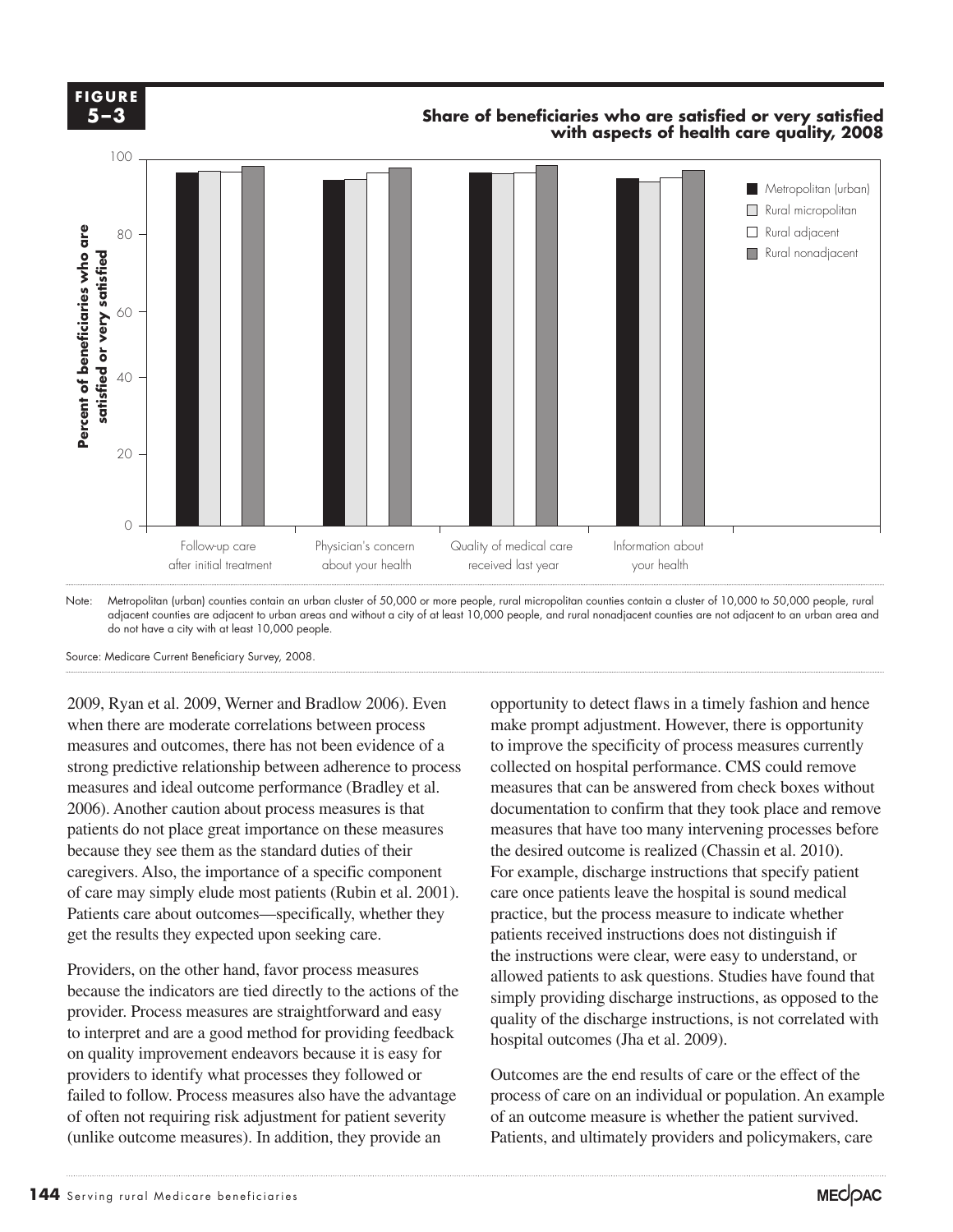### **5–16 Patient satisfaction measures from Hospital Compare**

|                                          | <b>Metropolitan</b><br>(urban) | All<br>Rural | Rural<br>micropolitan | Rural<br>adiacent | Rural<br>nonadjacent | <b>Frontier</b> |
|------------------------------------------|--------------------------------|--------------|-----------------------|-------------------|----------------------|-----------------|
| Rate their hospital highly (9-10)        | 67%                            | 67%          | 66%                   | 68%               | 69%                  | 67%             |
| Rate their hospital poorly (0-6)*        | 9                              |              |                       | 8                 |                      | 8               |
| Definitely recommend hospital*           | 70                             | 67           | 67                    | 68                | 69                   | 68              |
| Definitely would not recommend hospital* | 6                              |              |                       | 5.                |                      |                 |

Note: The location refers to the location of the hospital. Metropolitan (urban) counties contain an urban cluster of 50,000 or more people, rural micropolitan counties contain a cluster of 10,000 to 50,000 people, rural adjacent counties are adjacent to urban areas and without a city of at least 10,000 people, rural nonadjacent counties are not adjacent to an urban area and do not have a city with at least 10,000 people, and frontier counties have 6 or fewer people per square mile. \*Differences are small, though they are statistically significant.

Source: MedPAC analysis of Hospital Consumer Assessment of Healthcare Providers and Systems data. Accessed July 2011.

most about outcomes of care. However, an important consideration when using outcome measures is that outcomes are not entirely under the control of health care providers. Thus, outcome measures might not always reflect the quality of care received (Rubin et al. 2001). Global outcome measures, therefore, must include risk adjustment or case-mix adjustment techniques to adjust for the severity of the patient's illness before seeking care. However, risk adjustment should be limited to patient characteristics to avoid adjusting away differences in performance among providers with different characteristics. Done properly, risk adjustment can help outcome measures be a fairer assessment of the quality of care delivered and reduce bias.

### **Patient satisfaction in rural and urban areas is relatively equal**

We examine patient satisfaction with physicians, the health care system, and hospitals. These indicators of satisfaction reflect patients' perspectives and do not always correlate with data on outcome measures.

### **Patient satisfaction with physicians and overall care is similar**

On average, urban and rural beneficiaries were very satisfied with their physicians and their overall care according to results from the MCBS. Medicare beneficiaries were asked about their satisfaction with follow-up care after receiving treatment, their perceptions about the physician's overall concern about their health, the overall quality of their care during the past year, and their satisfaction with the information they received about their health in general. More than 95 percent of

beneficiaries across all urban and rural groups were satisfied or very satisfied with each of the four aspects of quality of care they were asked about in the MCBS (Figure 5-3).

### **Beneficiary satisfaction with rural hospitals is mixed**

Medicare's Hospital Compare website publicly reports rates of patient satisfaction across several domains for all hospitals. We present performance on the two summary measures of satisfaction with the hospital: how beneficiaries rate their hospital from 0 to 10 and whether they would recommend the hospital. The Hospital Consumer Assessment of Healthcare Providers and Systems survey asks patients to rate their hospital from 0 (poorest) to 10 (best). Most patients (about 67 percent) rated rural and urban hospitals highly. Far smaller similar shares of urban and rural patients (9 percent and 8 percent, respectively) gave their hospitals the lowest ratings (Table 5-16). A slightly higher share of patients from urban hospitals (70 percent) would "definitely recommend" their hospitals compared with patients from rural hospitals (67 percent). However, a slightly higher share of urban patients would also definitely not recommend their hospital (6 percent compared with 5 percent). These differences in Medicare beneficiary ratings are small and suggest similar levels of satisfaction.

Our findings present a paradox. On the one hand, a recent survey found that rural consumers and rural physicians both tend to rank the quality of their local hospitals slightly lower than urban individuals (UnitedHealth Center for Health Reform & Modernization 2011). Consistent with this finding, a 2003 study found that 20 percent of the rural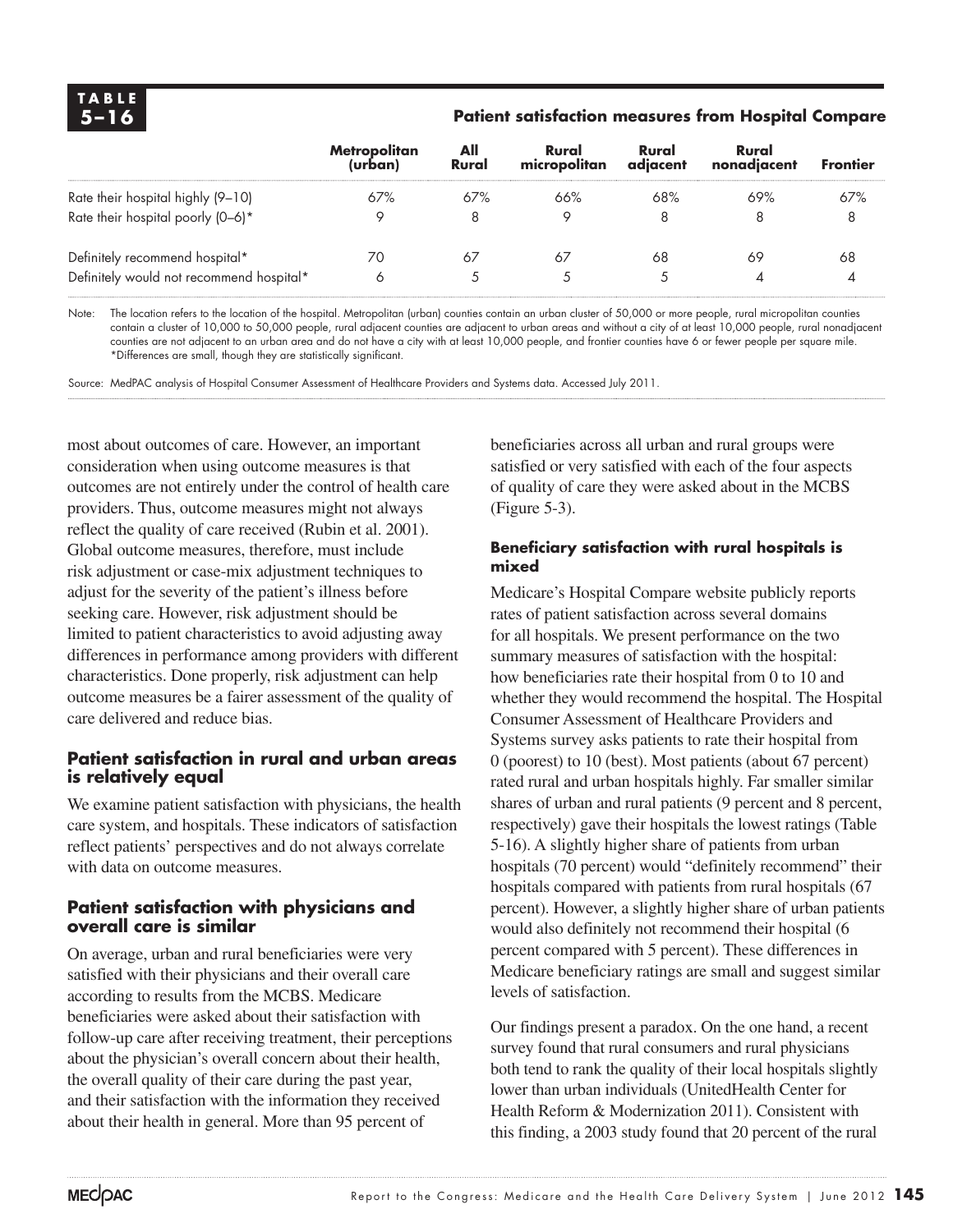

### **5–17 Performance on quality measures in skilled nursing, home health, and dialysis sectors**

|                                                   | <b>Metropolitan</b><br>(urban) | Rural<br>micropolitan | Rural<br>adjacent | Rural<br>nonadjacent | <b>Frontier</b> |
|---------------------------------------------------|--------------------------------|-----------------------|-------------------|----------------------|-----------------|
| <b>Skilled nursing facilities</b>                 |                                |                       |                   |                      |                 |
| Higher is better                                  |                                |                       |                   |                      |                 |
| Share of SNF patients discharged to the community | 42%                            | 42%                   | 40%               | 39%                  | 43%             |
| Lower is better                                   |                                |                       |                   |                      |                 |
| Potentially avoidable hospitalizations            | 19%                            | 18%                   | 19%               | 18%                  | 16%             |
| <b>Home health agencies</b>                       |                                |                       |                   |                      |                 |
| Lower is better                                   |                                |                       |                   |                      |                 |
| Discharge to hospital from home health            | 31%                            | 31%                   | 32%               | 32%                  | 30%             |
| <b>End-stage renal disease outcomes</b>           |                                |                       |                   |                      |                 |
| Higher is better                                  |                                |                       |                   |                      |                 |
| Dialysis adequacy for hemodialysis patients       | 94%                            | 94%                   | 94%               | 93%                  | $\star$         |
| Lower is better                                   |                                |                       |                   |                      |                 |
| Number of hospitalizations per year               | 2.0                            | 1.8                   | 1.8               | 1.8                  | $\star$         |
| Have a catheter                                   | 81%                            | 80%                   | 81%               | 82%                  | $\star$         |

Note: SNF (skilled nursing facility). The five conditions in the measure of potentially avoidable rehospitalization for SNF patients include congestive heart failure, respiratory infection, electrolyte imbalance, sepsis, and urinary tract infection. Higher rates of discharge to the community represent better outcomes. Metropolitan (urban) counties contain an urban cluster of 50,000 or more people, rural micropolitan counties contain a cluster of 10,000 to 50,000 people, rural adjacent counties are adjacent to urban areas and without a city of at least 10,000 people, rural nonadjacent counties are not adjacent to an urban area and do not have a city with at least 10,000 people, and frontier counties have 6 or fewer people per square mile.

\*Indicates too few cases to report for adequate comparison for outcomes of end-stage renal disease.

Source: MedPAC analysis of Medicare claims data.

population bypass their local hospital for basic medical admissions, and a 2005 survey of residents near CAHs showed that an average of 32 percent chose to bypass local providers for "primary medical care" (Liu et al. 2008, Radcliff et al. 2003). On the other hand, when hospital patients (not the whole community) are surveyed about their satisfaction, they tend to report equal satisfaction and have reported higher satisfaction for some of the smallest hospitals (Casey et al. 2010a, Flex Monitoring Team 2011). There are at least two possible explanations for this paradox. First, it may be that rural hospital quality is better than the general perceptions of the community and that patients are satisfied when they actually use the hospital. A second possibility is that different patients have different preferences. Those who prefer high-touch over high-tech medicine and like their local physician may prefer the local hospital and be happy when treated there. Other members of the same community may prefer a higher tech approach to medicine or may dislike the local physicians and choose to go to distant hospitals. The result may be that people who use their local rural hospital tend to rate the rural hospital more highly than those who choose not to use it.

### **Process and outcome measures for postacute care and dialysis providers**

We examined quality for SNFs, home health providers, dialysis facilities, and hospitals, focusing on outcome measures where available. In general, we found similar levels of quality for rural and urban providers.

#### **Skilled nursing facilities' outcomes do not differ for urban and rural providers**

Two measures are used to gauge the quality of care beneficiaries receive in SNFs: the risk-adjusted rate of discharge back to the community and the risk-adjusted rate of rehospitalization for five potentially avoidable conditions (congestive heart failure, respiratory infection, urinary tract infection, sepsis, and electrolyte imbalance). These conditions are considered care sensitive—that is, with adequate monitoring and nursing care, most patients with these conditions can be treated in the SNF without being transferred to a hospital.

The quality of care that most rural beneficiaries received did not differ substantially from the care that urban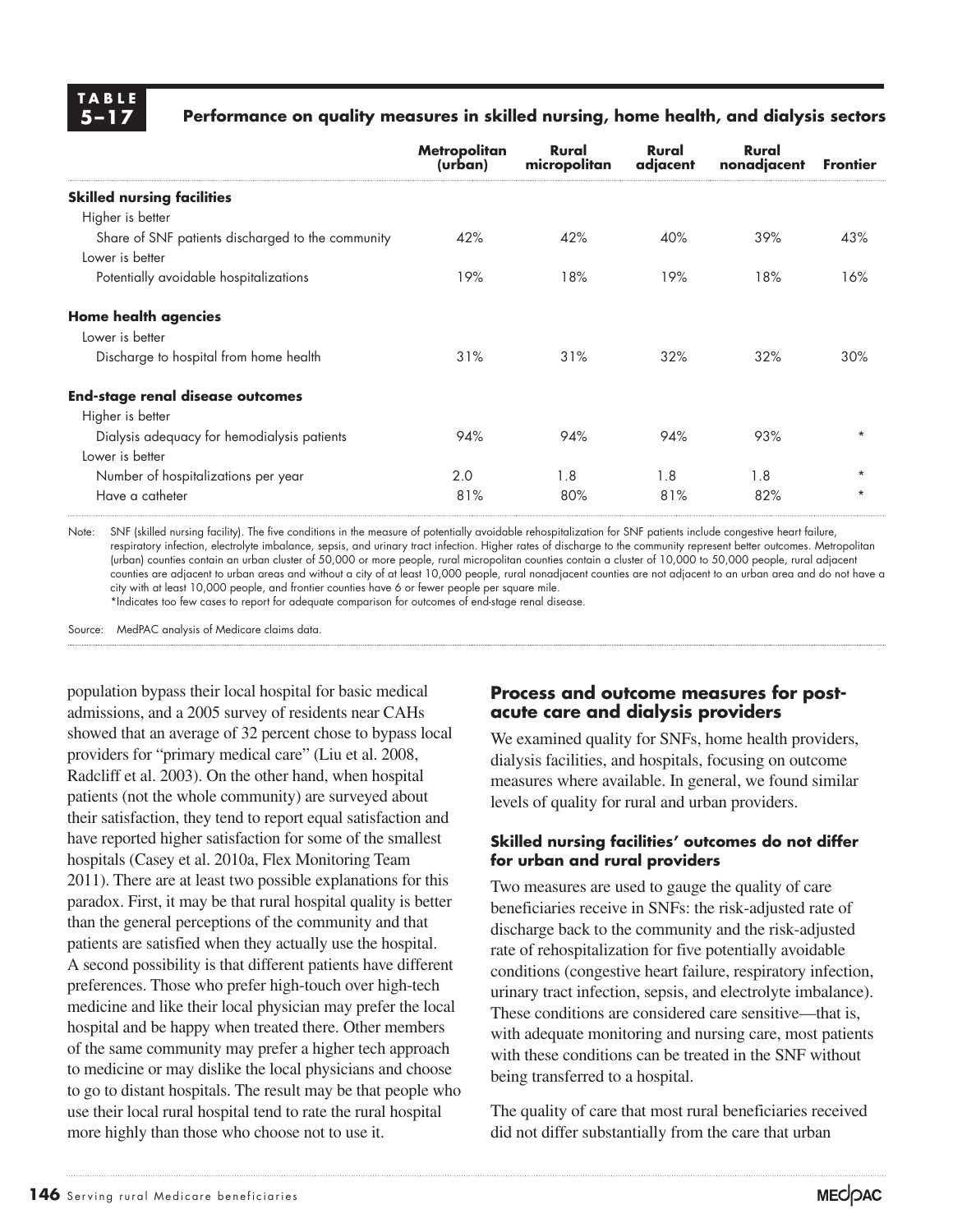beneficiaries received. The rates of community discharge and rehospitalization were similar for rural micropolitan beneficiaries and urban beneficiaries. Beneficiaries living in rural adjacent and rural nonadjacent areas had lower rates of discharge to the community. The small share of beneficiaries living in frontier areas received slightly better care than both urban beneficiaries and beneficiaries living in other rural areas, with higher rates of community discharge and lower rehospitalization rates (Table 5-17).

### **Home health outcomes are similar for urban and rural home health agencies**

The outcome measure we used for the home health sector was the share of patients discharged to a hospital after initiation of home health services (lower rates are better). Urban providers discharge about 31 percent of their patients to a hospital, and other rural areas discharge 30 percent to 32 percent. The differences between urban and different categories of rural areas are slight.

### **Similar quality of care among urban and rural dialysis facilities**

For dialysis patients, process and outcome measures do not appear to differ among urban and rural locations. Rates of hospitalizations are slightly lower in rural areas but these differences are very small. The share of hemodialysis patients who receive adequate dialysis is virtually the same across rural and urban areas. For beneficiaries new to dialysis in 2009, the proportions who had a catheter (where lower rates are better) were similar across rural and urban areas, with rural micropolitan areas posting the best rates of all the groups.

### **Process and outcome measures for rural hospitals**

Having examined patient satisfaction for rural and urban hospitals, we also compared the two groups on other process and outcome measures, focusing more on outcome measures because of potential concerns about differences in coding process measures and the importance of outcomes to patients. Small rural hospitals tended to have lower scores on process measures and higher risk-adjusted mortality.

# **Hospital process-of-care measures**

We used process-of-care measures from the Hospital Compare data that are publicly posted on CMS's website.<sup>10</sup> All prospective payment system (PPS) hospitals are required to participate in Hospital Compare, and CAHs have the option of participating. Reported measures to evaluate hospital performance are acute myocardial infarction (AMI), congestive heart failure, pneumonia, and surgical care. CMS recently added outpatient measures to the list to capture quality in processes most salient in outpatient care settings. While process-of-care measures have improved for rural and urban hospitals, hospitals in more rural locations still have lower average performance on most process measures (Table 5-18, p. 148). For example, 92 percent of patients in urban hospitals suffering from pneumonia were assessed and given pneumococcal vaccine compared with an average 86 percent in rural hospitals. Among the rural categories, performance declined from 91 percent in micropolitan areas to 77 percent in frontier areas.

Differences in scores were largest for heart failure measures. For instance, the difference between urban and all rural hospitals in rates of heart failure patients who received evaluation of left-ventricular systolic function was 12 percentage points. The above measures include CAH and PPS hospitals. When we examined rural PPS hospitals and CAH performance separately, we generally found slightly lower performance at both rural PPS hospitals and CAHs when compared with urban hospitals. This result is consistent with the literature, which shows that while CAHs and other hospitals improved their process measures over time, a gap remains where CAHs tend to have worse performance scores on process measures than other rural PPS hospitals (Casey et al. 2010a).

Of the seven heart attack process measures on Hospital Compare, very few rural hospitals reported measures for fibrinolytic medication within 30 minutes or percutaneous coronary intervention within 90 minutes. In many cases, small rural hospitals stabilize and transport these patients to a larger hospital rather than admit them. Of the conditions listed in Table 5-19 (p. 149), CAHs posted the lowest response rates for the AMI measures (average response rate for 7 AMI measures was 24 percent). Average CAH response rates were highest for pneumonia (average 86 percent) followed by heart failure (75 percent).

CMS began publicly reporting process measures for surgical care for hospitals that voluntarily participated in 2008. Rural hospitals performed worse than urban hospitals for all the measures for which enough hospitals were reporting to draw conclusions. For the 201 hospitals located in frontier counties, scores on most process measures for AMI, pneumonia, and heart failure were worse than in urban areas and slightly worse than in other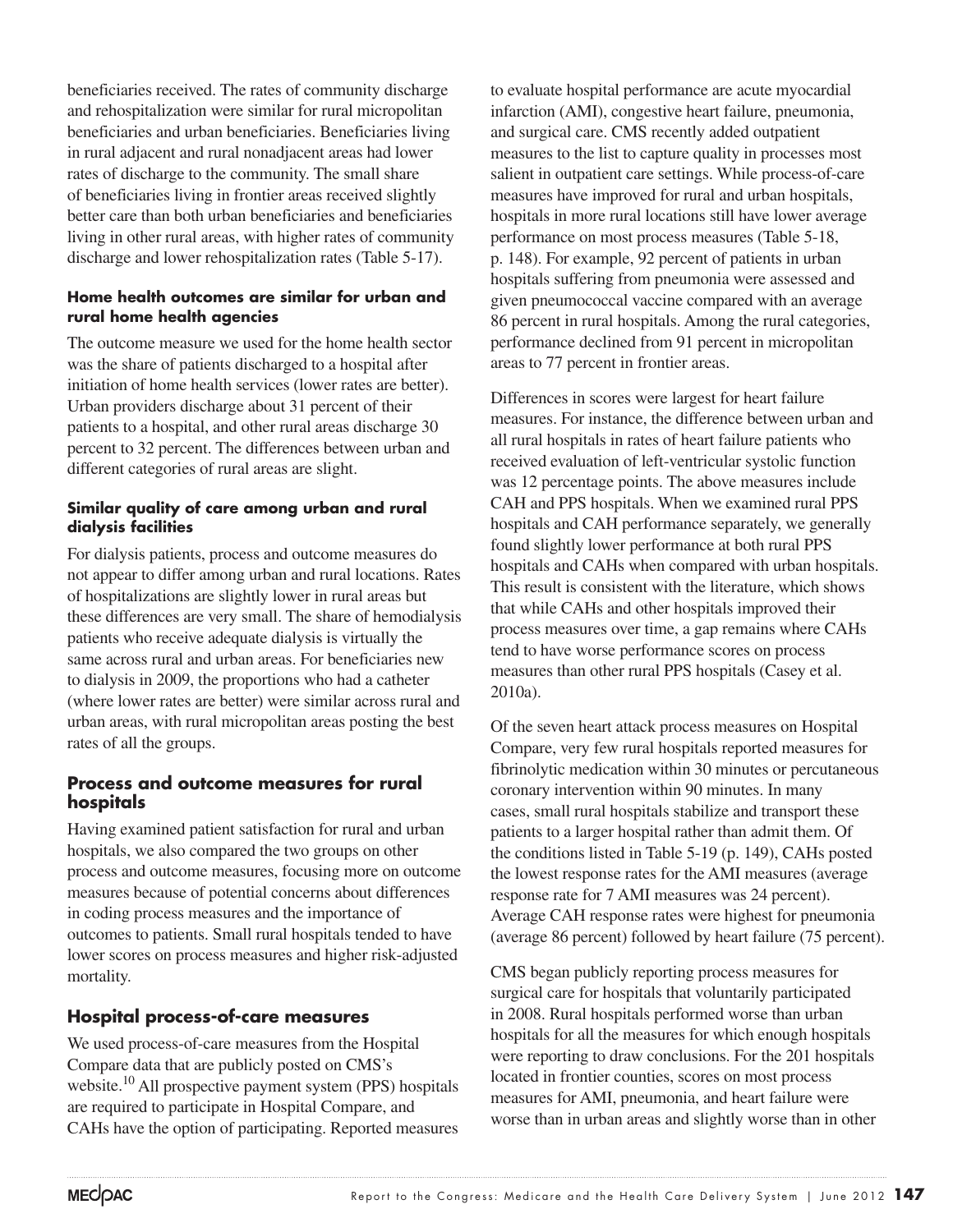| TABLE |     |  |
|-------|-----|--|
|       | 4F∴ |  |

#### **5–18 Selected hospital process measures**

|                                                           | <b>Metropolitan</b><br>(urban) | All<br>rural | Rural<br>micropolitan | Rural<br>adjacent | Rural<br>nonadjacent | <b>Frontier</b> |
|-----------------------------------------------------------|--------------------------------|--------------|-----------------------|-------------------|----------------------|-----------------|
| Pneumonia                                                 |                                |              |                       |                   |                      |                 |
| Assessed and given pneumococcal vaccine                   | 92%                            | 86%          | 91%                   | 85%               | 80%                  | 77%             |
| Given most appropriate initial antibiotic                 | 91                             | 88           | 90                    | 88                | 85                   | 83              |
| Initial ED blood culture before first hospital antibiotic | 95                             | 92           | 95                    | 91                | 90                   | 88              |
| <b>Heart failure</b>                                      |                                |              |                       |                   |                      |                 |
| Received discharge instructions                           | 87                             | 76           | 82                    | 73                | 67                   | 56              |
| Evaluation of LVS function                                | 97                             | 85           | 93                    | 81                | 74                   | 65              |
| ACE inhibitor or ARB for LVSD                             | 94                             | 86           | 90                    | 83                | 81                   | 79              |
| <b>Heart attack/AMI</b>                                   |                                |              |                       |                   |                      |                 |
| Given aspirin at arrival                                  | 97                             | 93           | 95                    | 93                | 88                   | 91              |
| Given ACE inhibitor or ARB for LVSD                       | 95                             | 89           | 92                    | 84                | 86                   | $\star$         |
| Given fibrinolytic (blood clot) medication within 30      |                                |              |                       |                   |                      |                 |
| minutes of arrival                                        | 46                             | 47           | 48                    | $\star$           | $\star$              | $\star$         |
| <b>Surgical Care Improvement Project</b>                  |                                |              |                       |                   |                      |                 |
| On beta blockers before or after surgery                  | 91                             | 86           | 89                    | 79                | 80                   | 73              |
| Removal of catheters within a day or two                  | 88                             | 84           | 85                    | 84                | 81                   | 84              |
| Physician ordered treatments to prevent blood clots       | 92                             | 86           | 89                    | 81                | 83                   | 79              |

Note: ED (emergency department), LVS (left ventricular systolic), ACE (angiotensin-converting enzyme), ARB (angiotensin II receptor blocker), LVSD (left ventricular systolic dysfunction), AMI (acute myocardial infarction). The data shown include prospective payment system and critical access hospitals; if critical access hospitals are removed, process measures still trend toward lower scores as the gradation of rurality increases. Metropolitan (urban) counties (*n*=2,764) contain an urban cluster of 50,000 or more people, rural micropolitan counties (*n*=825) contain a cluster of 10,000 to 50,000 people, rural adjacent counties (*n*=534) are adjacent to urban areas and without a city of at least 10,000 people, rural nonadjacent counties (*n*=489) are not adjacent to an urban area and do not have a city with at least 10,000 people, and frontier counties (*n*=201) have 6 or fewer people per square mile. \*Fewer than 30 hospitals reported.

Source: Hospital Compare website, accessed July 2011.

rural areas. On some measures for pneumonia and heart failure, two common clinical conditions at all hospitals, frontier hospitals show significantly worse performance. This does not suggest that the average rates in urban hospitals are optimal but simply states that rural hospitals tend to perform worse than their urban counterparts on these process measures.

Process measures for outpatient care reflect practices delivered in outpatient settings for certain patients (i.e., chest pain, possible AMI, and surgery patients). Regarding the time elapsed between the patient's arrival and the provision of fibrinolytic (blood clot) medication, hospitals in rural areas as a group slightly outperformed urban hospitals, and the difference was statistically significant (Table 5-19). Hospitals in rural areas as a group also outperformed urban hospitals on the average number of minutes for chest pain patients to receive an electrocardiogram. Equal shares of

chest pain patients in rural and urban areas received aspirin within 24 hours of arrival.

For mean minutes for chest pain patients to be transferred to another hospital, rural hospitals posted longer times than urban hospitals. This result was unexpected given that many rural hospitals transfer patients, once they are stabilized, to larger facilities. In some cases, attending physicians in rural hospitals are not on site and have to travel to the hospital after the patient arrives, possibly increasing the total time to transfer (Casey et al. 2008b).

The outpatient process measures primarily reflect the experience of PPS hospitals. CAH participation rates were very low for outpatient measures, with most of the measures showing only 12 percent or 13 percent of CAHs reporting. It is possible that CAHs may be better or worse than these rates suggest.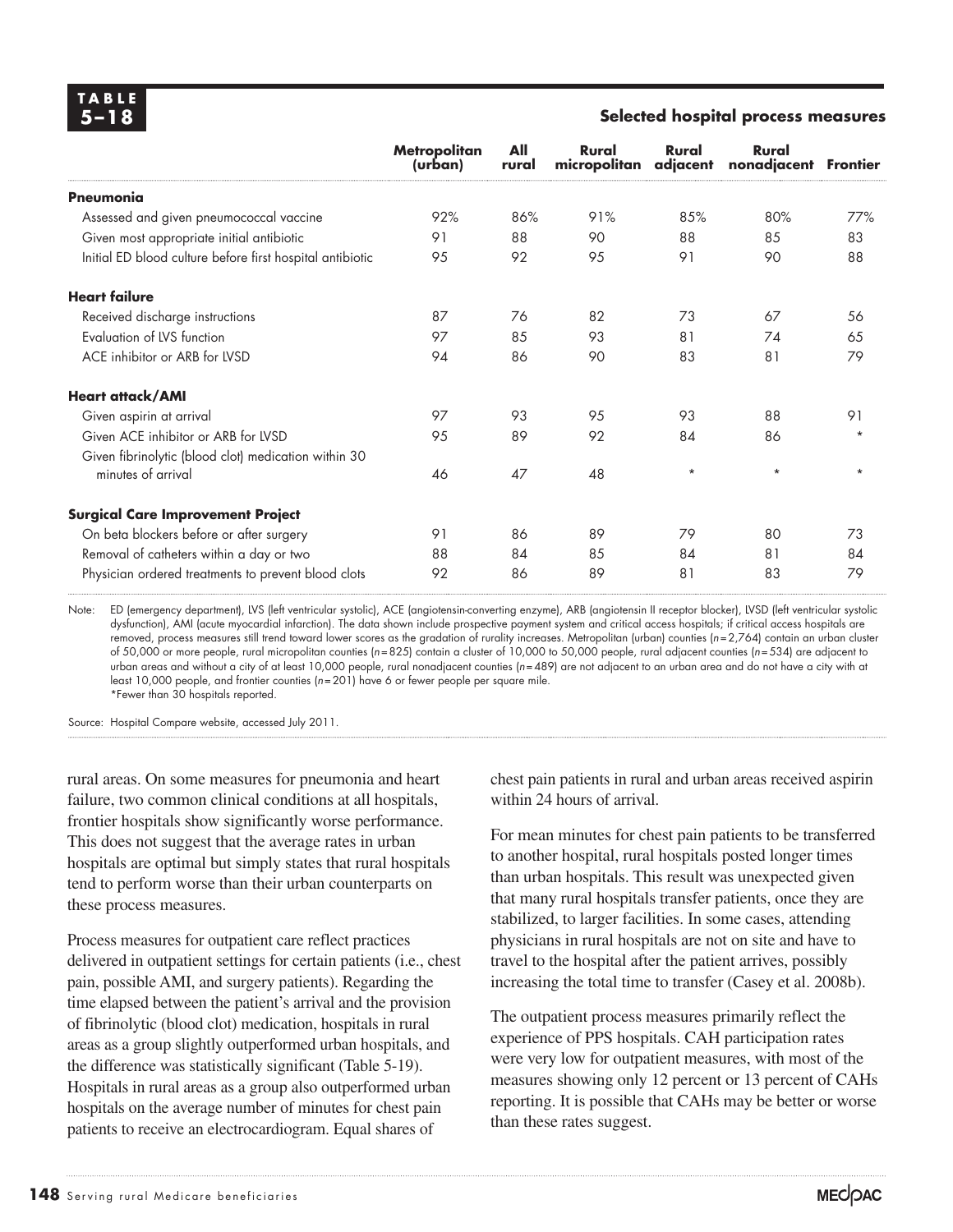**TA B L E**

#### **5–19 Outpatient process measures for all hospitals**

|                                                        | <b>Metropolitan</b><br>(urban) | All<br>rural | Rural<br>micropolitan adjacent | Rural | Rural<br>nonadjacent Frontier |         |
|--------------------------------------------------------|--------------------------------|--------------|--------------------------------|-------|-------------------------------|---------|
| Lower numbers reflect better performance               |                                |              |                                |       |                               |         |
| Mean:                                                  |                                |              |                                |       |                               |         |
| Minutes to fibrinolysis                                | 41                             | 37           | 34                             | 40    | 38                            | 44      |
| Minutes for chest pain patients to be transferred      | 92                             | 114          | 106                            | 128   | 127                           | $\star$ |
| Minutes for chest pain patients to ECG                 | 14                             | 11           | 10                             | 11    | 12                            | 16      |
| Higher numbers reflect better performance              |                                |              |                                |       |                               |         |
| Chest pain: Aspirin within 24 hours of arrival         | 94%                            | 94%          | 95%                            | 93%   | 94%                           | 96%     |
| Antibiotic within 1 hour before surgery                | 90                             | 84           | 87                             | 76    | 78                            | 82      |
| Outpatient surgery patients who got correct antibiotic | 93                             | 91           | 92                             | 87    | 88                            | $\star$ |

Note: ECG (electrocardiogram). All rural/urban differences are statistically significant. Metropolitan (urban) counties (*n*=2,764) contain an urban cluster of 50,000 or more people, rural micropolitan counties (*n*=825) contain a cluster of 10,000 to 50,000 people, rural adjacent counties (*n*=534) are adjacent to urban areas and without a city of at least 10,000 people, rural nonadjacent counties (*n*=489) are not adjacent to an urban area and do not have a city with at least 10,000 people, and frontier counties (*n*=201) have 6 or fewer people per square mile. \*Fewer than 30 hospitals reported.

Source: Hospital Compare website, accessed July 2011.

As we stated earlier in this chapter, there is an inherent diversity among rural areas. They are not homogenous. For process measures in hospital inpatient and outpatient settings, we found that rural micropolitan hospital performance was on par or only slightly below urban hospitals for several measures. However, the rates for rural adjacent areas, rural nonadjacent areas, and frontier areas were lower than for rural micropolitan areas. While there may be some top performers in rural and frontier areas, frontier areas often do not match urban and micropolitan hospitals' adherence to process protocols.

### **Hospital outcome measures**

We examined urban and rural hospital performance on two measures: readmissions and mortality. However, when making these comparisons it is important to understand the effect of hospital size (expressed as the volume of discharges or size of the medical staff) on each measure. The average size and volume of hospitals in each of the rural/urban areas vary, with size and volume getting increasingly smaller the more rural the location (Table 5-20). A long history of research shows a correlation between volume and outcomes (Durairaj et al. 2005,

| <b>TABLE</b><br>$5 - 20$ | Hospital size across metropolitan and rural areas, 2009 |                       |                   |                      |                 |  |  |  |
|--------------------------|---------------------------------------------------------|-----------------------|-------------------|----------------------|-----------------|--|--|--|
|                          | <b>Metropolitan</b><br>(urban)                          | Rural<br>micropolitan | Rural<br>adjacent | Rural<br>nonadjacent | <b>Frontier</b> |  |  |  |
| Number of hospitals      | 2.764                                                   | 825                   | 534               | 486                  | 201             |  |  |  |
| Mean:                    |                                                         |                       |                   |                      |                 |  |  |  |
| Number of beds           | 264                                                     | 105                   | 39                | 35                   | 23              |  |  |  |
| Medicare discharges      | 3,453                                                   | 1,540                 | 495               | 458                  | 200             |  |  |  |
| Total discharges         | 1,052                                                   | 3,595                 | .023              | 932                  | 430             |  |  |  |

Note: Metropolitan (urban) counties contain an urban cluster of 50,000 or more people, rural micropolitan counties contain a cluster of 10,000 to 50,000 people, rural adjacent counties are adjacent to urban areas and without a city of at least 10,000 people, rural nonadjacent counties are not adjacent to an urban area and do not have a city with at least 10,000 people, and frontier counties have 6 or fewer people per square mile.

Source: MedPAC analysis of provider of service file, Medicare cost reports and MedPAR files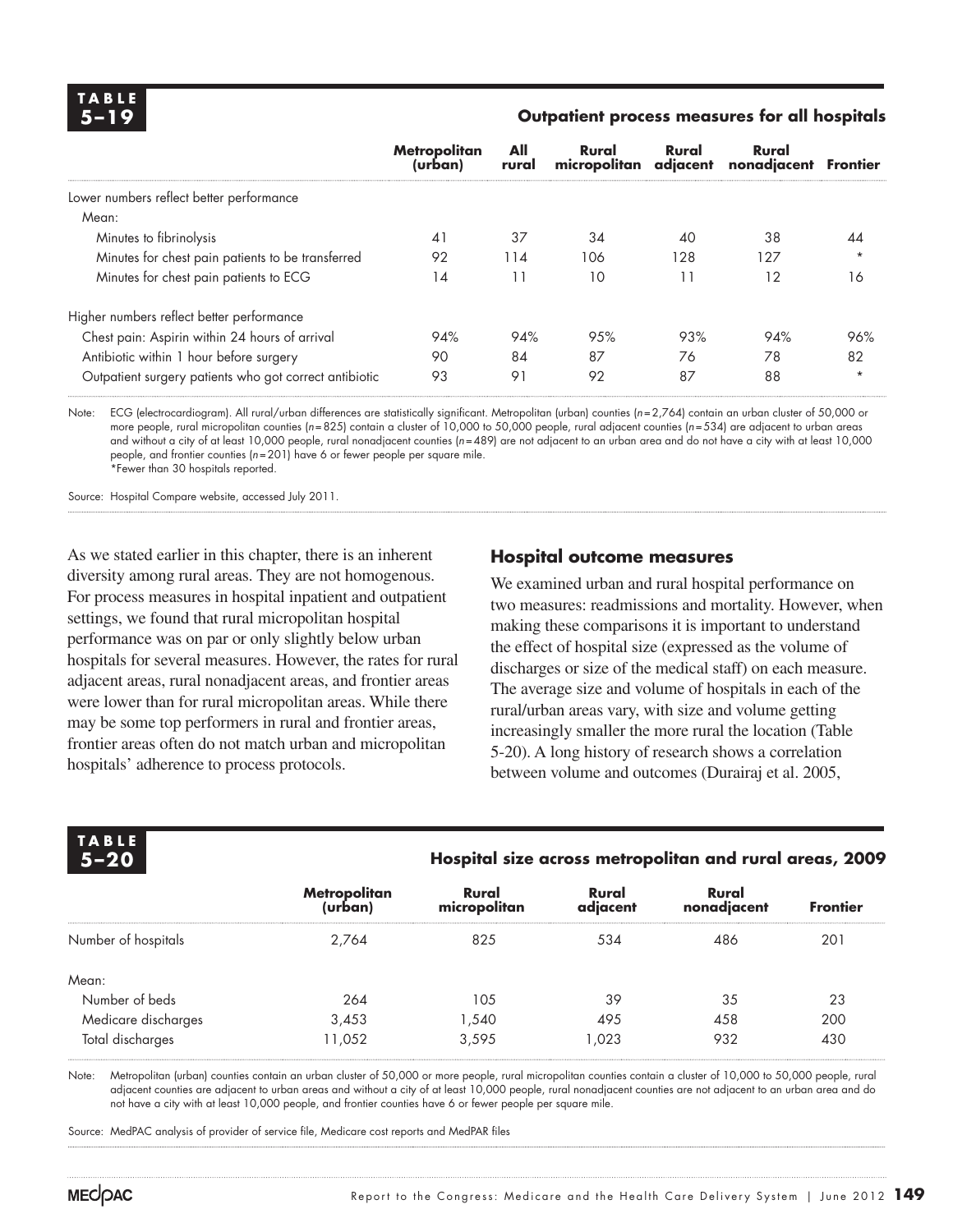### **5–21 Risk-adjusted 30-day mortality is higher in rural hospitals**

|                             | <b>Heart failure</b> |       | Pneumonia |       |
|-----------------------------|----------------------|-------|-----------|-------|
| <b>Mortality measure</b>    | Urban                | Rural | Jrban     | Rural |
| <b>CMS Hospital Compare</b> | 10.8%                | 11.5% | 11 2%     | 11.8% |
| AHRQ methods                | 10.7                 | 12.5  | 10.2      | っっ    |

Note: AHRQ (Agency for Healthcare Research and Quality). The AHRQ method examines mortality risk using 3M APR–DRG risk of mortality groups. Measures for the median hospital are presented to avoid the influence of outliers.

Source: CMS Hospital Compare of 2008 to 2010 claims and MedPAC analysis of 2010 claims files using AHRQ method for computing risk-adjusted 30-day mortality rates at prospective payment system hospitals.

Institute of Medicine 2000, Keeler et al. 1992, Silber et al. 2010) as we discuss below. For that reason, when evaluating hospital mortality, we divide hospitals into size categories to distinguish volume effects from a rural location effect.

#### **Similar readmission rates among rural and urban PPS hospitals**

Our comparison of rural and urban hospital readmission rates, which included PPS hospitals but not CAHs, showed similar rates for the two groups. The median urban hospital's readmission rate across all conditions, heart failure cases, and pneumonia cases was less than 1 percentage point lower than the rural average. Similarly, we did not see consistent differences across the major categories of hospital size, suggesting that there was not a large volume–outcomes relationship for readmissions. This finding on size and volume is consistent with earlier studies (Klug et al. 2010). However, as we discuss later, we see some difference in readmission rates for the CAHs with the smallest medical staffs.

### **Mortality rates somewhat higher in rural PPS hospitals than in urban hospitals**

We focused our comparisons of mortality at PPS hospitals on pneumonia and congestive heart failure. We present these two measures because they are common conditions in even the smallest rural hospitals. Rural PPS hospitals had somewhat higher mortality rates for these two conditions than urban PPS hospitals (Table 5-21). We show two methods of measurement for each condition: The first row is from Hospital Compare, and the second uses the Agency for Healthcare Research and Quality (AHRQ) risk-adjustment method.

Under either method of measurement, rural hospitals have somewhat higher mortality rates than urban hospitals, although the effect is less pronounced in the CMS measure. The CMS measure is designed to avoid the risk of having random variation categorize an individual provider as a top performer or a poor performer. To accomplish this, CMS presents data that are a blend of the experience of the subject hospital and the average experience in the country. For a smaller hospital, less of its information is used and more of the national average is used. "In essence, the predicted mortality rate for a hospital with a small number of cases is moved toward the overall U.S. national mortality rate for all hospitals" (Centers for Medicare & Medicaid Services 2011). The net result of this method is to compress reported values toward the mean (Silber et al. 2010). The AHRQ method we used reports only data from the subject hospital, does not compress differences across classes of hospitals, and is more appropriate for comparing aggregate rural and urban quality. The CMS method may be less likely to mislabel a single hospital as a poor performer, but it understates differences across categories of hospitals, such as lowvolume and high-volume hospitals or rural and urban hospitals.

Because rural hospitals tend to be much smaller than urban hospitals, the difference in mortality rates could partially reflect a volume–outcomes relationship and not just a rural/urban effect. For that reason, we divided PPS hospitals into size categories (Table 5-22). Under the AHRQ method, the median rural hospital compared with the median urban hospital has a 2 percentage point higher risk-adjusted heart failure mortality rate (12.5 vs. 10.7) and pneumonia mortality rate (12.2 vs. 10.2). Much of this difference is due to differences in volume. The difference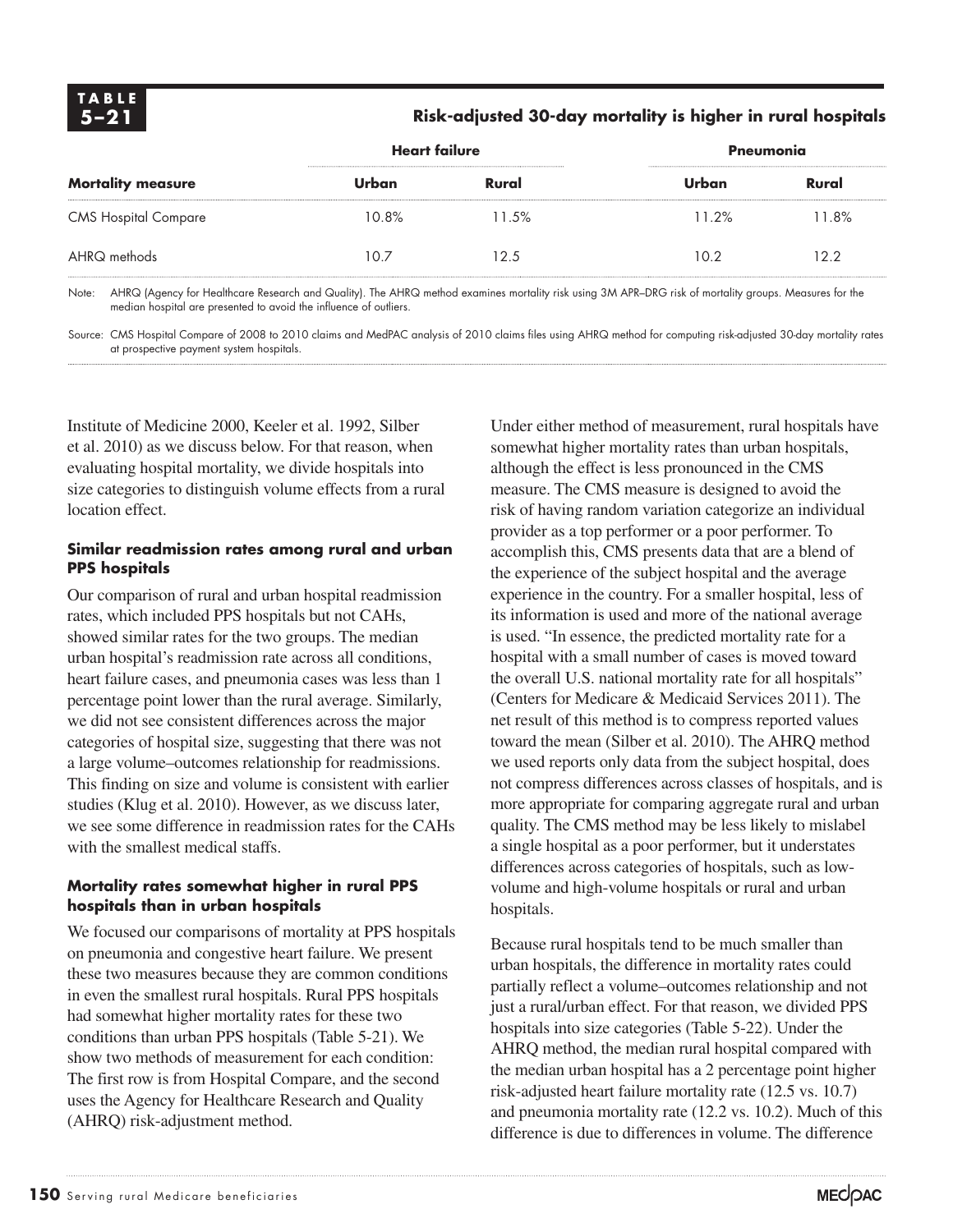### **5–22 PPS hospital risk-adjusted mortality rates, by rural and urban status**

| <b>Discharges</b> | <b>Heart failure</b> |       |                   |       | Pneumonia          |       |                   |       |
|-------------------|----------------------|-------|-------------------|-------|--------------------|-------|-------------------|-------|
|                   | <b>AHRQ method</b>   |       | <b>CMS</b> method |       | <b>AHRQ</b> method |       | <b>CMS</b> method |       |
|                   | Urban                | Rural | Urban             | Rural | Urban              | Rural | Urban             | Rural |
| 1,001-2,000       | 11.8%                | 13.8% | 11.0%             | 11.6% | 12.3%              | 13.7% | 11.6%             | 11.8% |
| 2,000-4,000       | 11.8                 | 12.8  | 11.3              | 11.5  | 10.9               | 12.4  | l 1.5             | 11.9  |
| 4,000-8,000       | 10.9                 | 12.0  | 11.0              | 11.4  | 10.7               | 11.3  | l 1.4             | 11.9  |
| Over 8,000        | 10.4                 | 10.9  | 10.7              | 11.2  | 9.9                | 11.0  | l 1.0             | 11.7  |
| All sizes         | 10.7                 | 12.5  | 10.8              | 11.5  | 10.2               | 12.2  | 11.2              | 11.8  |

Note: PPS (prospective payment system), AHRQ (Agency for Healthcare Research and Quality). Medians are presented to limit the influence of outliers. Results were similar in 2007, 2008, and 2009. The AHRQ method shows more variation based on size because the method used by CMS blends small hospital-specific performance with average performance by all hospitals, thus masking any differences in mortality that may be due to size (Silber et al. 2010). Thus, the CMS mortality data are not appropriate for comparing outcomes at rural and urban or small and large hospitals. We did not examine PPS hospitals with fewer than 1,000 discharges because of the small sample of hospitals. Differences in hospital size and rural status were found to both be statistically significant (*p*<0.01) when tested in a series of linear regression models where risk-adjusted mortality was the dependent variable and the independent variables were discharge volume, system membership, a rural indicator, and hospice use in the county.

Source: MedPAC analysis of 2010 claims files using AHRQ methodology for computing risk-adjusted morality rates.

in mortality rates shrinks to 1 percentage point or less when comparing the largest rural and urban hospitals (10.9 vs. 10.4 for heart failure and 11.0 vs. 9.9 for pneumonia). While much of the rural/urban difference is explained by the volume effect, rural providers still have slightly higher risk-adjusted mortality even after controlling for volume and hospice use.<sup>11</sup>

### **Outcomes among critical access hospitals**

Given the volume–outcome relationships in our analysis and in the literature, we decided to examine the relationship between volume and outcomes in the smallest rural hospitals to see if there is a need for particular concern with respect to very low volumes. We compared CAHs of different sizes with the same AHRQ risk-adjusted mortality methods described earlier. The reason we compared CAHs with CAHs is because they have similar incentives for coding, which could avoid distortions that may occur when comparing risk-adjusted quality of a CAH with a PPS hospital that may have an incentive to more fully code comorbidities.

We divided CAHs with available data into three categories: those with fewer than 5 admitting providers (290 CAHs), those with 5 to 10 admitting providers (497 CAHs), and those with more than 10 admitting providers (200 CAHs). The CAHs with more than 10 admitters had an average of 1,250 admissions per year, compared with the smallest

CAHs, which had fewer than 5 admitters and an average of 300 admissions per year. We categorized CAHs by the number of admitting providers rather than by the volume of cases because it indicates the number of colleagues a rural physician has to consult with and it also eliminates some statistical issues with respect to measuring the effect of size on readmissions.12 We found that CAHs with more than 10 admitters had risk-adjusted mortality rates that were 1 to 2 percentage points lower than the CAHs with fewer than 5 admitting providers. Likewise, readmission rates were lower at the larger CAHs. Clinicians at CAHs with fewer than five admitters may be challenged by having few colleagues on the medical staff to share ideas with, and the staff of the hospital may simply have less practice treating particular conditions because of the small patient load. We do not contend that small CAHs cannot achieve good outcomes; we contend only that they may be less likely to achieve better than average mortality because of limited human resources and fewer cases to learn from as others have noted (Joynt et al. 2011a, Joynt et al. 2011b).

### **Volume effect has been observed for many years**

Twenty years ago, Keeler and colleagues examined rural hospital quality from three angles: mortality, process measures, and subjective opinions of physicians engaged in chart reviews. Across all three dimensions, small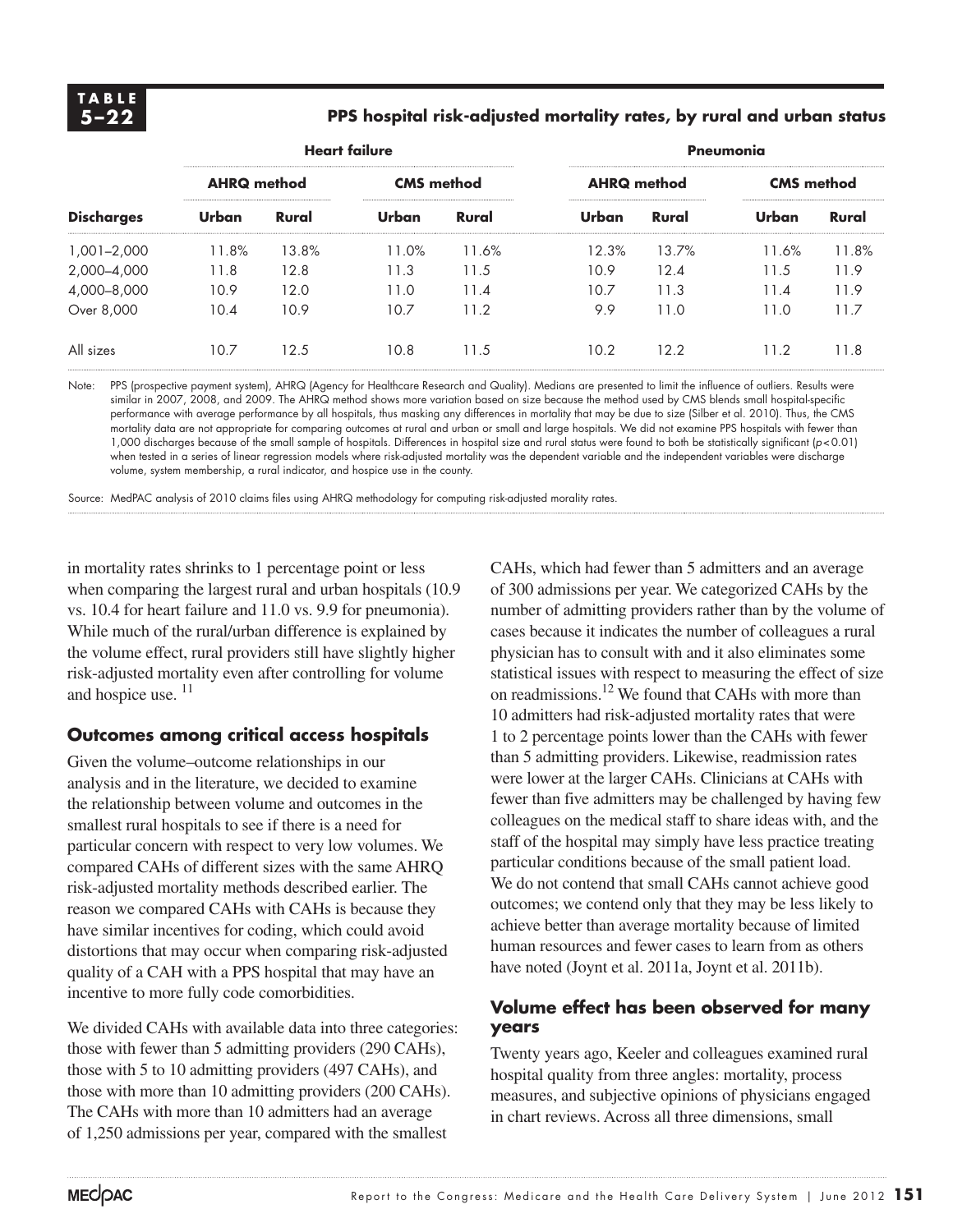rural hospitals tended to have comparatively poorer performance (Keeler et al. 1992). The study was reported in the *Journal of the American Medical Association* and received substantial criticism from rural health care leaders (Behringer 1993, Buck 1993, Rosenblatt and Hart 1993). Critics argued that Keeler used data from the 1980s and that rural providers could have improved by 1992, the year the study was published. However, a Commission review of 2003 mortality rates showed higher mortality for low-volume rural hospitals compared with high-volume rural hospitals (Medicare Payment Advisory Commission 2005). While both rural and urban hospitals have improved their performance over the years, recent studies continue to show that rural hospitals continue to have slightly worse quality metrics on average, and small CAHs tend to have higher mortality than larger hospitals (Casey et al. 2010b, Joynt et al. 2011a, Silber et al. 2010). None of the studies suggests that there are no high-quality rural hospitals; they just suggest that, on average, outcomes tend to be better at higher volume hospitals, which are often in urban areas.

A key question raised in Keeler's 1992 article that remains unresolved is the extent to which patient volume is a choice for providers. For the most isolated small rural communities, volume is not a choice, as they will always face the difficulties of low patient volumes because of small patient populations in isolated areas. However, Keeler suggested that for some rural hospitals near other rural hospitals consolidation is a choice and could improve outcomes. Some may argue that not merging has impeded increasing volumes and improving outcomes, but others may argue against merging small hospitals and believe that a 15-mile or 20-mile drive is a considerable distance for areas without public transportation (Rosenblatt and Hart 1993). The fundamental choice is between preserving hospitals and increasing average volume per hospital. This choice is exactly the same one that policymakers faced 20 years ago when Keeler presented his findings. To date, Medicare payment policy has come down on the side of preserving most small rural hospitals by providing essentially all small rural hospitals with cost-based reimbursement.13

### **Increased participation of rural providers in quality reporting**

To improve quality in the smallest hospitals, those hospitals could increase the measurement of quality indicators and participation in quality-reporting activities. CAHs, for example, are allowed to opt out from reporting quality measures currently posted on Hospital Compare and do not have to prepare the Minimum Data Sets for the skilled nursing care provided to post-acute patients that is mandatory for other hospitals and SNFs. Not collecting and reporting data may impede research on the quality of care delivered in CAHs and may weaken incentives to improve care. Policymakers will have to decide whether Medicare should facilitate and eventually require public reporting of quality measures for small, low-volume hospitals, perhaps tailoring some measures to fit their unique practice settings.

For all quality measures, there are some measurement and reporting options that CMS could pursue to compensate for the effect of low volume on statistical reliability. One method is to pool the data over a number of years on current measures for low-volume providers (Coburn et al. 2009). This option has the benefit of enabling broadbased comparisons across large and small providers with data that are more stable—that is, less prone to random variation. Another option is to examine groups of providers (e.g., a set of all CAHs in a system); this practice eliminates the issue of small numbers.

### **Reporting metrics most relevant for rural patients**

The quality metrics tailored to small rural hospitals should focus on the unique needs and concerns of patients in those hospitals. The metrics reported may differ in rural and urban areas because the types of care provided in smaller rural hospitals may differ from the types of care in larger hospitals. For example, a hospital that provides care to pneumonia patients but does not admit AMI patients would be judged on how it performed on pneumonia care based on process and outcome measures, including mortality. Another option is to develop and adopt quality measures that are better suited for lowvolume providers and small hospitals. Some of this work, funded by the Office of Rural Health Policy, is under way, and the National Quality Forum has endorsed the "timely communication of patient status once the patient is transferred measure," which addresses a core competency and scope of practice for small hospitals. Other measures, such as the availability of physicians and pharmacists in the hospital, represent concerns that are unique to patients in rural hospitals and could become rural-specific quality metrics.

Rural patients may have different concerns about staffing than patients at urban hospitals. For example, the smallest rural hospitals often lack 24-hour pharmacy coverage. This deficiency could contribute to medication errors due to lack of a pharmacist's review of medications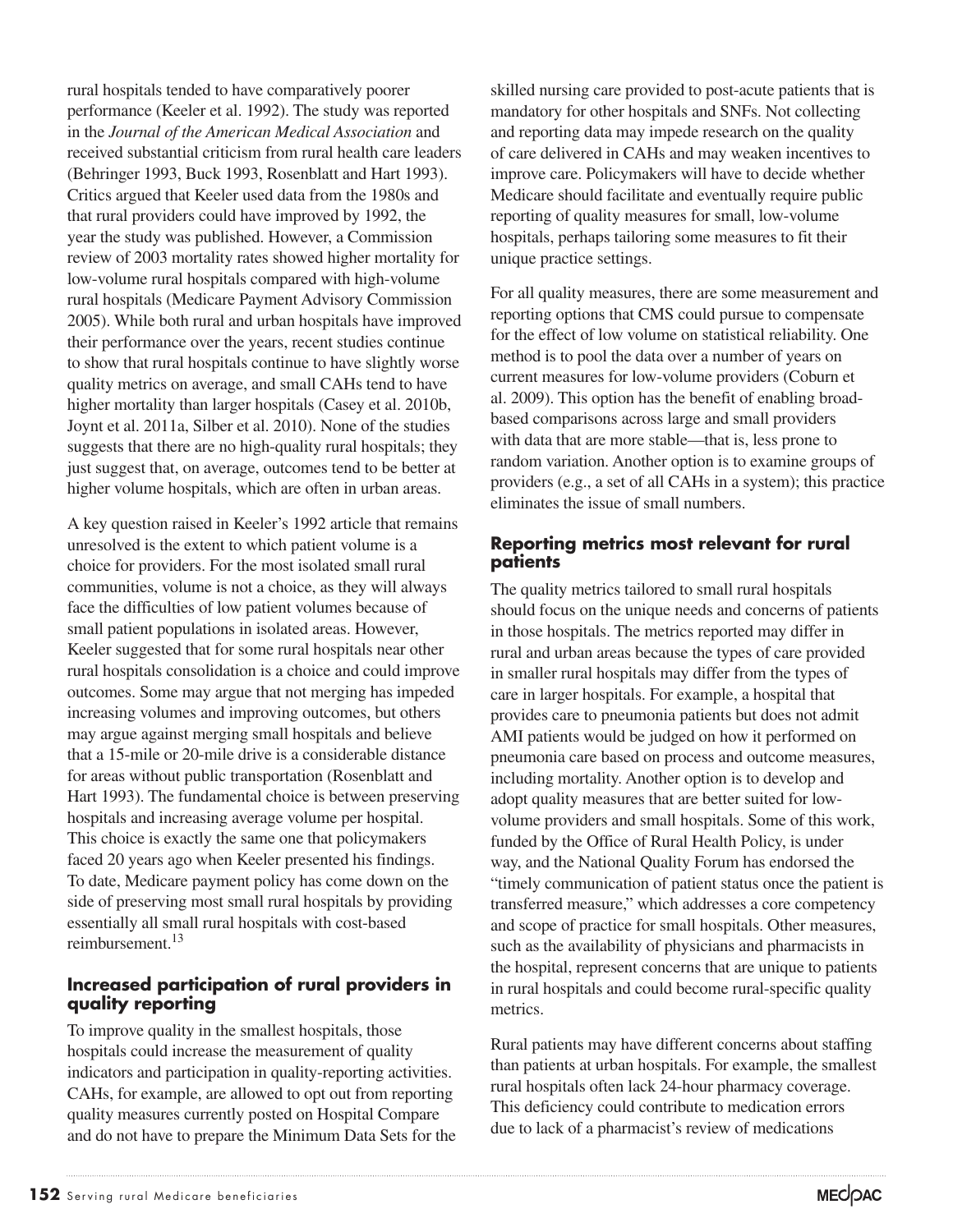before drug administration (Casey et al. 2008a, Cochran et al. 2008). Rural hospitals, including CAHs, could be evaluated on the percentage of time that a pharmacist reviews medications before administration of the first dose of medication or within 24 hours of administration (Health Resources and Services Administration 2011, Peterson 2011a). In a 2005 study of evidence-based safe medication practices in hospitals with 50 or fewer beds, it was reported that 85 percent of hospitals with an average census over 5 had medication orders reviewed by a pharmacist within 24 hours, but only 49 percent of the hospitals with a lower census had pharmacist review within 24 hours (Cochran et al. 2008). Given the feasibility of telepharmacy, CMS could move toward requiring medications to be reviewed by pharmacists in the smallest rural hospitals, just as they are in larger facilities with 24-hour pharmacist coverage. An alternative would be to collect data on pharmacist review to determine whether small hospitals that generally have pharmacists review medications before they are administered have fewer medication errors and better outcomes than small hospitals that generally do not have pharmacist review of medications.

A second challenge that may be contributing to poorer outcomes at the smallest rural hospitals is the lack of a physician on site. While urban patients may be concerned about wait times at an emergency room because of overcrowding, a rural patient may be concerned about arriving at an emergency room without a physician present. While some CAHs choose to keep physicians on site 24 hours a day, CAH conditions of participation do not require a hospital to have a physician or registered nurse on site and allow CAHs to operate with a licensed practical nurse on site and a physician assistant or nurse practitioner available within 30 minutes. In a national survey of hospitals with fewer than 100 beds, 38 percent reported that a physician was not always present in the hospital when they were primarily responsible for emergency room coverage (Casey et al. 2008b). One ruralrelevant measure could be the time between the patient entering the emergency room and the time the physician or other medical professional arrives at the hospital or the time the patient receives a diagnostic evaluation (Moscovice and Casey 2011). As we heard on our site visits, dealing with a trauma case or other emergency without a physician present can be stressful for the patient and the nurse at the emergency room as they wait for the physician to drive to the hospital. One potential source of assistance is a tele-emergency room connection to a larger hospital, an approach that has shown some success. In

these cases, the nurse, physician assistant, or rural primary care physician in the emergency room could receive assistance from an emergency room specialist at a distant site who is monitoring the case via a teleconferencing monitor. This has the potential for improving care in rural areas and reducing the stress faced by rural practitioners who often have smaller teams and less specialized training than urban emergency room practitioners.

# **Payment adequacy and special rural payment adjustments**

### **Rural payment adequacy**

Each year, the Commission examines the adequacy of Medicare payments using a common framework across the various health care sectors that serve Medicare beneficiaries and reports its findings to the Congress. The congressional mandate for this rural study requires that we specifically examine the adequacy of payments to rural providers. In public meetings in December 2011 and January 2012, we discussed payment adequacy in general and rural payment adequacy specifically. We found that Medicare payments to rural providers were generally adequate. For a more detailed discussion of our findings on the adequacy of rural Medicare payments to hospitals and other health care sectors, see the Commission's March 2012 report (Medicare Payment Advisory Commission 2012).

Across sectors, we found that most payment adequacy indicators—such as access to care, quality of care, access to capital, and Medicare profit margins—were similar in rural and urban areas. For example, rural and urban freestanding home health agencies and SNFs tended to have similar margins on Medicare patients, with some having relatively high margins.<sup>14</sup> Volumes of SNF and home health services per capita were also similar. When we examined the adequacy of physician payments, we found that volumes of service, ability to obtain appointments with existing and new physicians, and satisfaction with access were similar in rural and urban areas. In addition, the literature and our site visits indicated that physician incomes are comparable in rural and urban areas, with rural primary care physicians earning roughly equal incomes per hour worked. Research by the Center for Studying Health System Change found that rural physicians have slightly higher incomes but work about 2 hours more per week on average, and some rural physicians have greater on-call burdens (Reschovsky and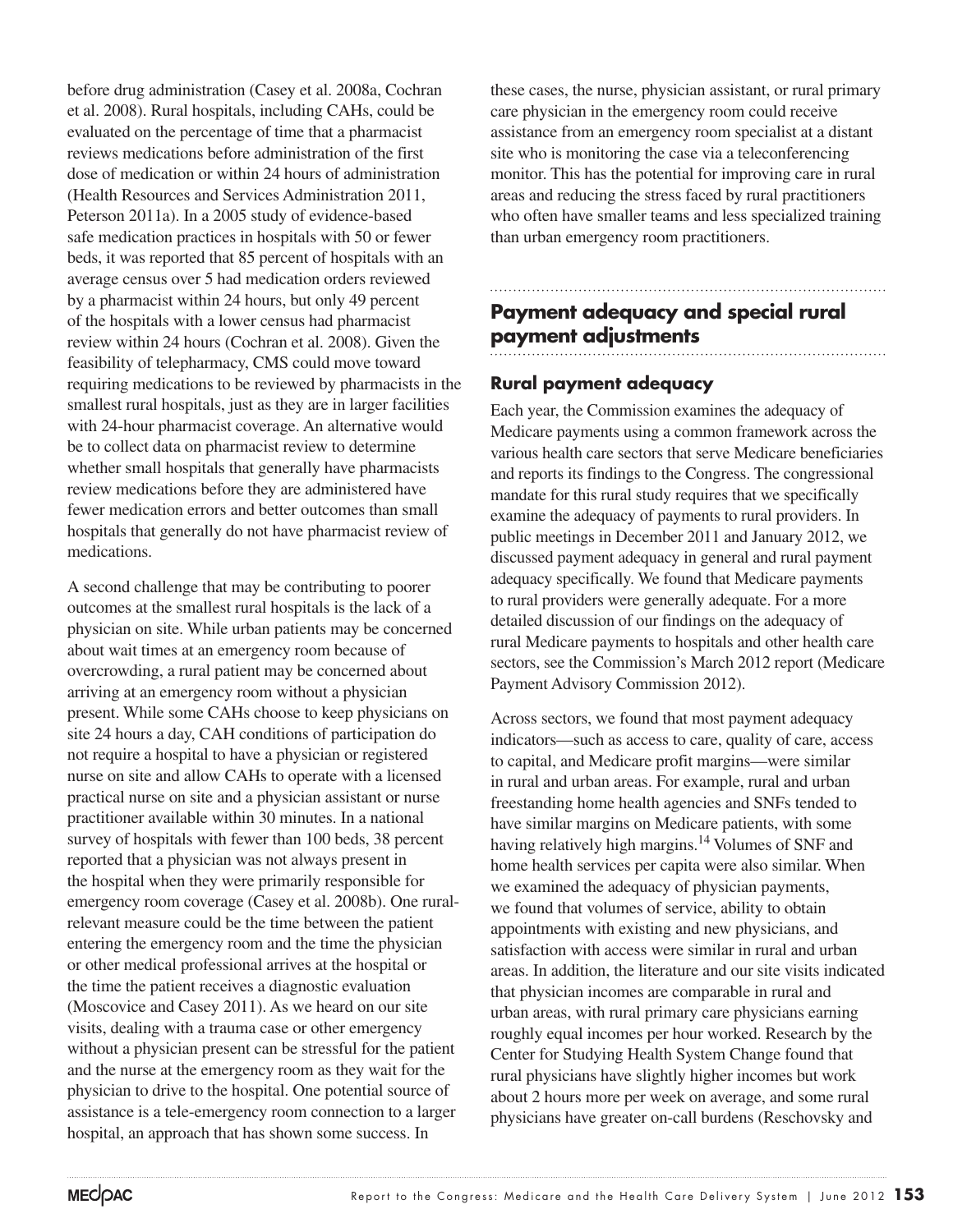Staiti 2005). Adjusting for hours worked, rural and urban primary care physician incomes were roughly equal, and adjusting for hours worked and the cost of living resulted in higher adjusted incomes in rural areas. Together, these findings suggest that rural physician payments are adequate relative to urban payments. We also found that hospice, inpatient rehabilitation facility, and dialysis payments appeared adequate. However, as we discuss in the March 2012 report, evaluation of the new low-volume adjustment provided to dialysis facilities is needed and there is potential for restructuring hospice payments for rural and urban providers.<sup>15</sup>

While payment adequacy findings over time are consistent for SNFs, home health agencies, physician services, and most other sectors, one area that has changed is the adequacy of rural hospital payments. In 2001, rural hospitals' inpatient profit margins were below urban hospital profit margins, suggesting that Medicare payment rules favored large urban providers (Medicare Payment Advisory Commission 2001). As a result, the Commission recommended increasing rural hospitals' base payment rates up to the rate paid to large urban hospitals, increasing rural disproportionate share hospital payments, and adding a low-volume adjustment for isolated rural providers that lacked economies of scale because they served an area with low population density. The Congress enacted legislation consistent with the Commission's recommendations and enacted a series of other changes that further increased rural payments. These changes to the PPS, along with the CAH program, have improved rural hospitals' financial stability.

### **Summary of special payments to rural providers**

The mandate for this study requires that the Commission examine the adjustments in payment rates that have increased payments to rural providers. We discuss specific examples of special payments in this chapter, but more importantly we discuss a set of principles the Commission has developed over the past year that can be used to evaluate the appropriateness of special payments that exist for different health care sectors. After presenting the principles, we evaluate whether the special payments in each sector adhere to these principles. We then detail the four rural payment adjustments with the largest effect on rural provider payments: CAH payment; sole community hospital (SCH) adjustment; low-volume adjustments to hospitals and other providers; and limits on input price adjustments for physicians, hospitals, and others.

Some of the special payments could be better targeted. In some cases, these payments go to providers that compete with neighboring providers that are also struggling with low patient volumes. By providing special payments to providers that do not need assistance or to low-volume providers that are not the sole providers of access in their community, spending can be higher than warranted. We also find that the magnitude of the special payments is not always empirically justified, resulting in increased Medicare program costs. The cost of the special rural payments exceeds \$4 billion, or almost 10 percent of all rural payments. Of this amount, roughly \$3 billion is borne by the taxpayer and \$1 billion is borne by the beneficiary, primarily through higher cost sharing for outpatient services at CAHs. Targeting the special adjustments as suggested in the Commission's principles may allow for savings for both the taxpayer and the beneficiary, making the program more sustainable and Part B premiums more affordable for beneficiaries. While this report focuses on special payments targeted at rural providers, the Commission has said in other reports that some of the special payments directed primarily toward urban providers (such as medical education payments) could also be better targeted (Medicare Payment Advisory Commission 2010).

# **Principles for evaluating special payments**

A key objective of rural payment adjusters is to maintain access to care. Areas with low population density may have only one small, low-volume provider. In these cases, costs may be above traditional PPS rates because the low population density prevents economies of scale, and the low volume and high costs may be beyond the providers' control. Special payments by federal or local sources may be needed to maintain access to care in these communities. For example, there are special payments for isolated lowvolume hospitals, low-volume dialysis facilities, rural psychiatric facilities, and rural health clinics.

However, the current mix of rural payment adjusters does not have an underlying set of principles that tie them together. The adjusters evolved separately, and there is not a clear common framework for how they are intended to work together to preserve access without duplicative overlapping adjustments to providers. In addition, they are not always targeted to the areas with the greatest concerns about access to care. The lack of targeting is associated with Medicare's definition of "rural." Medicare defines rural as all areas outside of metropolitan statistical areas, so many adjustments can apply to rural areas with a single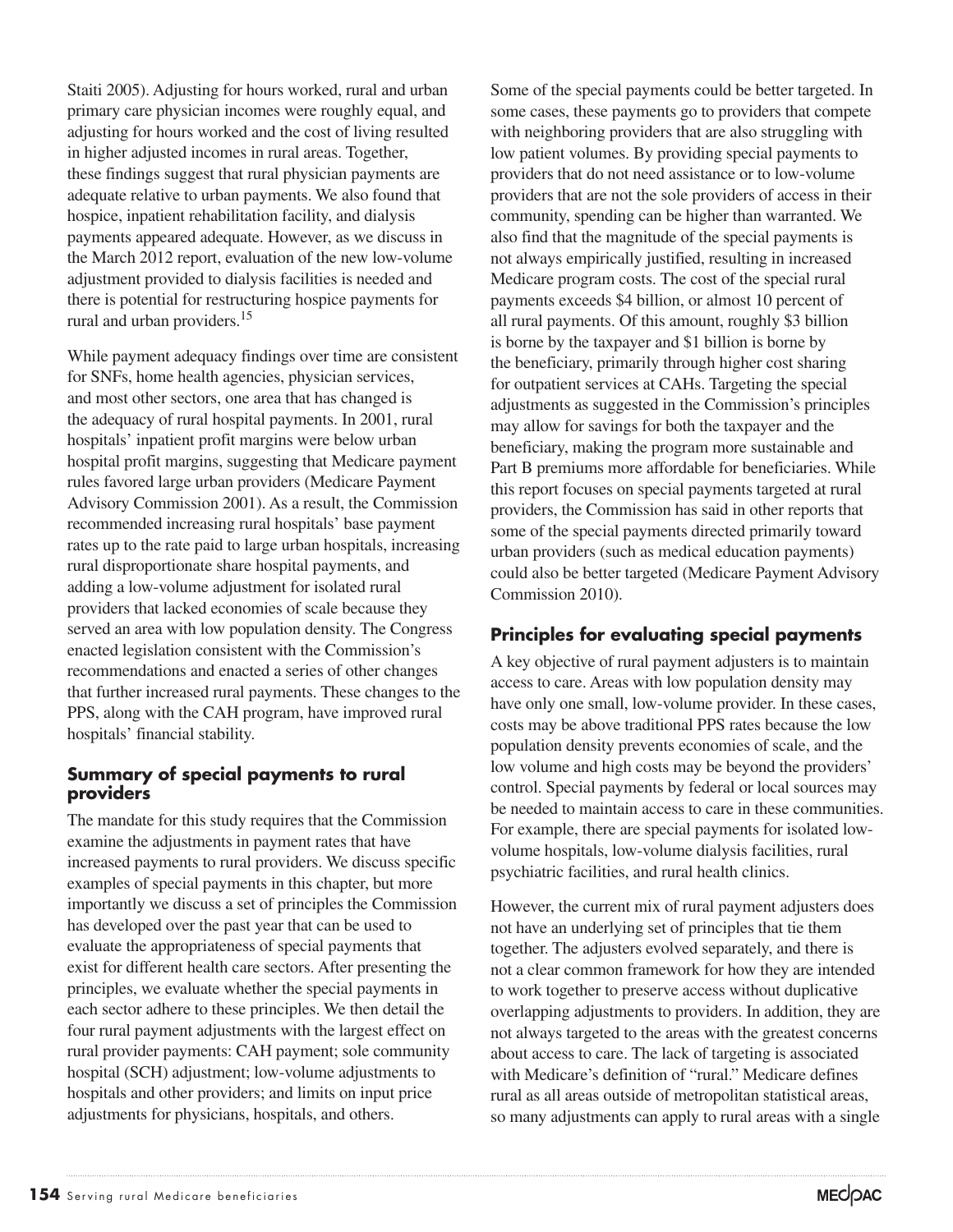local provider and to rural areas with many competing local providers. The Commission has created a framework of principles for rationalizing rural special payments that includes targeting providers that are necessary for access, empirically justifying (and not duplicating) payments, and maintaining incentives for cost control.

### **Principle 1: Target payment adjusters to preserve access**

Payment adjusters should be targeted to providers that are necessary to preserve beneficiaries' access to care. Without these providers, local access to care would be lost. Currently, special adjustments often go to all rural providers or to essentially all small providers. This practice ignores the wide variation in provider supply in different rural communities. A common guiding principle for payment adjusters could be to target isolated providers that are a certain distance from competitors and are necessary to maintain access to care. For example, it may be necessary to provide additional payments to a hospital in an isolated area 35 miles or more from other hospitals or a sole physician practice in an area with low population density.

### **Principle 2: Focus low-volume adjustments on isolated providers**

Many of the current adjustments focus on increasing payments to low-volume providers. However, there are two types of low-volume providers. One type is isolated providers that have low volumes because of low population density in their markets. They will have difficulty covering their fixed costs given their low volume of cases. For these providers, low volumes are inevitable and beyond their control. A second type of provider has low volumes because neighboring competitors attract patients away from the low-volume provider. These providers are not necessary for access. It may not be appropriate to provide additional payments to give a low-volume adjustment to two competing low-volume hospitals that are 5 or 10 miles from each other. By focusing low-volume adjustments on isolated providers, rather than making the adjustment available to all providers with low volumes, Medicare can best use its limited resources to serve Medicare beneficiaries.

### **Principle 3: Empirically justify the magnitude of payment adjustments**

The magnitude of the adjustment should be determined empirically. For example, for low-volume providers, there is a need to determine the degree to which the low volume

of patients increases unit costs. When we measure patient volume, we should measure total patient volume rather than just Medicare patient volume because economies of scale depend on total volumes of patients.

The principle is to evaluate the unique characteristics of isolated providers that result in higher costs per unit of service. Payments would be increased by an adjustment that is equivalent to the additional costs. When a provider qualifies for more than one rural payment adjuster, the total additional payments should reflect the total additional costs of care associated with that provider's unique circumstances. Eventually, we should move away from providers receiving duplicative adjustments to overcome a single problem.

### **Principle 4: Maintain incentives for cost control**

It matters not only how much money is paid to rural providers but how it is paid. For example, prospective payment rates put stronger pressure on providers to control their costs. Cost-based payments reduce this incentive. Therefore, cost-based reimbursement could be limited to the most isolated providers with very low case volume and highly variable costs that are hard to predict. For this small set of providers, it may be difficult to predict how much of a fixed adjustment to their Medicare rates is needed to preserve access. In contrast, most rural providers that are targeted for payment adjusters could receive a fixed adjustment to the base prospective payment rate. This adjustment could be based on a percentage add-on to their payment rate or it could be a provider-specific adjustment based on their historic costs. While all hospitals have some incentive to control their costs because they are not paid costs by all providers, these two types of fixed adjustments to Medicare payments maintain stronger incentives for cost control than cost-based reimbursement, because when providers' costs increase, these rural adjustments do not increase.

### **Characteristics of rural special payments**

Table 5-23 (p. 156) provides an overview of rural payment adjusters and the degree to which they adhere to the Commission's principles for evaluating special payments. In general, most adjusters succeed in increasing payments to rural providers, which is important for keeping access to care in certain isolated areas (Medicare Payment Advisory Commission 2005). However, the programs are rarely targeted to isolated providers, and in some cases the magnitude of the payment is not empirically justified.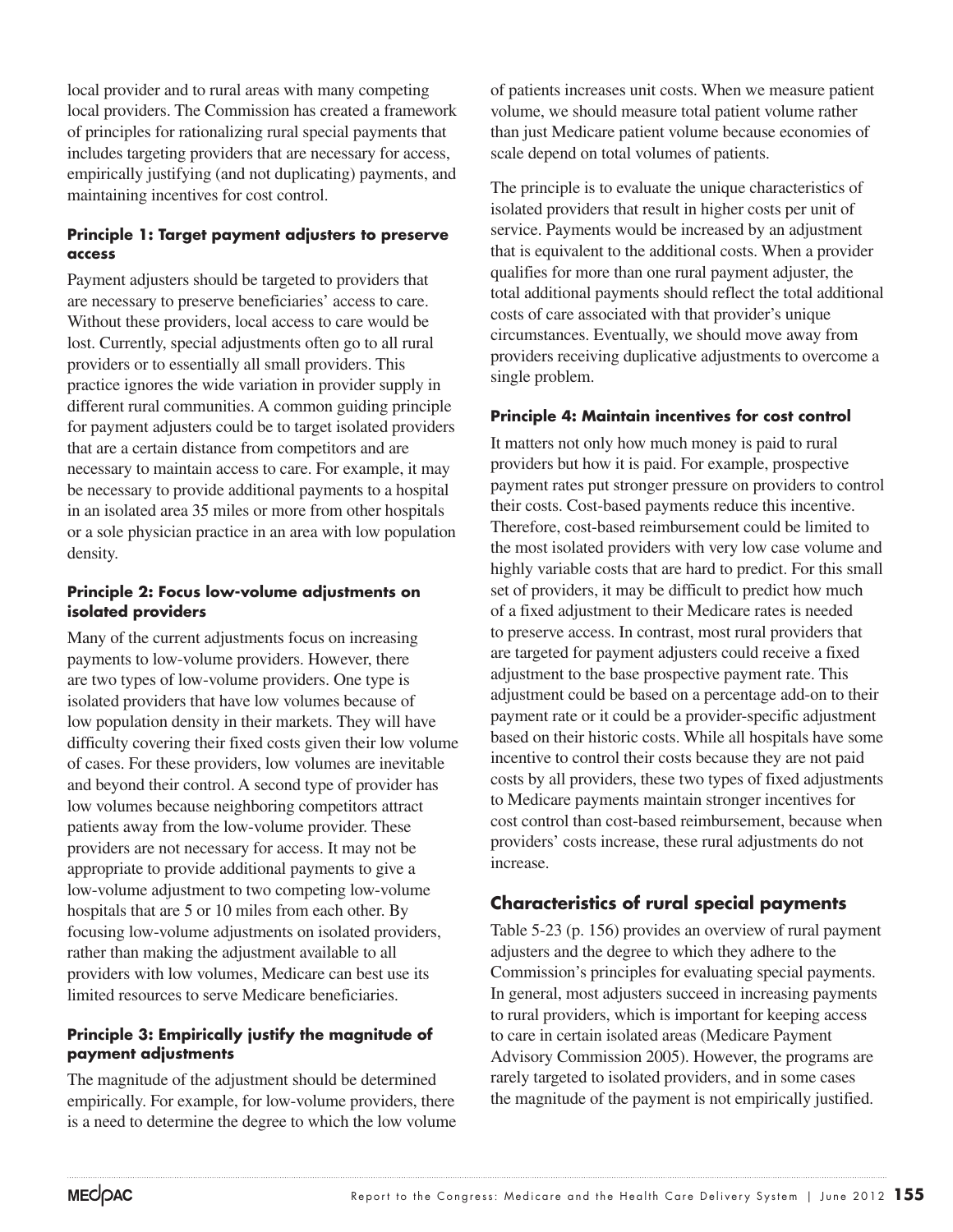### **5–23 Selected rural payment adjusters**

| <b>Adjuster</b>                                                                                 | <b>Projected</b><br>2011 extra*<br>payments<br>(in millions) | <b>Target isolated providers</b><br>needed for access?      | <b>Empirically</b><br>justified?               | <b>Maintains cost</b><br>control incentives?                          |
|-------------------------------------------------------------------------------------------------|--------------------------------------------------------------|-------------------------------------------------------------|------------------------------------------------|-----------------------------------------------------------------------|
| <b>Permanent adjusters</b>                                                                      |                                                              |                                                             |                                                |                                                                       |
| CAH cost-based reimbursement                                                                    | \$2,000'                                                     | No<br>16% of CAHs are within<br>15 miles of other hospitals | Weak yes <sup>2</sup><br>Cost-based<br>payment | Some incentive, but<br>lower incentive than in<br>prospective payment |
| Sole community hospital: inpatient<br>payments based on historic costs,<br>outpatient 7% add-on | 900                                                          | Initially, but now can be any distance<br>from a CAH        | Weak yes <sup>2</sup><br>Uses historic costs   | Yes                                                                   |
| Rural health clinic programs                                                                    | 200 <sup>3</sup>                                             | Initially <sup>2</sup>                                      | Weak yes <sup>3</sup>                          | Weak yes <sup>3</sup>                                                 |
| Inpatient rehabilitation hospitals<br>18.4% add-on                                              | 100                                                          | <b>No</b><br>Received by all rural providers                | Yes                                            | Yes                                                                   |
| Psychiatric hospital 17% add-on                                                                 | 70                                                           | <b>No</b><br>Received by all rural providers                | Yes                                            | Yes                                                                   |
| ESRD low-volume adjustment<br>(for rural and urban locations)                                   | Starts in 2012                                               | <b>No</b><br>Received by all low-volume providers           | Yes                                            | Yes                                                                   |
| Frontier state hospital wage index<br>floor                                                     | 50                                                           | No<br>Received by all providers in a state                  | No                                             | Yes                                                                   |
| Additional telehealth payments                                                                  |                                                              | <b>No</b><br>Received by all rural sites                    | Yes<br>\$24 payment                            | Yes                                                                   |

#### **Temporary programs (ending between 2012 and 2016)**

| Floor on work GPCI and practice<br>expense limits | 1.000 | No<br>Applies to urban and rural providers | Nο                                           | Yes. |
|---------------------------------------------------|-------|--------------------------------------------|----------------------------------------------|------|
| Hospital low-volume adjustment <sup>4</sup>       | 400   | Nο<br>Can be next to CAHs                  | Nο                                           | Yes  |
| Medicare-dependent hospital                       | 100   | No.<br>Can be near other providers         | Weak yes <sup>2</sup><br>Uses historic costs | Yes  |
| Home health 3% add on                             | 100   | Nο<br>Received by all rural providers      | Nο                                           | Yes  |
| Outpatient hold harmless                          | 80    | Nο<br>Received by all small rural and SCHs | Weak ves <sup>5</sup>                        | Yes  |

Note: CAH (critical access hospital), ESRD (end-stage renal disease), GPCI (geographic practice cost index). GPCI refers to adjustments to estimates of the cost of physician's time.

\*"Extra" payments refers to payments above standard prospective payment system rates.

1 Of the roughly \$2 billion in additional payments received by CAHs, roughly half of those payments are funded by the Medicare program (funded by taxpayers and Part B premiums), and half are funded by higher coinsurance (paid for by beneficiaries and their supplemental insurers), as is explained later in this chapter.

2 Basing rural payment adjusters on current costs or historic costs is empirically justified to the degree to which those costs represent the costs of an efficient provider operating in that hospital's situation.

3 Freestanding rural health clinics (RHCs) receive cost-based payments subject to a cap of \$78 per visit. They are in areas that were once rural and underserved, though they can retain their RHC status if the area circumstances change (Office of Inspector General 2005). Hospital-based RHCs receive cost-based payments. Federally qualified health centers also exist in rural areas and receive a fixed payment of \$109 per visit but were not included in this list because they are primarily located in urban areas. An analysis of urban special payments is outside the scope of this chapter.

4 There is also a separate, permanent low-volume adjustment. However, it applies only to hospitals with fewer than 200 discharges and has a minimal effect on spending. 5 Outpatient hold-harmless payments are based on historic payment rates, which were partially based on costs.

Source: MedPAC analysis of claims, cost report, and provider location data. Congressional Budget Office estimates on GPCI and practice expense limitations.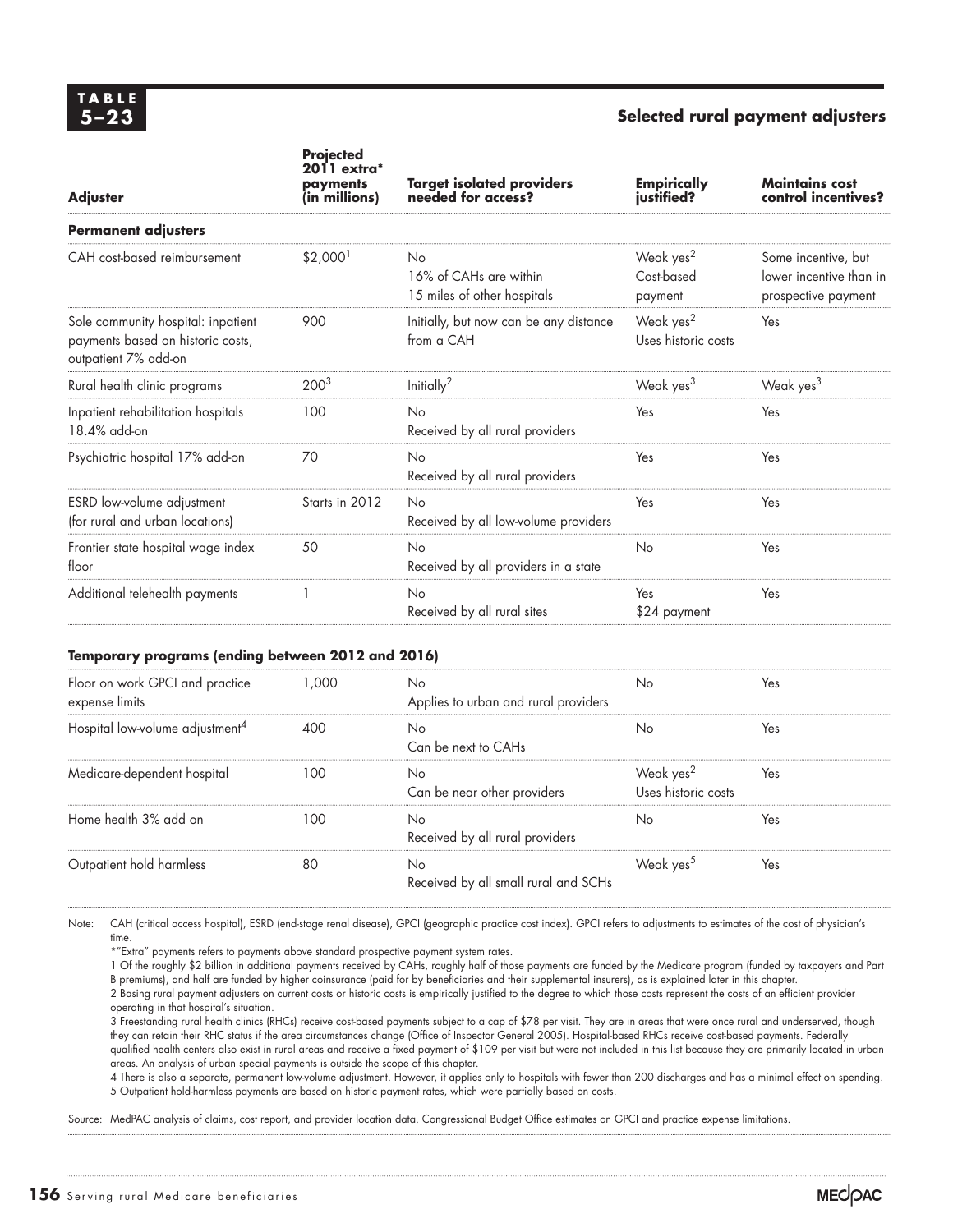Given that they are not always consistent with our set of principles, they reflect a suboptimal targeting of Medicare payments.

The magnitude of the additional payments is based on an analysis of 2009 and 2010 Medicare claims data trended forward to 2011. For payments based on historic costs, we simulated the payments using the Medicare payment rules for 2011 and claims data from 2010. In the case of CAHs, we estimated that cost-based payments were \$2 billion, or 25 percent, higher than they would have been under a PPS. This estimate was made by comparing the hospitals' costbased payments with what the CAH would have received if it had been paid under the PPS including applicable SCH and Medicare-dependent hospital adjustments.

# **Examples of special payment policies**

The special payments that have the largest effect on rural provider revenues (and overall Medicare spending) are the CAH program, the SCH program, low-volume adjustments, and adjustments to payments for input prices. All the programs have good intentions, but there may be ways to better target the special payments to address beneficiaries' needs.

### **Critical access hospitals**

The CAH program was established in 1997 to preserve small rural hospitals that are critical to patients' access to care. CAHs must have 25 or fewer acute care beds and operate primarily in rural areas. Each CAH is paid 101 percent of its allowable Medicare costs for inpatient, outpatient, laboratory, and therapy services as well as post-acute skilled nursing care in the hospital's swing beds (acute care beds that can be used for post-acute nursing care). The program has grown from 41 hospitals in 1999 to more than 1,300 hospitals in 2011.

**The CAH program keeps hospitals open** One goal of the CAH program is to keep hospitals open (Medicare Payment Advisory Commission 2005). After the PPS was introduced, large numbers of rural hospitals closed, primarily among neighboring rural hospitals that did not have sufficient volume to contain costs below PPS rates (Office of Inspector General 2003). When the Office of Inspector General examined closures from 1990 to 2000, they found that 208 rural hospitals closed (8 percent of all rural hospitals) and 296 urban hospitals closed (11 percent of all urban hospitals). In the case of rural closures, the Office of Inspector General found that an alternative source of emergency care was available within 20 miles for 78 percent of the closures, but for some the

nearest emergency room was 35 or more miles away. With expansion of the CAH program (from 41 hospitals in 1999 to more than 1,300 today) rural hospital closures have almost ceased. We are aware of five rural closures during 2010 and 2011 (three CAHs, one specialty hospital, and one general PPS hospital). In general, these five hospitals suffered from low volumes and financial losses, and all had neighboring competitors within 25 miles.

### **The CAH program is not targeted to isolated hospitals**

Originally, CAHs had to be 35 miles by primary road and 15 miles by secondary road from the nearest hospital or be deemed a "necessary provider" by the state. Because states waived the distance requirement and set up minimal "necessary provider" standards, the CAH program became an option for almost all small rural hospitals with low inpatient volume and therefore is not limited to helping isolated hospitals. The result is that most CAHs entered the program through the exception process (in which states could waive the distance requirement) rather than meeting the distance criteria. Currently, 17 percent of CAHs are 35 or more miles from another hospital, 67 percent are between 15 miles and 35 miles from the next hospital, and 16 percent of CAHs are less than 15 miles from the nearest hospital.

The robust growth of the program and moderate growth rates of outpatient and post-acute care in CAHs have resulted in total CAH payments of \$8 billion in 2010, which were roughly \$2 billion higher than PPS rates for the same services. Almost half of the difference between CAH payments and PPS payment rates was due to higher rates for post-acute care in swing beds, which are used for acute and post-acute care. In 2009, CAHs received an average of \$1,315 per post-acute day compared with \$390 at rural SNFs, resulting in more than \$800 million in additional payments from Medicare in 2009. We expect this amount to grow to \$900 million by 2011. Part of the high rates of payment for swing bed care may be due to overallocating costs to swing bed patients (Medicare Payment Advisory Commission 2005). If costs allocated to swing beds were reduced or capped, then a portion of the reduction in swing bed payments would result in reduced Medicare spending, but a portion of current costs would also be allocated to other Medicare inpatient services, which would increase payments for Medicare acute inpatient stays at CAHs.

Outpatient payments are close to \$1 billion higher than PPS rates; however, at CAHs, most of the higher outpatient payments are paid by beneficiaries through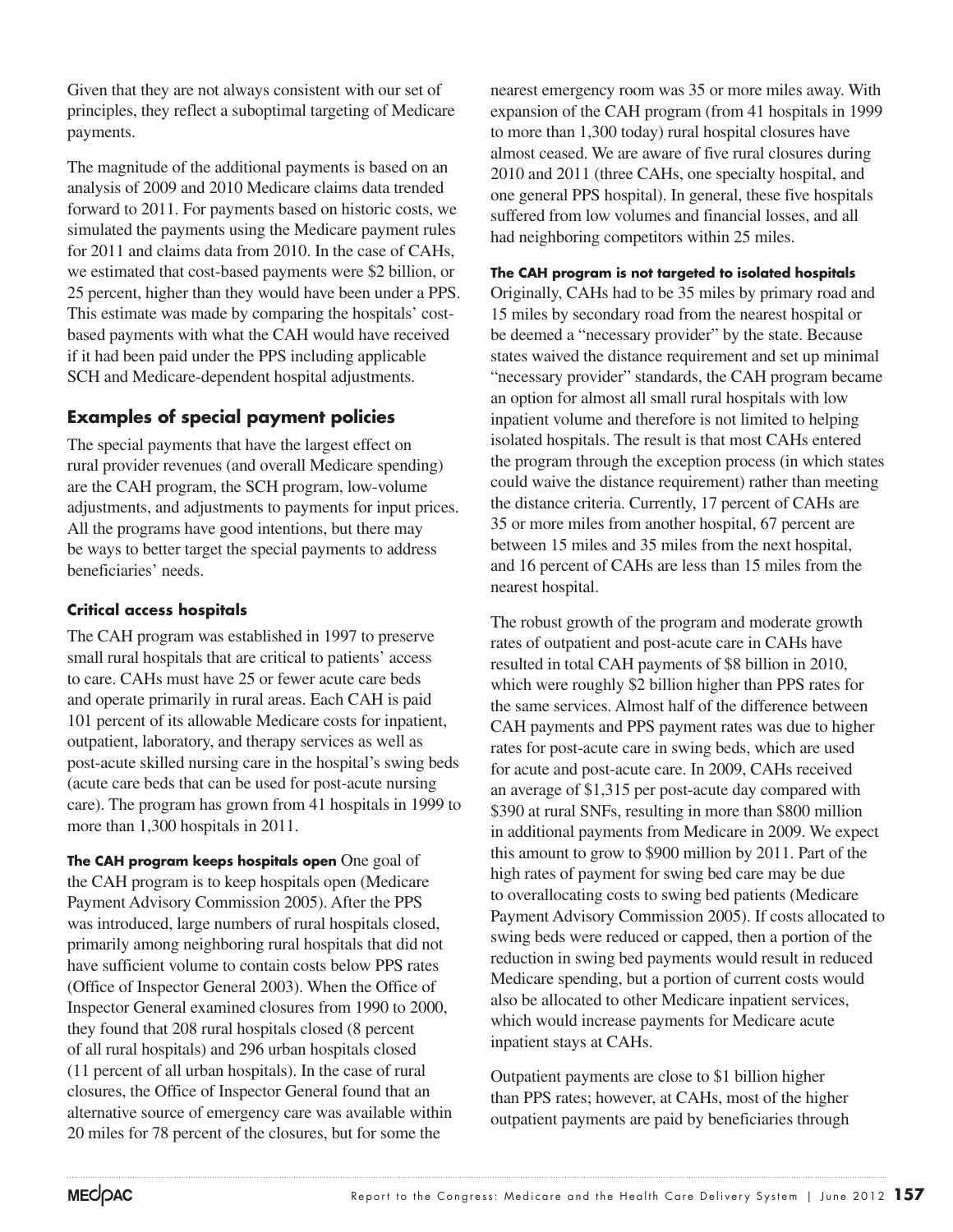

Source: RTI analysis of 2009 Medicare cost reports.

higher cost sharing on outpatient services. Differences between PPS rates and CAHs' cost-based payments for acute inpatient care were roughly \$300 million. The differences for acute inpatient care tended to be relatively small for two reasons: First, many CAHs could receive SCH payments or low-volume adjustments if they were in the PPS. Second, cost accounting rules change when a hospital enters the CAH program, which causes costs to be percent of ch allocated away from acute inpatient admissions and toward In recent years both outpatient and post-acute care. This explains why most of the roughly  $$2$  billion in projected additional payments was due to higher outpatient and post-acute care payment growth. From 2006 to 2009, CAH outpatient charges as rates at CAHs (Medicare Payment Advisory Commission a share of costs increase<br>
235 percent of costs (PI 2005).

Beneficiaries' outpatient cost sharing is higher at CAHs. While cost sharing for acute inpatient care and post-acute while cost sharing for active inputent care and post active C/III care are the same at CAHs and PPS hospitals, cost sharing of the for outpatient services is significantly higher in CAHs. Medicare patients' coinsurance rose f Patients (or in most cases, their secondary insurers, such as medigap) pay coinsurance for outpatient services at CAHs equal to 20 percent of the charges. This was

originally the coinsurance policy used for PPS hospitals, but after a 1995 recommendation by the Commission's predecessor, the Congress shifted the coinsurance policy used for PPS hospitals from coinsurance based on charges toward coinsurance equal to 20 percent of the prospective payment amount (Prospective Payment Assessment Commission 1995). CAH coinsurance has remained at 20 percent of charges.

In recent years, both CAHs and PPS hospitals have increased their charges faster than their rate of cost growth. From 2006 to 2009, CAH outpatient charges as a share of costs increased by 13 percentage points up to 235 percent of costs (PPS hospital charges are over 300 percent of costs on average). While charges do not affect the total payment received by the CAH, as the average CAH outpatient markup increases, the beneficiary's share of the total payment continues to increase over time. CAH Medicare patients' coinsurance rose from roughly 44 percent of payments in 2006 to 47 percent of payments in 2009 (Medicare Payment Advisory Commission 2011a). From the individual CAH patient's perspective, it is also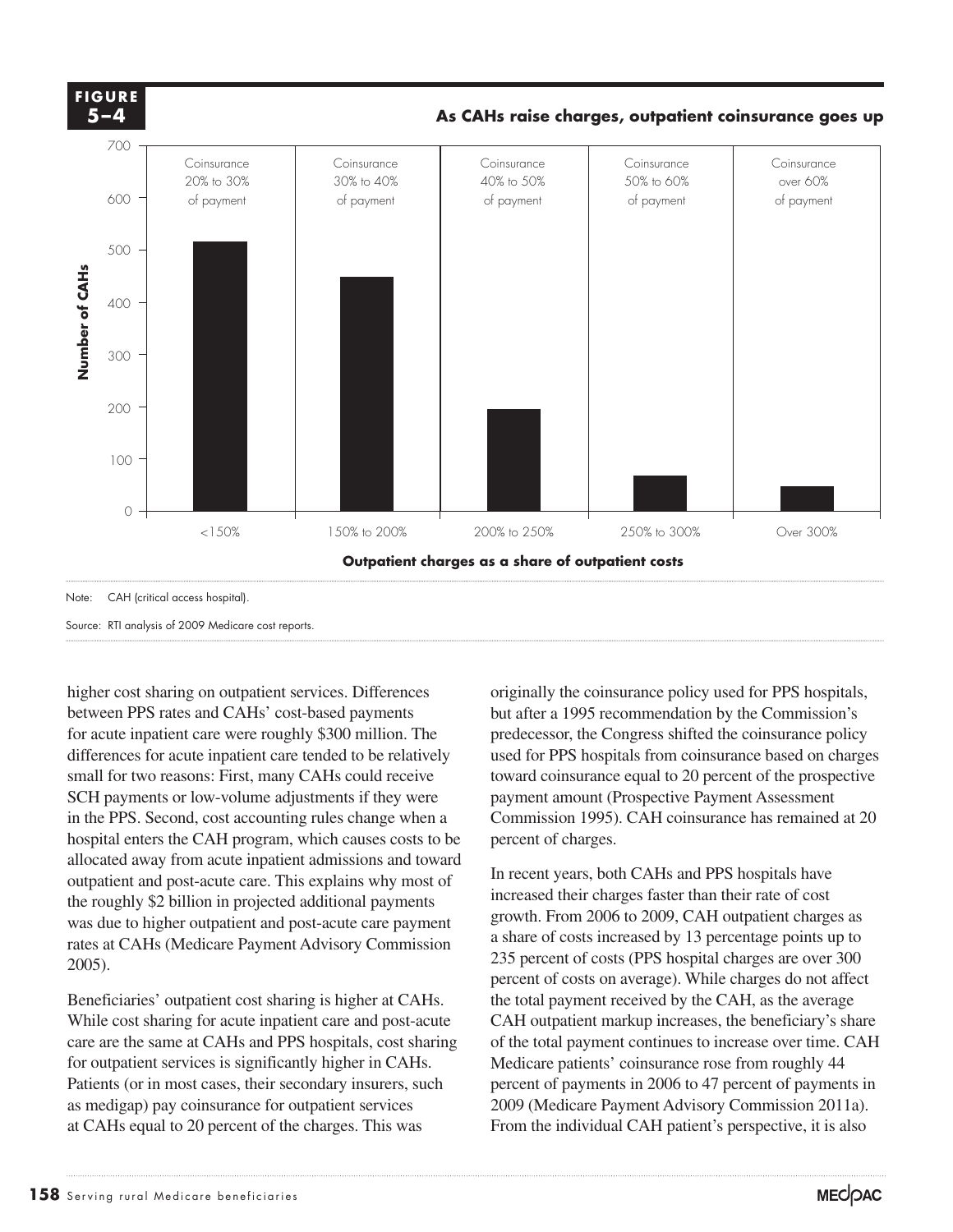| TABLE<br>$5 - 24$                                                                      | Charges vary widely by critical access hospital, 2008 |                |                   |                   |                     |  |
|----------------------------------------------------------------------------------------|-------------------------------------------------------|----------------|-------------------|-------------------|---------------------|--|
|                                                                                        | Charge at:                                            |                | Coinsurance at:   |                   |                     |  |
| Type of service                                                                        | <b>CAH A</b>                                          | <b>CAH B</b>   | <b>CAH A</b>      | <b>CAH B</b>      | <b>PPS</b> hospital |  |
| Level 3 ER visit (CPT 99283, reflects facility fee only)<br>CT scan (head) (CPT 70470) | \$150<br>1.186                                        | \$421<br>1.704 | \$30.00<br>237.20 | \$84.20<br>340.80 | \$34.33<br>116.13   |  |

Note: CAH (critical access hospital), PPS (prospective payment system), ER (emergency room), CPT (Current Procedural Terminology), CT (computed tomography). The PPS payment for a CT scan (CPT 70470) was \$334.24, less than the coinsurance alone at CAH B.

Source: Critical Access Hospital Financial Analyses - 2008. Draffin & Tucker, LLP. 2008. MedPAC computation of 2008 PPS payments and coinsurance.

important that the distribution of outpatient markups, to which a patient's coinsurance is linked, varies widely, from essentially no markup at some CAHs to more than a 300 percent markup at other CAHs; this difference reflects the hospital industry's wide variation in hospital charge-setting practices (Figure 5-4, Table 5-24). Because markups vary widely, coinsurance varies widely from one CAH to another. For example, a patient receiving a service where charges are 150 percent of costs pays 30 percent of costs as coinsurance, while at a hospital with a markup over 300 percent the patient pays more than 60 percent of costs as coinsurance.

At first, it may appear that hospitals would have been reluctant to increase their charges too high and shift the payment burden to the beneficiary, because the 15 percent of rural beneficiaries without supplemental insurance may be unwilling or unable to pay the coinsurance (Kaiser Family Foundation and Health Research and Educational Trust 2008). However, CAHs received 100 percent reimbursement of Medicare bad debt through 2012, unlike PPS hospitals, which received 70 percent reimbursement of bad debt. Therefore, CAHs received the coinsurance from either the beneficiaries' supplemental insurer (e.g., medigap plan), directly from the patient, or indirectly through Medicare bad debt reimbursement when patients or their supplemental insurers were unable or unwilling to pay the coinsurance. This practice will change starting in fiscal year 2013 when both PPS hospitals and CAHs will move toward receiving a smaller share (65 percent) of their bad debts paid by Medicare because of a provision in the Middle Class Tax Relief and Job Creation Act of 2012. At that time, hospitals will no longer be able to raise charges and associated beneficiary coinsurance and be assured that they will receive the full cost sharing due from the beneficiary. We will have to examine data from 2013 and later years to evaluate whether some hospitals with

particularly high charges reduce their charge structure to reduce uncompensated bad debts from Medicare patients.

#### **Sole community hospital payments**

The SCH designation is available to hospitals that are 35 miles or more from the nearest PPS hospital or that meet other criteria indicating they are an area's sole source of inpatient care. While SCHs must be isolated from other PPS hospitals, they can be located any distance from CAHs. Therefore, with the shift of many small hospitals to CAH status, the SCH program targeting has weakened.

The primary benefit of SCH status is to have inpatient payments based on the provider's historic costs and updated for inflation. The SCH can pick among several years to set its historic costs, and it picks the highest cost year on which to base payments. Because the SCH program sets rates based on historic costs trended forward (rather than current costs), SCHs maintain a stronger incentive (relative to CAHs) to restrain current costs. The 420 SCHs received roughly \$8 billion in Medicare payments in 2009. In 2011, the SCH program is expected to increase inpatient payments by approximately \$800 million relative to what these hospitals would have been paid under standard PPS rates. In addition, SCHs receive a 7 percent increase in outpatient payments, resulting in roughly \$100 million of additional payments. The net total increase in payments in 2011 will have been roughly \$900 million.

#### **Low-volume adjustments became much more generous in 2011**

In our 2001 rural report, the Commission recommended that the Congress require the Secretary to create a lowvolume adjustment for hospitals that are more than a specified distance from other facilities. The Congress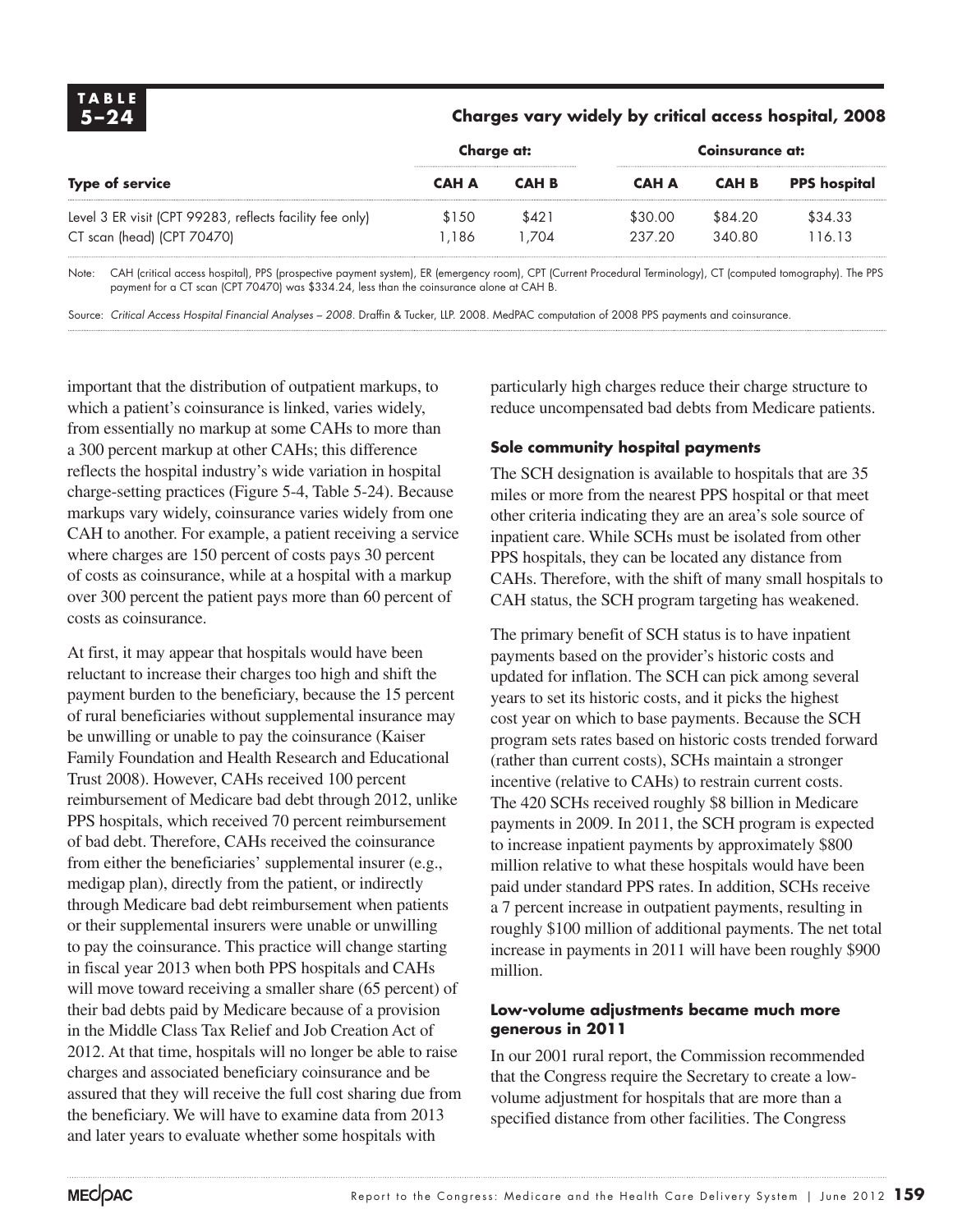### **5–25 Low-volume policy favors hospitals with larger non-Medicare shares**

| <b>Type of hospital</b>               | <b>Medicare</b> | Private payer<br>and other | Total | Low-volume<br>adjustment |  |
|---------------------------------------|-----------------|----------------------------|-------|--------------------------|--|
| Hospital A: high Medicare share (70%) | .500            | 600                        | 2.100 | 2% increase              |  |
| Hospital B: low Medicare share (30%)  | 600             | .500                       | 2.100 | 18% increase             |  |

Note: Data were rounded from two hospitals that would have qualified for the low-volume payment based on their 2009 Medicare volume.

Source: MedPAC analysis of CMS data.

enacted a low-volume adjustment in 2003 but left implementation up to the Secretary as the Commission recommended. The Secretary then determined that only hospitals with fewer than 200 total discharges that are more than 25 miles from another hospital warrant a low-volume adjustment. Because many of the smallest hospitals are CAHs, the low-volume adjustment applied to two PPS hospitals in 2010.

In 2010, the Congress enacted a new low-volume adjustment for hospitals that are 15 miles or more from another PPS hospital. The program is not focused on isolated hospitals because low-volume hospitals can be any distance from CAHs. Rather than leave the eligibility criteria up to the Secretary, the Congress mandated that inpatient payments increase for any hospital with fewer than 1,600 Medicare discharges. PPS payments are increased by 25 percent for hospitals with 200 or fewer Medicare discharges, with the adjustment declining linearly until it phases out for hospitals with 1,600 or more Medicare discharges. For example, a hospital with 200 Medicare discharges gets a 25 percent add-on, a hospital with 900 Medicare discharges gets a 12.5 percent add-on, and a hospital with 1,600 Medicare discharges receives no add-on. There were 529 hospitals that received the adjustment in 2011, representing roughly half of all rural PPS hospitals. There are several issues with this adjustment:

- The empirical support for the magnitude of the lowvolume adjustment is unclear; the adjustment is larger than past estimates of the effect of volume on inpatient costs.
- The adjustment is added on top of SCH cost-based payments, which already increase payments based on a hospital's historic costs. Therefore, a hospital can

be paid its historic costs, plus inflation, plus a lowvolume adjustment of up to 25 percent.

The adjustment is based on Medicare discharges rather than total discharges. Economies of scale depend on total discharges (not just Medicare discharges), so the adjustment has a weaker connection to a provider's problem with economies of scale than an adjustment based on total discharges. Basing the adjustment on Medicare discharges also discriminates in favor of hospitals with large numbers of private-payer patients and against hospitals with larger shares of Medicare discharges (Table 5-25).

Table 5-25 shows the rounded 2009 volumes of Medicare and total discharges for two hospitals and simulates how the low-volume adjustment would affect those hospitals in 2011. Hospital A, with a 70 percent Medicare share, receives only a 2 percent low-volume add-on due to having almost 1,600 Medicare discharges (the limit) out of 2,100 total discharges. Hospital B has the same problem with economies of scale due to having the same levels of total discharges (2,100), but it receives an 18 percent add-on because a small share of its patients are Medicare beneficiaries. Hospital B is unfairly advantaged under the current system, especially if a large share of its non-Medicare patients are highly profitable privately insured patients.

The current low-volume policy based on Medicare discharges expires at the end of 2012. At that point, there may be an opportunity to revisit how to appropriately structure a low-volume adjustment.

#### **Modifications to input price adjustments**

In general, Medicare pays higher rates in markets with high input prices (e.g., Boston) and lower rates in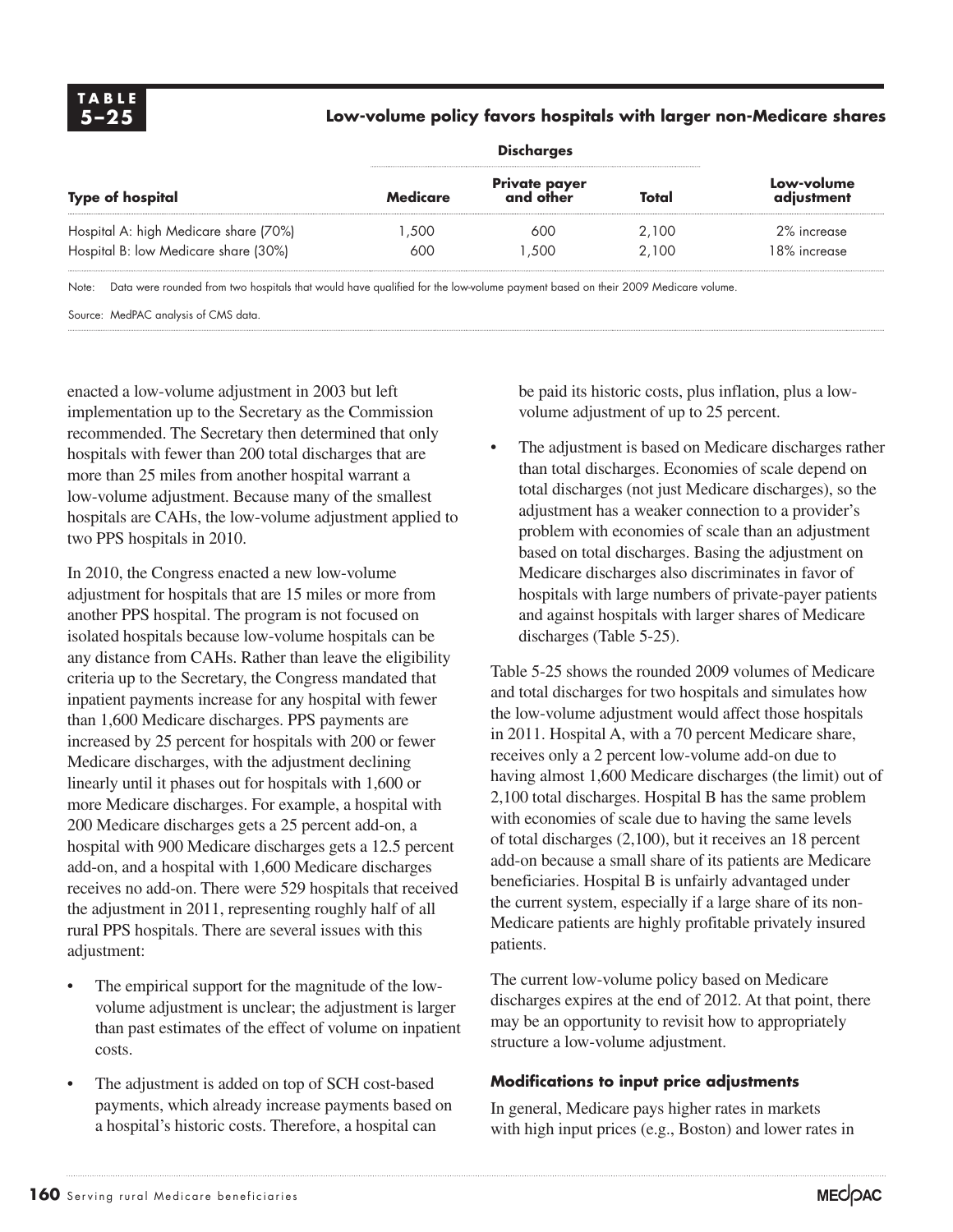markets with lower input prices (e.g., rural Mississippi). Providers in lower cost markets often object to being paid lower rates. They have succeeded in obtaining several modifications to input price adjustments. These adjustments often help rural areas, which tend to have lower input prices.

**How do input price adjusters work?** Some inputs have local prices (e.g., nurse labor, rent) that vary by market, while other inputs tend to have national prices (fuel, postage). CMS estimates the share of inputs that vary by region and adjusts Medicare prices accordingly.

**What policies have been implemented to prevent downward adjustments?** The simplest modification is to set a floor on the input price adjuster of 1. The floor allows for upward adjustment for high wages, for example, but prevents downward adjustments for low wages that fall below the established value of 1. As part of the Patient Protection and Affordable Care Act of 2010 (PPACA), six states with low population densities (frontier states) were given a floor input adjuster of 1 for hospitals (the wage index) and for physicians (the geographic practice cost indexes), which means their payments cannot be adjusted downward because of lower input prices in those states.

A second way to limit the downward adjustment is to reduce the share of expenses that are subject to the wage index adjustment. This reduction has happened for two sectors:

For hospitals, CMS estimates the share of expenses that are affected by local wage rates. The current estimate is 68.8 percent. However, the Congress mandated that when the wage index is below 1, no more than 62 percent of the payment can be adjusted downward. This policy increases payments to providers in many rural areas where the wage index is below 1 by limiting the share of payment affected by the wage index.

For physicians, PPACA temporarily limited the share of physician practice expenses that can be subject to the input price adjuster at 50 percent of the empirically estimated amount if the geographic practice cost adjuster is below 1. PPACA also temporarily limits the downward adjustments for estimated physician labor costs below 1. This provision increases payments by roughly \$1 billion per year and expires in January 2012.

A third way to prevent downward readjustment is reclassification, a policy under which the provider is partially or fully paid based on input prices from another location. For example, a rural area in a state could be reclassified from a lower wage rural area to a higher wage urban area of that state via one of the current reclassification mechanisms.

In 2007, the Commission recommended a new way to adjust for input prices that does not rely on exceptions to the current wage index system (Medicare Payment Advisory Commission 2007). The Commission recommended a new wage index system that uses data from all employers to determine regional wage levels for different types of health care industry employees, adjusts for regional differences in benefits, and limits differences between adjacent counties. By smoothing differences between adjacent counties, the new wage index would ensure that competing providers do not have significantly different wage indexes from their competitors. This would eliminate the need for an exceptions process.

Input price adjusters to Medicare payment rates should only reflect differences in input prices. Other policy objectives, such as maintaining access to care in rural areas, should be addressed through other targeted payment adjusters. Better targeting would maintain access without creating distorted incentives that alter the relationship between input prices and Medicare payments. ■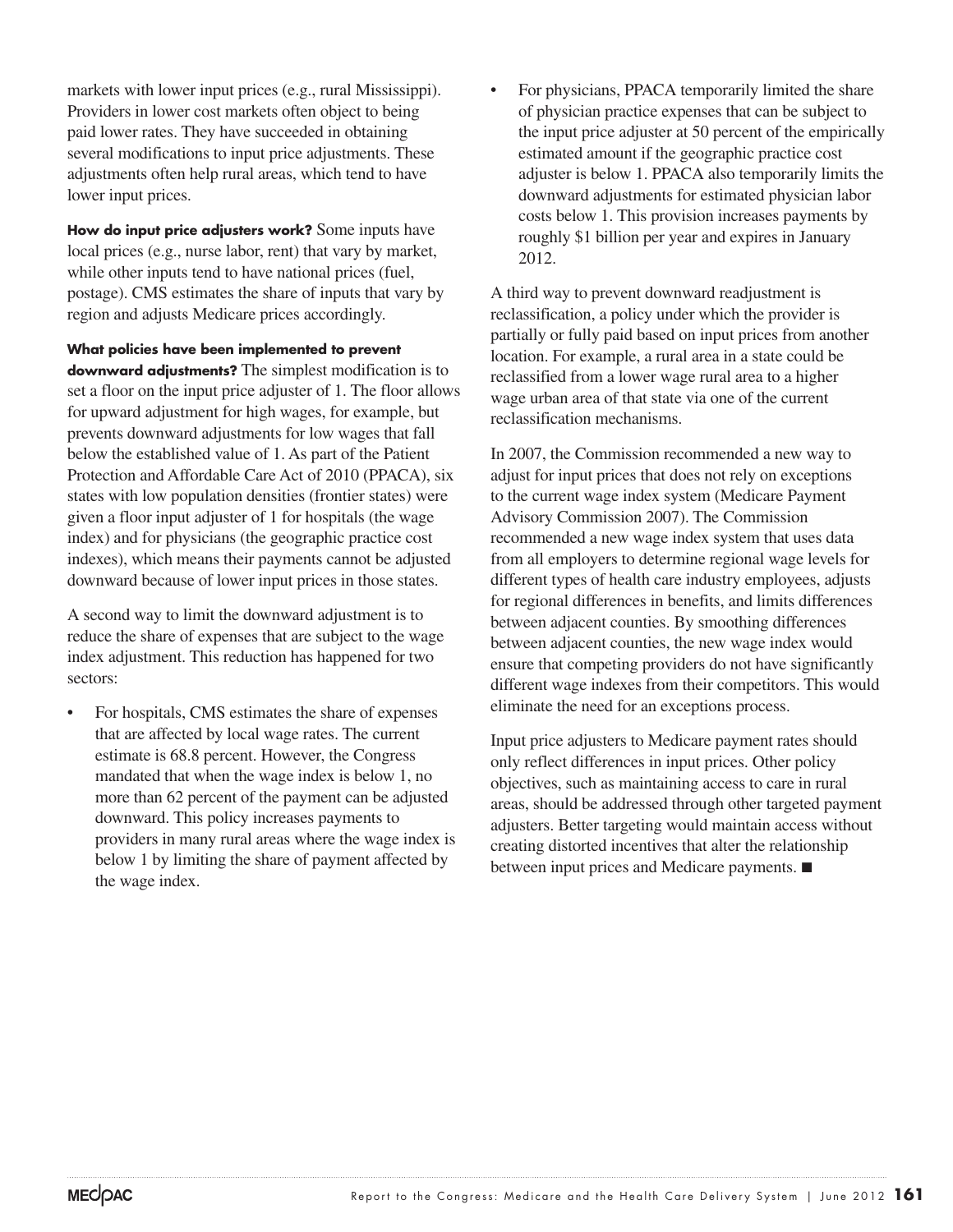# **Endnotes**

- 1 States well represented in the MCBS sample of rural adjacent areas include: AL, KY, MI, TN, TX, and WV, reflecting areas primarily in the southeastern region of the United States. Very few individuals were from CA, IL, MO, NV, OK, SC, and WI. States represented in rural nonadjacent counties are: IA, MI, MO, OH, PA, TN, and TX.
- 2 The National Health Interview Survey shows that on average rural areas tend to have more individuals who have difficulties with complex activities of daily living. The Centers for Disease Control and Prevention reported that 36 percent of rural individuals reported a limitation with complex activities compared with 30.4 percent in urban areas in 2009 (National Center for Health Statistics 2011). The MCBS data have similar aggregate findings for rural areas. We focus on the MCBS data, which allowed us to examine how rates of difficulty with activities of daily living vary by category of rural area.
- 3 Each year the Commission staff conducts site visits to communities and convenes beneficiary focus groups. In 2010, the Commission conducted focus groups with Medicare beneficiaries in rural communities in Alabama, Kansas, and Montana. The objective was to hear from beneficiaries in areas with different degrees of isolation from urban areas and different local economic circumstances.
- 4 The wide range of service use for the 49 state-wide rural areas is similar to the wide range of service use for the metropolitan statistical areas. Only two urban areas have service use that is significantly higher than any state-wide rural average: Miami, FL, and McAllen, TX. Miami has had very high levels of durable medical equipment billing and McAllen has had very high levels of home health billing. However, this use may be due to higher levels of fraud and abuse in these two urban areas rather than to differences in access to care in these communities compared with other areas of the country.
- 5 For example, in lower cost states such as Minnesota we found that 2008 per capita spending on durable medical equipment in Minneapolis, Rochester, and rural parts of the state was 65 percent, 70 percent, and 70 percent of the national average, respectively. North Dakota, South Dakota, and Wisconson have similar values. Texas has much higher values in rural and urban areas. Spending on durable medical equipment in Dallas, Lubbock, and rural parts of the state was 113 percent, 147 percent, and 120 percent of the national average, respectively. Likewise, in Louisiana, spending on durable medical equipment in Baton Rouge, Monroe, and rural parts of the state was 118 percent, 122 percent, and 136 percent of the national average, respectively. While there are not consistent rural/urban differences for most types of durable medical equipment, one area in which rural beneficiaries

tended to have higher average use was home oxygen. Further research is needed to determine the underlying causes for the differences in use of home oxygen.

- 6 Part D pharmacies were identified using the Pharmacy Cost Files for Part D submitted to CMS for use in the Medicare prescription drug plan finder. Pharmacy types and addresses were identified with information from the pharmacy database from the National Council for Prescription Drug Programs. Rural areas were identified using the 2003 UICs. For purposes of this analysis, rural is defined as nonurban and nonmicropolitan. In addition, we did not include noncore areas that were adjacent to larger urban areas. Of more than 3,000 counties in the United States, 1,248 were classified as rural (UIC 6–7 and 9–12). We calculated (by ZIP code) the share of beneficiaries by county living 15 miles or more from the nearest pharmacy.
- 7 For this survey, the Commission uses the Census Bureau definitions of urban and rural, which classify as urban all territory, population, and housing units located within an urbanized area (UA) or an urban cluster (UC). It delineates UA and UC boundaries to encompass densely settled territory, which consists of core census block groups or blocks with a population density of at least 1,000 people per square mile and surrounding census blocks with an overall density of at least 500 people per square mile. Under certain conditions, less densely settled territory may be part of each UA or UC. The Census Bureau's classification of rural consists of all territory, population, and housing units located outside of UAs and UCs.
- 8 The fee paid to originating sites continues to be adjusted annually for inflation and is not subject to any geographic payment adjustments.
- 9 We contacted two practices that were billing for significant volumes of telehealth services to urban beneficiaries, representing roughly 4 percent of all 2009 claims. Both were billing for video consultations with urban patients in their homes, which is not a covered service. Therefore, our count of distant practitioners may include some practitioners that billed erroneously for telehealth services. Among the 38,000 telehealth claims in 2009, about 16,000 claims do not have a bill from an originating site (e.g., rural hospital), as is allowed by Medicare. These claims could be errant billing by the consulting physician, as was the case for the physician practices we contacted, or cases in which the distant site chose not to bill for the \$24.
- 10 A total of 4,612 hospitals made up our analytic sample from Hospital Compare: 3,495 were acute care hospitals and 1,053 were CAHs. (In total there are about 1,300 CAHs. There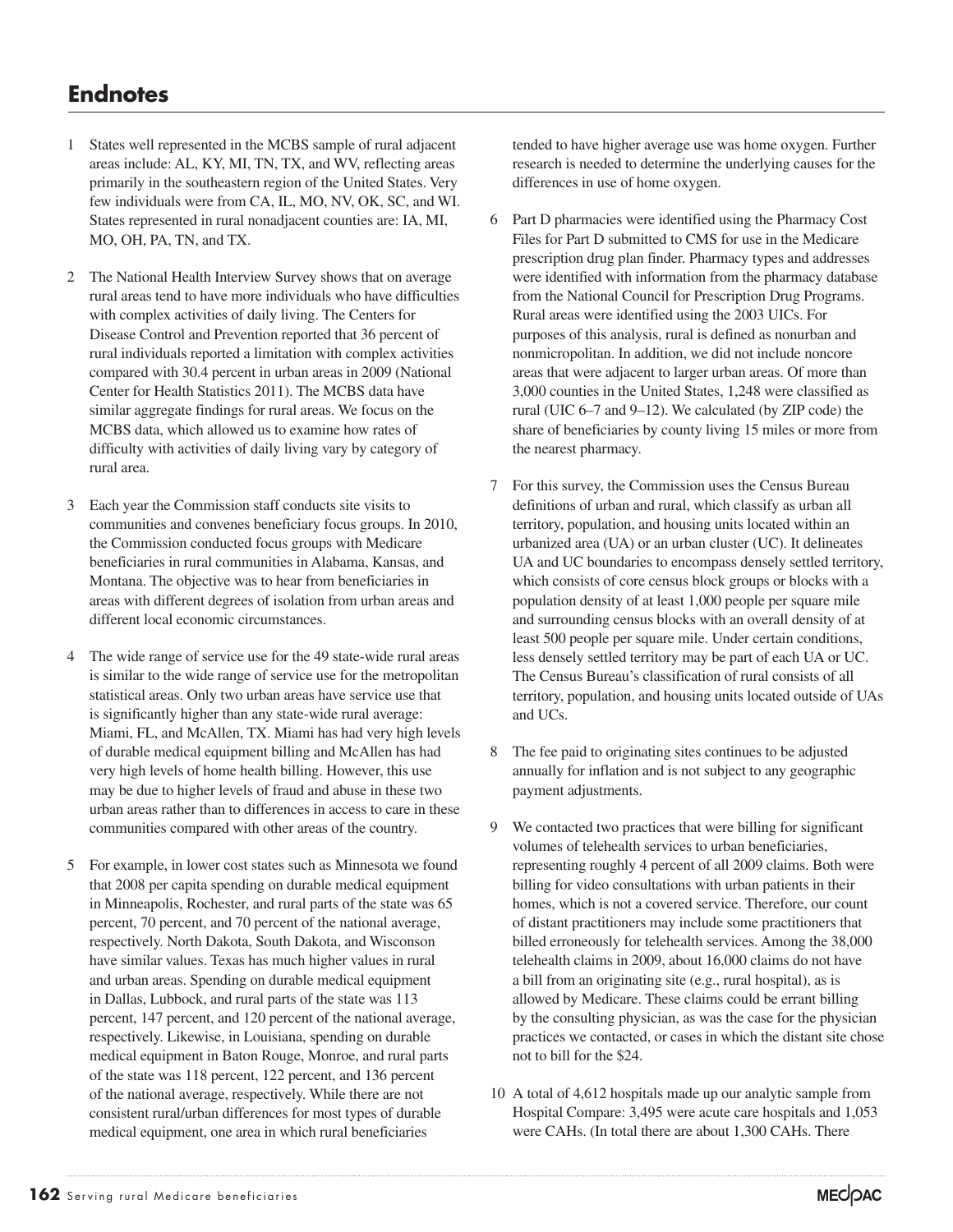may be selection bias—that is, the more successful CAHs may choose to participate, but we cannot evaluate how large that bias may be.) There are 2,764 urban hospitals, 825 rural micropolitan hospitals, 534 rural adjacent hospitals, and 486 rural nonadjacent hospitals. Separate analyses for frontier counties had 201 hospitals in that category. The data for process measures were collected quarterly from October 2009 through September 2010. In Table 5-3, we show the rates for selected process measures for urban rural micropolitan, rural adjacent, rural nonadjacent, and frontier areas. Measures with fewer than 30 hospitals reporting in each urban/rural category are marked with an asterisk.

- 11 There has been a long-standing concern that higher mortality in rural areas may reflect rural patients' greater likelihood of using a rural hospital as a substitute for hospice care at the end of life. For example, in response to Keeler's article (1992) showing higher mortality at smaller hospitals, some suggested that a larger share of patients at small hospitals may have do-not-resuscitate orders (Buck 1993). Keeler reviewed charts and found a smaller percentage of do-not-resuscitate orders in rural hospitals. Similarly, after the article by Joynt and colleagues (2011a) finding higher mortality in CAHs, it was suggested that there may be less use of hospice in rural areas. For this reason, we have added a control variable to our regressions that indicates the share of patients in a county using hospice. It did not significantly affect the volume– outcomes relationship or the statistical significance of the rural variable in our regression models. Therefore, we do not believe the volume–outcomes relationship simply reflects a lack of hospice use in rural areas.
- 12 We could have divided CAHs by the volume of admissions, but it would create a problem in arguing the direction of causality if we found a correlation between the volume of admissions and readmissions. Do readmissions affect volumes, or do volumes affect quality and readmission rates? By using the number of admitting physicians as the indicator of the CAH's size, we avoid the issue of patient volumes being endogenous.
- 13 If Medicare wanted to facilitate mergers of two neighboring CAHs, CMS may need to create new regulations allowing two merging CAHs to relocate to a common site in between the two neighboring CAHs. For example, two rural towns with CAHs 12 miles apart may want to consolidate their CAHs into a single building located at the edge of one town so travel can be made convenient for members of both communities. New regulations could allow the merging CAHs to pick a building site between two CAHs rather than continuing to use an existing site.
- 14 The services we examined included hospital, physician, skilled nursing, long-term care hospital, inpatient rehabilitation facility, home health agency, and dialysis facility. We focus on freestanding margins instead of including hospital-based facilities because of cost allocation issues and the potential for one department to affect the costs of another department. In the case of home health agencies, we are concerned about the allocation of hospital overhead onto hospital-based home health agencies. With respect to skilled nursing facilities, we do not look at hospital-based facilities in isolation because a hospital-based skilled nursing facility could affect the profitability of inpatient departments if it allows patients to be discharged sooner when a hospital-based facility or swing bed is available in the same facility.
- 15 In March 2009, the Commission recommended that the hospice payment system be reformed. Currently, long hospice stays are more profitable than short stays because Medicare makes a flat payment per day, while hospice service intensity is highest at the beginning and end of the episode. The Commission recommended increasing payment rates at the beginning and end of the episode and decreasing rates in the middle to better match service intensity patterns. In the context of such reforms, it may be worthwhile to explore whether a rural payment adjuster is appropriate. Our March 2012 report on hospice payment adequacy examined hospice use rates among rural beneficiaries and Medicare margins for hospices that serve them (Medicare Payment Advisory Commission 2012). This report found that while hospice use rates among Medicare decedents are lower in rural counties than in urban counties, hospice use has grown substantially across all types of counties over the past decade. Overall, rural hospices have slightly lower Medicare margins than urban hospices, but margins do not decrease as the degree of rurality increases and some hospices provide services to beneficiaries in remote areas with favorable margins. In light of this mixed picture, it is not clear that a rural payment adjustment for hospice is warranted, but it merits further exploration as part of broader hospice payment reform efforts.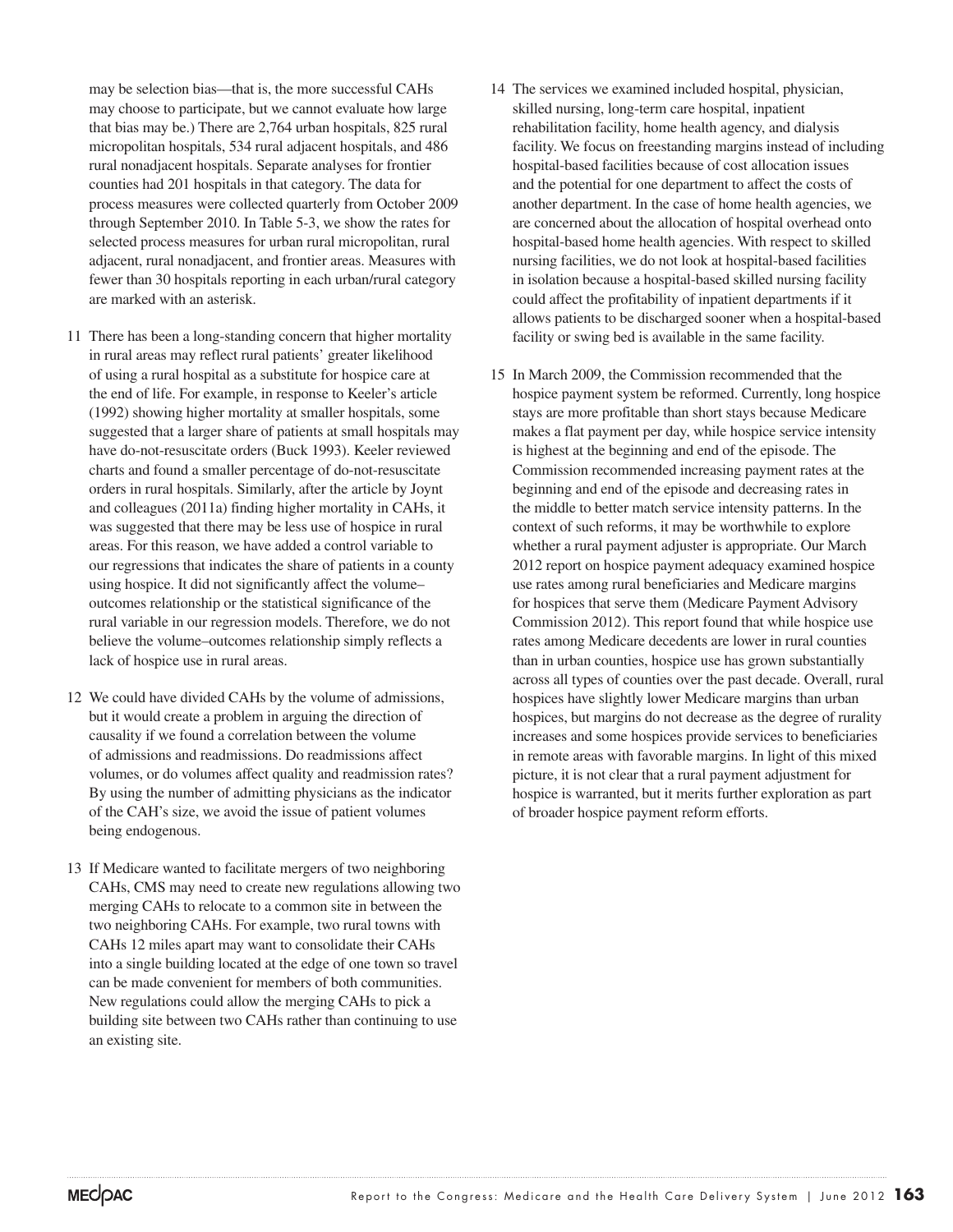# **References**

Abel, R. L., K. Warren, G. Bean, et al. 2005. Quality improvement in nursing homes in Texas: Results from a pressure ulcer prevention project. *Journal of the American Medical Directors Association* 6, no. 3 (May–June): 181–188.

Behringer, B. 1993. Quality of care in rural hospitals. *Journal of the American Medical Association* 269, no. 7 (February 17): 865; author reply 866–867.

Bennett, K. J., B. Olatosi, and J. C. Probst. 2008. *Health disparities: A rural–urban chartbook*. Columbia, SC: South Carolina Rural Health Research Center.

Blanchet, K. D. 2008. Innovative programs in telemedicine. The Telemedicine Program at Fletcher Allen Health Care and the University of Vermont College of Medicine. *Telemedicine and e-Health* 14, no. 2 (March): 122–126.

Boyle, K., F. Ullrich, and K. Mueller. 2011. *Independently owned pharmacy closures in rural America, 2003–2010*. Rural policy brief no. 2011–5. Iowa City, IA: RUPRI Center for Rural Health Policy Analysis.

Braden, J., and K. Beauregard. 1994. *Health status and access to care of rural and urban populations*. AHCPR Publication no. 94– 0031. National Medical Expenditure Survey Research Findings 18. Rockville, MD: Agency for Health Care Policy and Research.

Bradley, E. H., J. Herrin, B. Elbel, et al. 2006. Hospital quality for acute myocardial infarction: Correlation among process measures and relationship with short-term mortality. *Journal of the American Medical Association* 296, no. 1 (July 5): 72–78.

Buck, R. 1993. Quality of care in rural hospitals. *Journal of the American Medical Association* 269, no. 7 (February 17): 866; author reply 866–867.

Buczko, W. 1994. Bypassing of local hospitals by rural Medicare beneficiaries. *Journal of Rural Health* 10, no. 4 (Fall): 237–246.

Casey, M., M. Burlew, and I. Moscovice, Rural Health Research Centers. 2010a. *Critical access hospital year 5 Hospital Compare participation and quality measure results*. Briefing paper no. 26. Minneapolis, MN: University of Minnesota Rural Health Research Center. March.

Casey, M., M. Burlew, and I. Moscovice. 2010b. *Critical access hospital year 5 Hospital Compare participation and quality measure results*. Policy brief no. 15. Minneapolis, MN: Flex Monitoring Team.

Casey, M., W. Elias, A. Knudson, et al. 2008a. *Implementation of telepharmacy in rural hospitals: Potential for Improving medication safety*. Minneapolis, MN: Upper Midwest Rural Health Research Center.

Casey, M., I. Moscovice, J. Klingner, et al. 2012. *Relevant quality measures for critical access hospitals*. Policy brief no. 25. Minneapolis, MN: Flex Monitoring Team.

Casey, M. M., D. Wholey, and I. S. Moscovice. 2008b. Rural emergency department staffing and participation in emergency certification and training programs. *Journal of Rural Health* 24, no. 3 (Summer): 253–262.

Centers for Disease Control and Prevention, National Center for Health Statistics. 2011. Underlying cause of death 1999–2008 on CDC WONDER Online Database, released 2011. Data for year 2008 are compiled from the Multiple Cause of Death File 2008, series 20 no. 2N, 2011, data for year 2007 are compiled from Multiple Cause of Death File 2007, series 20 no. 2M, 2010, data for years 2005–2006 data are compiled from Multiple Cause of Death File 2005–2006, series 20, no. 2L, 2009, and data for years 1999–2004 are compiled from the Multiple Cause of Death File 1999–2004, series 20, no. 2J, 2007. http://wonder.cdc.gov/ucdicd10.html

Centers for Medicare & Medicaid Services, Department of Health and Human Services. 2011. Statistical methods used to calculate rates. http://hospitalcompare.hhs.gov/staticpages/forprofessionals/ooc/statistcal-methods.aspx.

Chan, L., L. G. Hart, and D. C. Goodman. 2006. Geographic access to health care for rural Medicare beneficiaries. *Journal of Rural Health* 22, no. 2: 140–146.

Chassin, M. R., J. M. Loeb, S. P. Schmaltz, et al. 2010. Accountability measures—Using measurement to promote quality improvement. *New England Journal of Medicine* 363, no. 7 (August 12): 683–688.

Coburn, A. F., A. C. MacKinney, T. D. McBride, et al. 2009. *CMS value-based purchasing program and critical access hospitals.* Columbia, MO: Rural Policy Research Institute Health Panel.

Cochran, G., K. Jones, L. Xu, et al. 2008. *Prevalence of evidencebased safe medication practices in small rural hospitals.* Rural issue brief no. 2008–1. Iowa City, IA: RUPRI Center for Rural Health Policy Analysis.

Colwill, J. M., J. M. Cultice, and R. L. Kruse. 2008. Will generalist physician supply meet demands of an increasing and aging population? *Health Affairs* 27, no. 3 (May–June): w232– 241.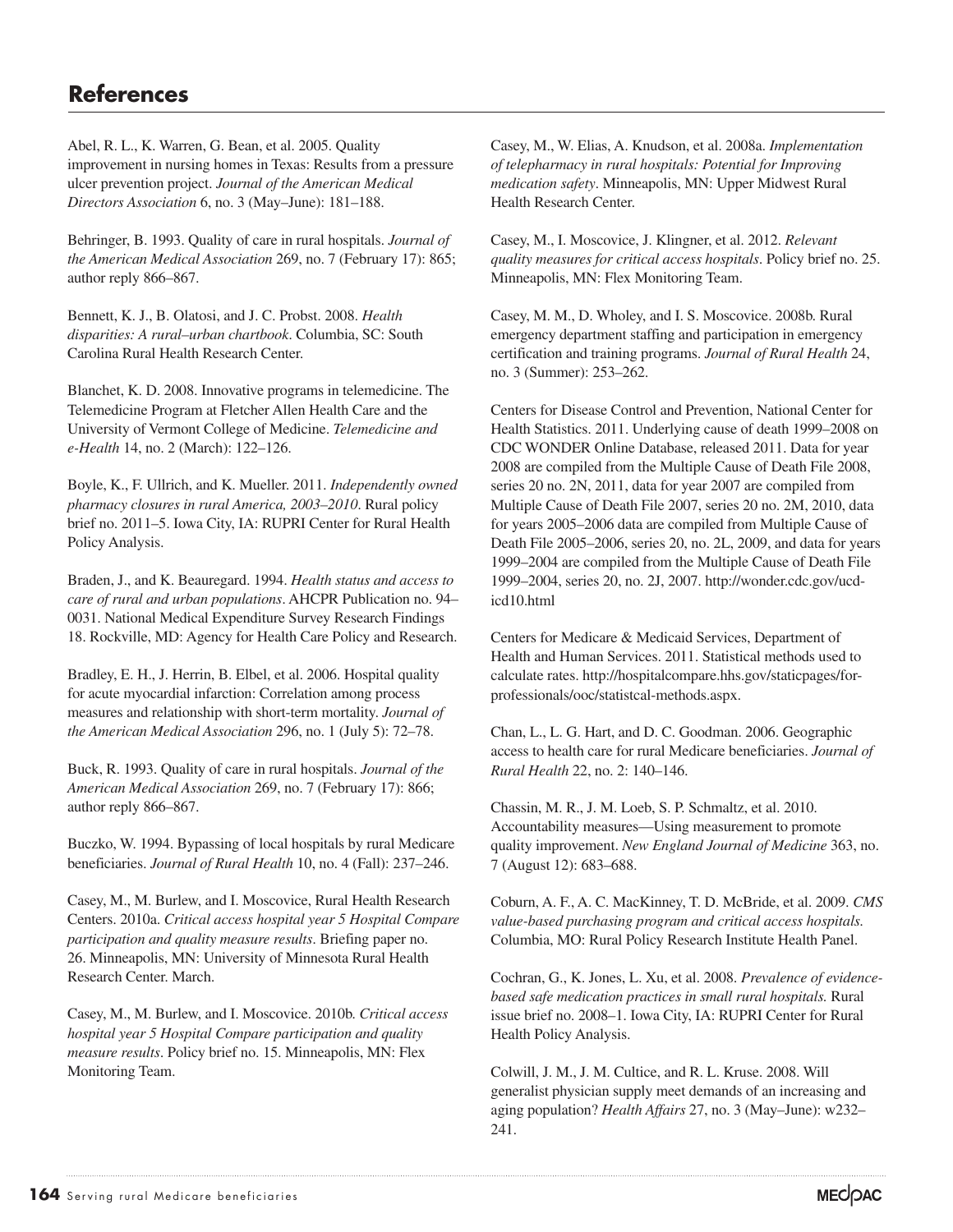Cordes, S. M. 1989. The changing rural environment and the relationship between health services and rural development. *Health Services Research* 23, no. 6 (February): 757–784.

de Groot, M., M. Kushnick, T. Doyle, et al. 2010. Depression among adults with diabetes: Prevalence, impact, and treatment options. *Diabetes Spectrum* 23, no. 1: 15–18.

DeNavas-Walt, C., B. D. Proctor, and J. C. Smith. 2011. *Income, poverty, and health insurance coverage in the United States: 2010.* Current population reports: Consumer income. Washington, DC: Census Bureau.

Doheny-Farina, S., P. W. Callas, M. A. Ricci, et al. 2003. *Technical communication and clinical health care: Improving rural emergency trauma care through synchronous videoconferencing.* Potsdam, NY: Clarkson University. http:// ntiaotiant2.ntia.doc.gov/top/docs/eval/pdf/506099024e.pdf.

Duchesne, J. C., A. Kyle, J. Simmons, et al. 2008. Impact of telemedicine upon rural trauma care. *Journal of Trauma* 64, no. 1 (January): 92–97; discussion 97–98.

Durairaj, L., J. C. Torner, E. A. Chrischilles, et al. 2005. Hospital volume-outcome relationships among medical admissions to ICUs. *Chest* 128, no. 3 (September): 1682–1689.

Economic Research Service, Department of Agriculture. 2011. Rural income, poverty, and welfare: Poverty demographics. Poverty by race/ethnicity. ERS/USDA briefing room document. http://www.ers.usda.gov/Briefing/incomepovertywelfare/ povertydemographics.htm.

Everett, C. M., J. R. Schumacher, A. Wright, et al. 2009. Physician assistants and nurse practitioners as a usual source of care. *Journal of Rural Health* 25, no. 4 (Fall): 407–414.

Flex Monitoring Team. 2011. *Critical access hospital year 6 Hospital Compare participation and quality measure results.* Flex Monitoring Team briefing paper no. 28. Minneapolis, MN: Flex Monitoring Team.

Fonarow, G. C., W. T. Abraham, N. M. Albert, et al. 2007. Association between performance measures and clinical outcomes for patients hospitalized with heart failure. *Journal of the American Medical Association* 297, no. 1 (January 3): 61–70.

Francis, M. L., S. L. Scaife, and W. E. Zahnd. 2011. Rural–Urban differences in surgical procedures for Medicare beneficiaries. *Archives of Surgery* (January 17).

Francis, M. L., S. L. Scaife, W. E. Zahnd, et al. 2009. Joint replacement surgeries among medicare beneficiaries in rural compared with urban areas. *Arthritis & Rheumatism* 60, no. 12 (December): 3554–3562.

Grigsby, B., A. G. Brega, R. E. Bennett, et al. 2007. The slow pace of interactive video telemedicine adoption: the perspective of telemedicine program administrators on physician participation. *Telemedicine Journal and E-health* 13, no. 6 (December): 645– 656.

Health Resources and Services Administration, Department of Health and Human Services. 2011. Medicare Beneficiary Quality Improvement Project. Presentation by Paul Moore, Office of Rural Health Policy. http://www.ruralcenter.org/sites/default/files/ MBQIP082011.pdf.

Hersh, W. R., D. H. Hickam, S. M. Severance, et al. 2006. *Telemedicine for the Medicare population: Update.* Evidence report/Technology assessment number 131. Report prepared for the Agency for Healthcare Research and Quality by the Oregon Evidence-based Practice Center. Rockville, MD: AHRQ.

Hooker, R. S., and L. E. Berlin. 2002. Trends in the supply of physician assistants and nurse practitioners in the United States. *Health Affairs* 21, no. 5 (September–October): 174–181.

Hooker, R. S., and D. J. Cipher. 2005. Physician assistant and nurse practitioner prescribing: 1997–2002. *Journal of Rural Health* 21, no. 4 (Fall): 355–360.

Institute of Medicine. 1990. *Medicare: A strategy for quality assurance*, vol. I. Washington, DC: National Academies Press.

Institute of Medicine. 2000. *Interpreting the volume–outcome relationship in the context of health care quality: Workshop summary.* Washington, DC: IOM.

Institute of Medicine. 2004. *Quality through collaboration: The future of rural health care.* Washington, DC: National Academies Press.

Institute of Medicine. 2010. *The future of nursing: Leading change, advancing health.* Washington, DC: National Academies Press.

Jha, A. K., E. J. Orav, and A. M. Epstein. 2009. Public reporting of discharge planning and rates of readmissions. *New England Journal of Medicine* 361, no. 27 (Dec 31): 2637–2645.

Johnston, B., L. Wheeler, J. Deuser, et al. 2000. Outcomes of the Kaiser Permanente Tele-Home Health Research Project. *Archives of Family Medicine* 9, no. 1 (January): 40–45.

Jolliffe, D. 2002. Rural poverty at record low in 2000. *Rural America* 17, no. 4 (Winter): 74–77.

Jolliffe, D. 2006. *The cost of living and the geographic distribution of poverty.* Economic research report number 26. Washington, DC: Economic Research Service, Department of Agriculture.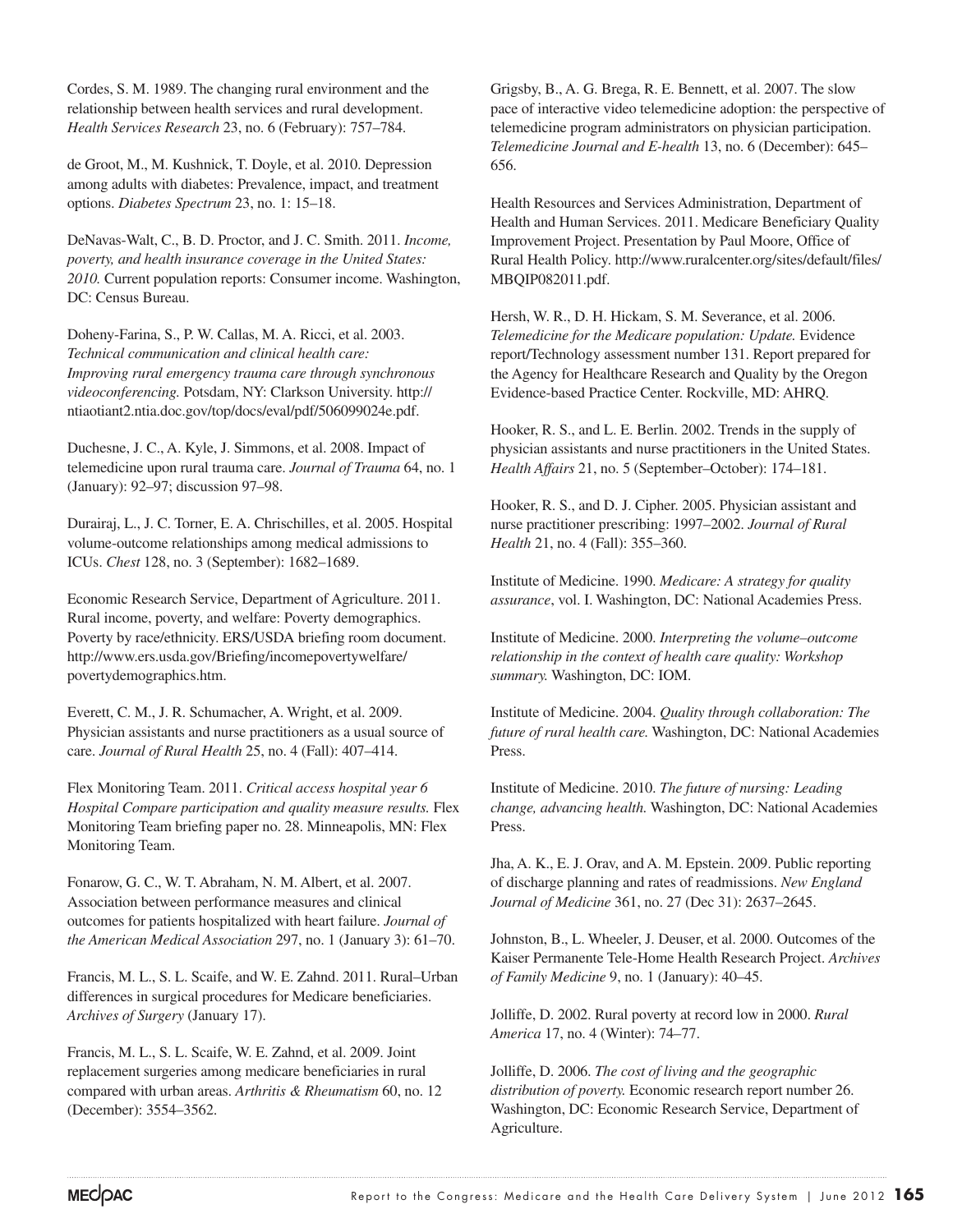Joynt, K. E., Y. Harris, E. J. Orav, et al. 2011a. Quality of care and patient outcomes in critical access rural hospitals. *Journal of the American Medical Association* 306, no. 1 (July 6, 2011): 45–52.

Joynt, K. E., E. J. Orav, and A. K. Jha. 2011b. The association between hospital volume and processes, outcomes, and costs of care for congestive heart failure. *Annals of Internal Medicine* 154, no. 2 (January 18): 94–102.

Kaiser Commission on Medicaid and the Uninsured. 2003. *Health insurance coverage in rural America.* Washington, DC: Kaiser Commission on Medicaid and the Uninsured. September.

Kaiser Family Foundation. 2011. State health facts. http://www. statehealthfacts.org/comparecat.jsp?cat=6&rgn=6&rgn=1.

Kaiser Family Foundation and Health Research and Educational Trust. 2008. *Employer health benefits annual survey.* Menlo Park, CA: KFF/HRET.

Keeler, E. B., L. V. Rubenstein, K. L. Kahn, et al. 1992. Hospital characteristics and quality of care. *Journal of the American Medical Association* 268, no. 13 (October 7): 1709–1714.

King, J., and G. Holmes. 2011. *Recent changes in health insurance coverage in rural and urban areas.* Findings brief. Chapel Hill, NC: North Carolina Rural Health Research & Policy Analysis Center.

Klepser, D., L. Xu, F. Ullrich, et al. 2008. *Independently owned pharmacy closures in rural America.* Rural policy brief no. 2008– 2. Iowa City, IA: RUPRI Center for Rural Health Policy Analysis.

Klug, M. G., A. Knudson, and K. Muus. 2010. *Geographic differences in potentially preventable readmission rates in rural and urban hospitals.* Minneapolis, MN: Upper Midwest Rural Health Research Center.

Latifi, R., R. S. Weinstein, J. M. Porter, et al. 2007. Telemedicine and telepresence for trauma and emergency care management. *Scandinavian Journal of Surgery* 96, no. 4: 281–289.

Liu, J. J., G. Bellamy, B. Barnet, et al. 2008. Bypass of local primary care in rural counties: Effect of patient and community characteristics. *Annals of Family Medicine* 6, no. 2 (March– April): 124–130.

Luo, J. S. 2008. Telemedicine: Is it time now? *Primary Psychiatry* 16, no. 2: 27–30.

MacKinney, A. C., L. Xu, and K. J. Mueller. 2011. *Medicare beneficiary access to primary care physicians—Better in rural, but still worrisome.* Rural policy brief no. 2011–1. Iowa City, IA: RUPRI Center for Rural Health Policy Analysis.

McBride, T., and L. Kemper. 2009. *Impact of the recession on rural America: Rising unemployment leading to more uninsured in 2009.* Rural policy brief no. 2009–6. Iowa City, IA: RUPRI Center for Rural Health Policy Analysis.

McCarthy, D., R. Nuzum, Stephanie Mika, et al. 2008. *The North Dakota experience: Achieving high-performance health care through rural innovation and cooperation.* New York, NY: The Commonwealth Fund.

Medicare Payment Advisory Commission. 2001. *Report to the Congress: Medicare in rural America.* Washington, DC: MedPAC.

Medicare Payment Advisory Commission. 2005. *Report to the Congress: Issues in a modernized Medicare program.*  Washington, DC: MedPAC.

Medicare Payment Advisory Commission. 2006. *Report to the Congress: Increasing the value of Medicare.* Washington, DC: MedPAC.

Medicare Payment Advisory Commission. 2007. *Report to the Congress: Promoting greater efficiency in Medicare*. Washington, DC: MedPAC.

Medicare Payment Advisory Commission. 2010. *Report to the Congress: Aligning incentives in Medicare*. Washington, DC: MedPAC.

Medicare Payment Advisory Commission. 2011a. *Medicare copayments for critical access hospital outpatient services—2009 update*. Report prepared by staff from RTI International for the Medicare Payment Advisory Commission. Washington, DC: MedPAC.

Medicare Payment Advisory Commission. 2011b. *Report to the Congress: Medicare payment policy*. Washington, DC: MedPAC.

Medicare Payment Advisory Commission. 2011c. *Report to the Congress: Regional variation in Medicare service use*. Washington, DC: MedPAC.

Medicare Payment Advisory Commission. 2012. *Report to the Congress: Medicare payment policy*. Washington, DC: MedPAC.

Missouri Hospital Association. 2011. *Primary care physicians: The status in rural Missouri*. MHA special report. Jefferson City, MO: MHA.

Moscovice, I., and M. Casey. 2011. Rural-relevant quality measures for critical access hospitals. Presentation by staff from the University of Minnesota Rural Health Research Center at the Minnesota Rural Health Conference in Duluth, MN. June 27.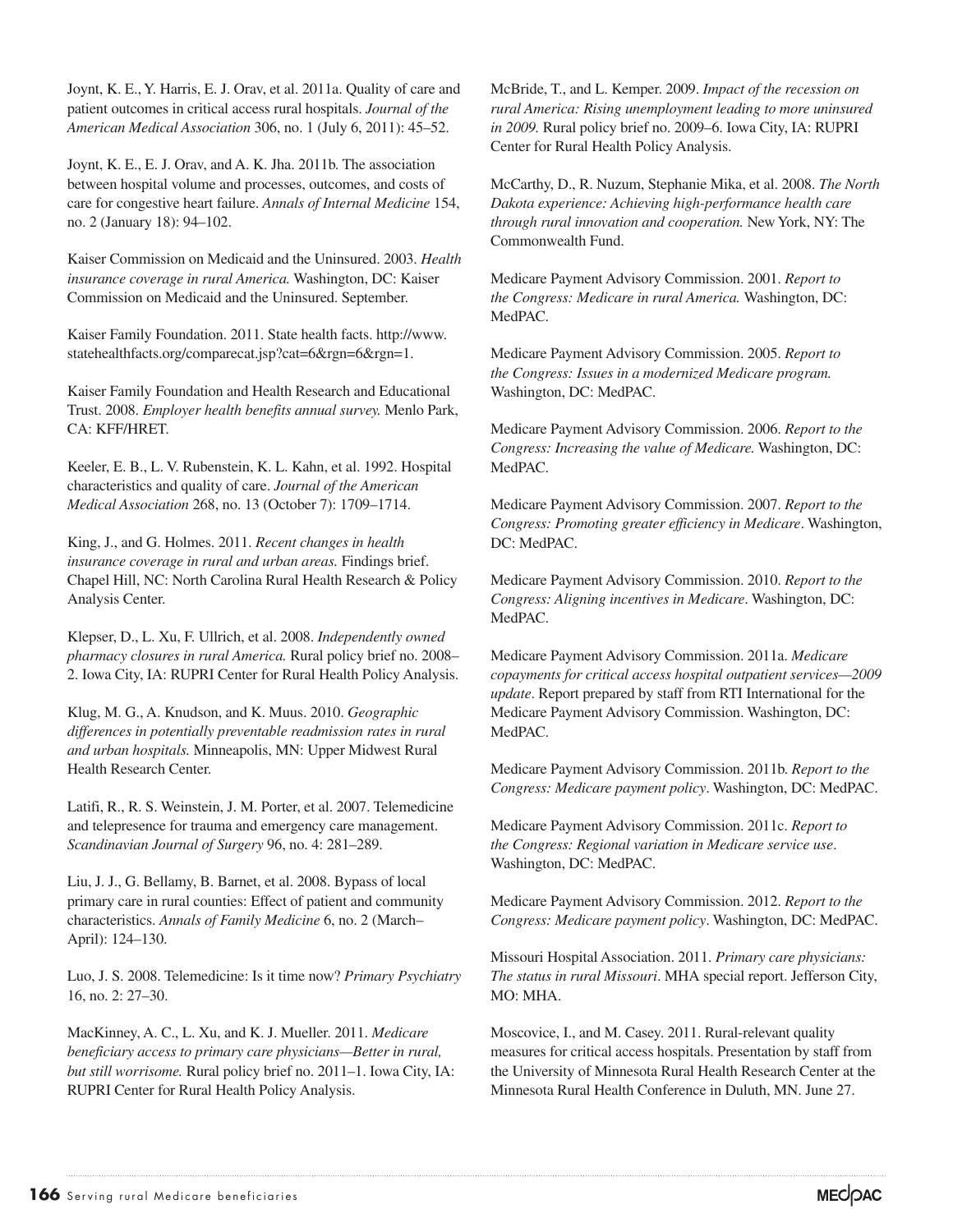Muelleman, R. L., A. F. Sullivan, J. A. Espinola, et al. 2010. Distribution of emergency departments according to annual visit volume and urban–rural status: Implications for access and staffing. *Academic Emergency Medicine* 17, no. 12 (December): 1390–1397.

National Advisory Committee on Rural Health and Human Services. 2008. *The 2008 report to the Secretary: Rural health and human services .issues.* Washington, DC: NACRHHS. ftp:// ftp.hrsa.gov/ruralhealth/committee/nacreport2008.pdf.

National Center for Health Statistics, Centers for Disease Control and Prevention, Department of Health and Human Services. 2011. *Health, United States, 2010: With special feature on death and dying*. Hyattsville, MD: NCHS.

Nicholas, S. S., D. M. Stamilio, J. M. Dicke, et al. 2009. Predicting adverse neonatal outcomes in fetuses with abdominal wall defects using prenatal risk factors. *American Journal of Obstetrics and Gynecology* 201, no. 4 (Oct): 383 e381–386.

Office of Inspector General, Department of Health and Human Services. 2003. *Trends in rural hospital closure 1990–2000.*  Washington, DC: OIG.

Office of Inspector General, Department of Health and Human Services. 2005. *Status of the rural health clinic program.* OEI– 05–03–00170. Washington, DC: OIG.

Patton, L. 1989. Setting the rural health services research agenda: The congressional perspective. *Health Services Research* 23, no. 6 (February): 1005–1051.

Peterson, C., Dean and Director of the North Dakota Telepharmacy Project, College of Pharmacy, Nursing, and Allied Sciences, North Dakota State University. 2011a. Interview with MedPAC staff, August 29.

Peterson, C., Dean and Director of the North Dakota Telepharmacy Project, College of Pharmacy, Nursing, and Allied Sciences, North Dakota State University. 2011b. Personal communication with the author, August 29.

Prospective Payment Assessment Commission. 1995. *Report and recommendations to the Congress.* Washington, DC: ProPAC.

Radcliff, T. A., M. Brasure, I. S. Moscovice, et al. 2003. Understanding rural hospital bypass behavior. *Journal of Rural Health* 19, no. 3 (Summer): 252–259.

Reschovsky, J. D., and A. Staiti. 2005. *Physician incomes in rural and urban America.* Issue brief no. 92. Washington, DC: Center for Studying Health System Change.

Ricci, M. A., M. Caputo, J. Amour, et al. 2003. Telemedicine reduces discrepancies in rural trauma care. *Telemedicine and e-Health* 9, no. 1 (Spring): 3–11.

Rogers, F. B., M. Ricci, M. Caputo, et al. 2001. The use of telemedicine for real-time video consultation between trauma center and community hospital in a rural setting improves early trauma care: Preliminary results. *Journal of Trauma* 51, no. 6 (December): 1037–1041.

Rosenblatt, R. A., and L. G. Hart. 1993. Quality of care in rural hospitals. *Journal of the American Medical Association* 269, no. 7 (February 17): 865–866; author reply 866–867.

Rubin, H. R., P. Pronovost, and G. B. Diette. 2001. The advantages and disadvantages of process-based measures of health care quality. *International Journal for Quality in Health Care* 13, no. 6 (December): 469–474.

Ryan, A. M., J. F. Burgess, Jr., C. P. Tompkins, et al. 2009. The relationship between Medicare's process of care quality measures and mortality. *Inquiry* 46, no. 3 (Fall): 274–290.

Schur, C., and S. Franco, Department. 1999. Access to health care. In *Rural Health in the United States*, edited by T. C. Ricketts, and P. Heaphy. New York, NY: Oxford University Press.

Shambaugh-Miller, M. D., N. Vanosdel, and K. J. Mueller. 2007. Reliance on independently owned pharmacies in rural America. *Rural Policy Brief*, no. PB2007–6 (November): 1–4.

Silber, J. H., P. R. Rosenbaum, T. J. Brachet, et al. 2010. The Hospital Compare mortality model and the volume-outcome relationship. *Health Services Research* 45, no. 5, pt 1 (October): 1148–1167.

Sorondo, B., R. J. G. Zamora, B., Holmberg, et al. 2011. Telemedicine consultation for emergency trauma: The 130 million square foot trauma room. *Bulletin of the American College of Surgeons* 96, no. 6: 12–19.

South Carolina Rural Health Research Center. 2007. *Mode of travel and actual distance traveled for medical or dental care by rural and urban residents.* Key facts in rural health. Columbia, SC: South Carolina Rural Health Research Center.

Street, D., J. Cossman, C. C. Butts, et al. 2009. *Physicians practicing in rural and underserved areas of Mississippi.* Jackson, MS: Mississippi Institute for Improvement of Geographic Minority Health.

UnitedHealth Center for Health Reform & Modernization. 2011. *Modernizing rural health care: Coverage, quality and innovation.* Working paper 6. Minnetonka, MN: UnitedHealth Group.